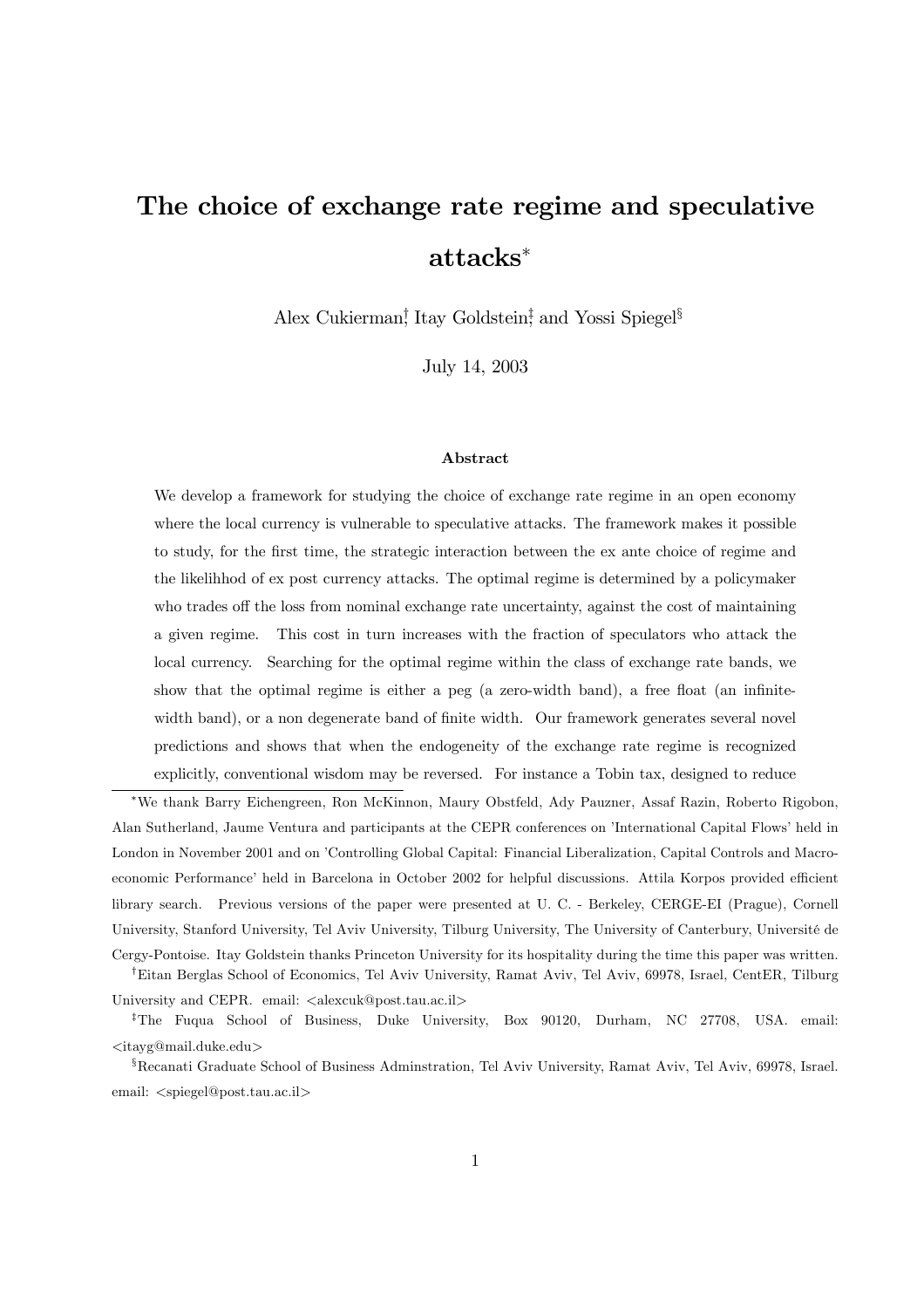the likelihood of speculative attacks by restricting international liquidity, induces policymakers to set less flexible regimes, and may, thereby, actually raise the likelihood of speculative attacks.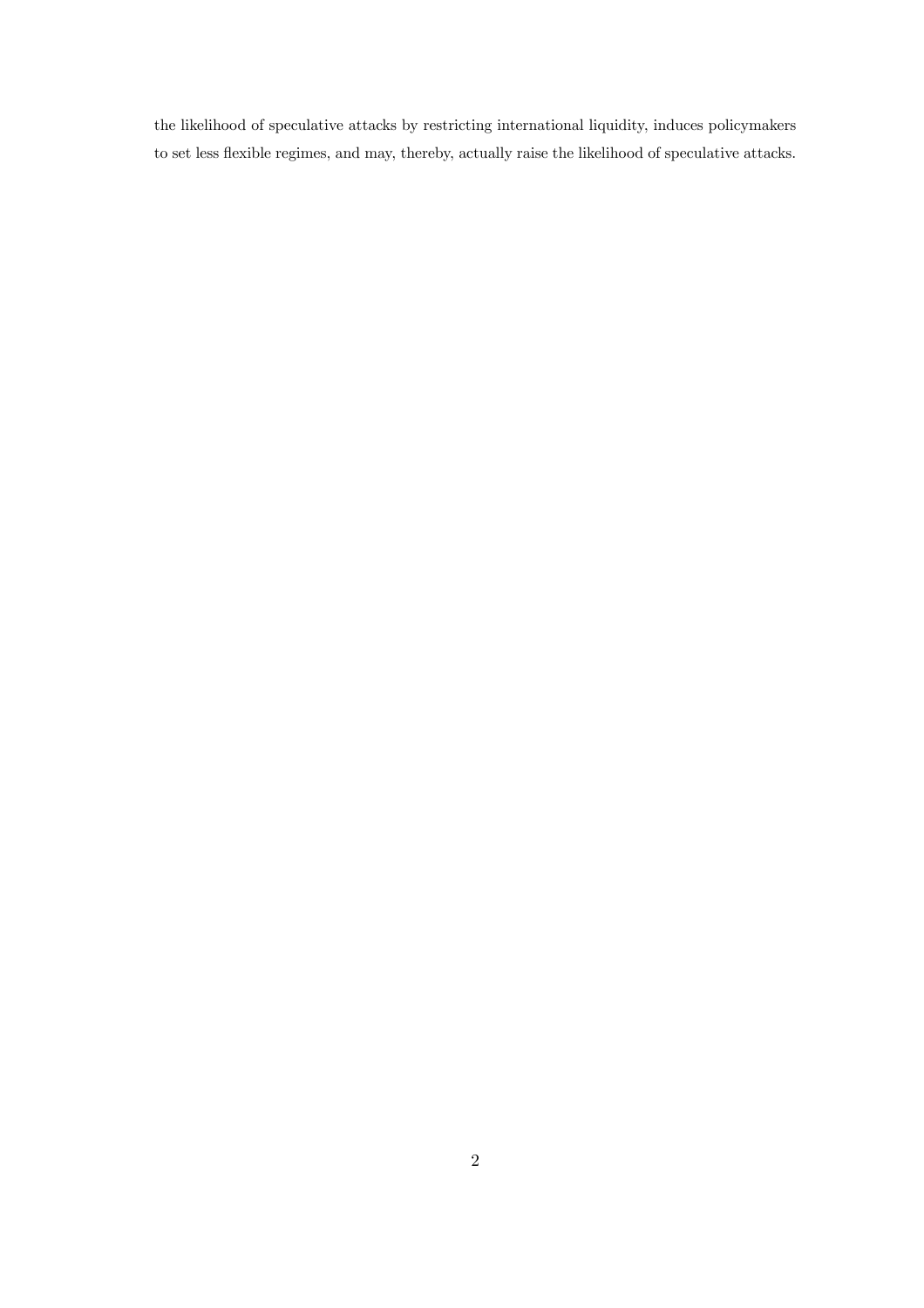## 1 Introduction

The literature on speculative attacks and currency crises can be broadly classified into firstgeneration models (e.g., Krugman, 1979 and Flood and Garber, 1984) and second-generation models (e.g., Obstfeld, 1994 and 1996; Velasco, 1997; and Morris and Shin, 1998). Recent surveys by Flood and Marion (1999) and Jeanne (2000) suggest that the main difference between the two generations of models is that in first-generation models, the policies that ultimately lead to the collapse of fixed exchange rate regimes are specified exogenously, while in second-generation models, policymakers play an active role in deciding whether or not to defend the currency against a speculative attack. In other words, second-generation models endogenize the policymakers' response to a speculative attack. As Jeanne (2000, p. 5-6) points out, this evolution of the literature is similar to "the general evolution of thought in macroeconomics, in which government policy also evolved from being included as an exogenous variable in macroeconomic models to being explicitly modeled."

Although second-generation models explicitly model the policymakers' (ex post) response to speculative attacks, the initial (ex ante) choice of the exchange rate regime (typically a peg), is treated in this literature as exogenous. As a result, the interdependence between ex post currency attacks and the ex ante choice of exchange rate regime is ignored in this literature. A different line of literature that focuses on optimal exchange rate regimes (e.g., Helpman and Razin, 1982, and Devereux and Engel, 1999) also ignores this effect by abstracting from the possibility of speculative  $\mathrm{attacks.}^1$ 

This paper takes a first step towards filling this gap by developing a model in which both the ex ante exchange rate regime and the probability of ex post currency attacks are determined endogenously. The model has three stages: In the first stage, prior to the realization of a stochastic shock to the freely floating exchange rate (the "fundamental" in the model), the policymaker chooses the exchange rate regime. In the second stage, after the realization of fundamentals, speculators decide whether or not to attack the exchange rate regime. Finally, in the third stage, the policymaker decides whether to defend the regime or abandon it. Thus, relative to secondgeneration models, our model explicitly examines the ex ante choice of the exchange rate regime.

<sup>&</sup>lt;sup>1</sup>A recent exception is a paper by Guembel and Sussman (2002) which studies the choice of exchange rate regime in the presence of speculative trading. Their model, however, does not deal with currency crises, as it assumes that policymakers are always fully committed to the exchange rate regime. Somewhat related is a recent paper by Jeanne and Rose (2002), which analyzes the effect of the exchange rate regime on noise trading. However, they do not analyze the interaction between speculative trading and the abandonment of preannounced exchange rate regimes.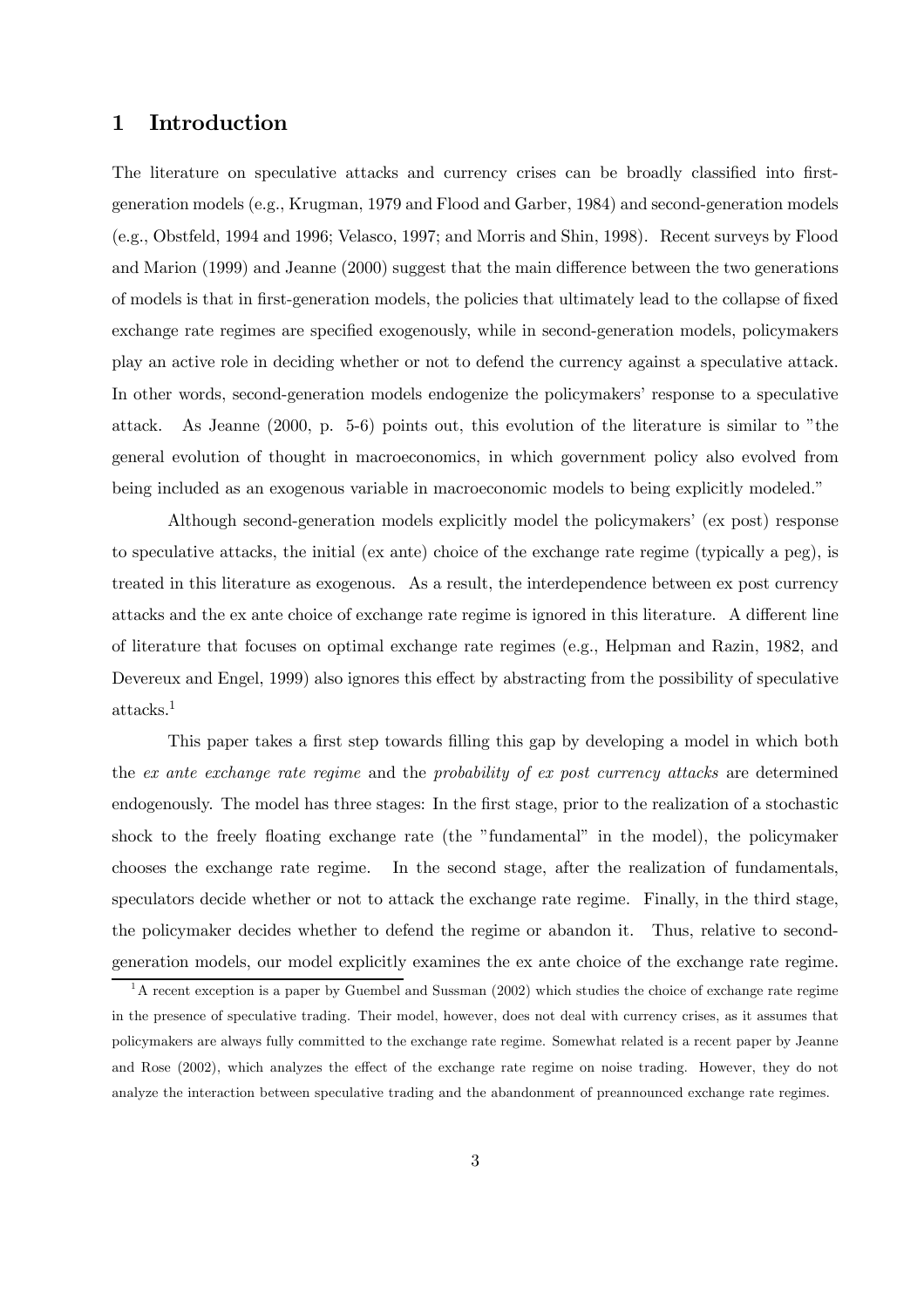This makes it possible to rigorously examine, for the first time, the strategic interaction between the ex ante choice of regime and the probability of ex post currency attacks.

In order to model speculative attacks, we use the framework recently developed by Morris and Shin (1998) where each speculator observes a slightly noisy signal about the fundamentals of the economy, so that the fundamentals are not common knowledge among speculators. Besides making a step towards realism, this framework has the advantage of eliminating multiple equilibria of the type that arise in second generation models with common knowledge.<sup>2</sup> In our context, this implies that the fundamentals of the economy uniquely determine whether a currency attack will or will not occur. This uniqueness result is important since it establishes an unambiguous relation between the choice of exchange rate regime and the likelihood of currency attacks.<sup>3</sup>

In general, characterizing the best exchange rate regime is an extremely hard problem since the best regime may have an infinite number of arbitrary features. The difficulty is compounded by the fact that the exchange rate regime affects, in turn, the strategic behavior of speculators vis-a-vis the policymaker and vis-a-vis each other. We therefore limit the search for the "best" regime to the class of explicit exchange rate bands. This class of regimes is characterized by two parameters: the upper and the lower bounds of the band. The policymaker allows the exchange rate to move freely within these bounds but commits to intervene in the market and prevent the exchange rate from moving outside the band. Although the class of bands does not exhaust all possible varieties of exchange rate regimes, it is, nonetheless, rather broad and includes as special cases the two most commonly analyzed regimes: pegs (zero-width bands) and free floats (infinitely wide bands).<sup>4,5</sup> Our approach allows us to conveniently characterize the best regime in the presence

<sup>3</sup>The uniqueness result was first established by Carlsson and van Damme (1993) who refer to games in which each player observes a different signal about the state of nature as global games. Recently, the global games framework has been applied to study other issues that are related to currency crises, such as the effects of transparency (Heinemann and Illing, 2002) and interest rate policy (Angeletos, Hellwig, and Pavan, 2002). A similar framework has also been applied in other contexts (see, for example, Goldstein and Pauzner (2000) for an application to bank runs). For an excellent survey, which addresses both applications and theoretical extensions (such as inclusion of public signals in the global games framework), see Morris and Shin (2001).

<sup>&</sup>lt;sup>2</sup>Morris and Shin (2002) stress that the multiplicity of equilibria in second generation models is a consequence of two simplifying assumptions: (i) the fundamentals of the economy are common knowledge, and (ii) in equilibrium, speculators are certain about each other's behavior. Once these assumptions are relaxed, a unique equilibrium may obtain.

<sup>4</sup> Interestingly, Garber and Svensson (1995) note that "...fixed exchange rate regimes in the real world typically have explicit finite bands within which exchange rate are allowed to fluctuate".

<sup>&</sup>lt;sup>5</sup>Intermediate regimes (bands of positive but finite width) have been adopted during the nineties by a good number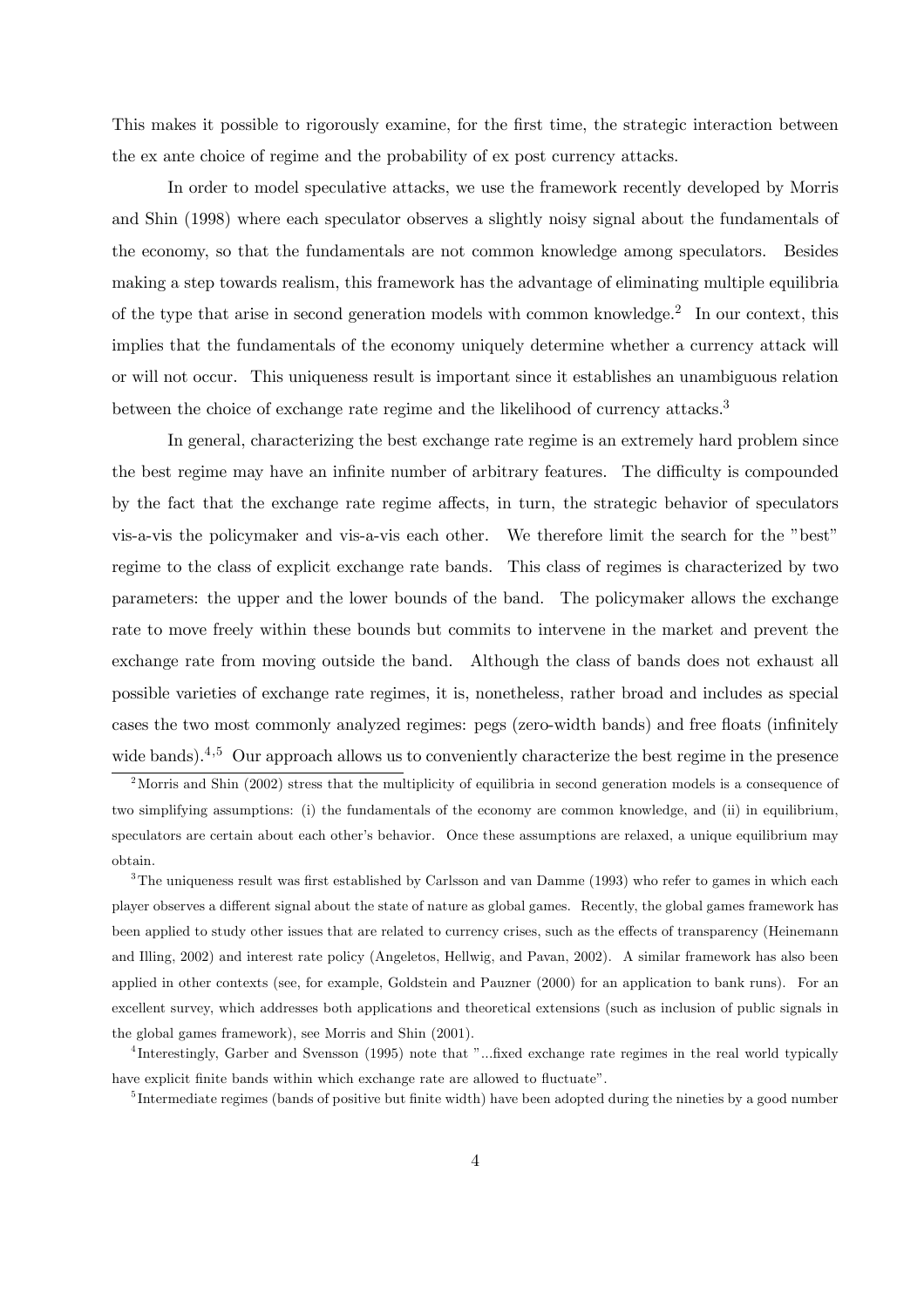of potential currency attacks within a substantially larger class of regimes than usually considered.

In order to focus on the main novelty of the paper, which is the strategic interaction between the ex ante choice of exchange rate regime and the probability of ex post speculative attacks, we model some of the underlying macroeconomic structure in a reduced form manner.<sup>6</sup> A basic premise of our framework is that exporters and importers, as well as borrowers and lenders in foreign currency denominated financial assets, dislike uncertainty about the level of the nominal exchange rate and that policymakers internalize at least part of this aversion. This premise is consistent with recent empirical findings by Calvo and Reinhart (2002). To reduce uncertainty and thereby promote economic activity, the policymaker may commit to an exchange rate band or even to a peg. Such commitment, however, is costly since maintenance of the currency within the band occasionally requires the policymaker to use up foreign exchange reserves or deviate from the interest rate level that is consistent with other domestic objectives. The cost of either option rises if the exchange rate comes under a speculative attack. If the policymaker decides to exit the band and avoid the costs of defending it, he losses credibility. The optimal exchange rate regime reflects, therefore, a trade-off between reduction of exchange rate uncertainty and the cost of committing to an exchange rate band or a peg. This trade-off is in the spirit of the escape clause literature (e.g., Lohmann, 1992 and Obstfeld, 1997).

By explicitly recognizing the interdependence between speculative attacks and the choice of exchange rate regime, the framework in the paper yields a number of novel predictions about the optimal exchange rate regime and about the likelihood of a currency attack. For instance, we show that a Tobin tax on short term inter-currency transactions that was proposed by Tobin (1978) as a way to reduce the profitability of speculation against the currency and thereby lower the probability of currency crises, may actually be counterproductive. Although, as suggested by conventional wisdom , the tax does lower the likelihood of currency crises for a given band, it also induces policymakers to set narrower bands in order to achieve more ambitious reductions in exchange rate uncertainty.<sup>7</sup> All else equal, this longer run policy response *raises* the probability of crises and, in some reasonable cases, may actually dominate the first effect. In addition the of countries, including Brazil, Chile, Colombia, Ecuador, Finland, Hungary, Israel, Mexico, Norway, Poland, Russia, Sweden, The Czech Republic, The Slovak Republic, Venezuela and a number of emerging Asian countries.

 ${}^{6}$  For the same reason, we also analyze a three-stage model instead of a full-fledged dynamic framework. In utilizing this simplification we follow Obstfeld (1996) and Morris and Shin (1998), who analyze reduced-form two-stage models.

<sup>7</sup>This result is also consistent with the flexibilization of exchange rate regimes following the gradual elimination of restrictions on capital flows in the aftermath of the Bretton Woods system.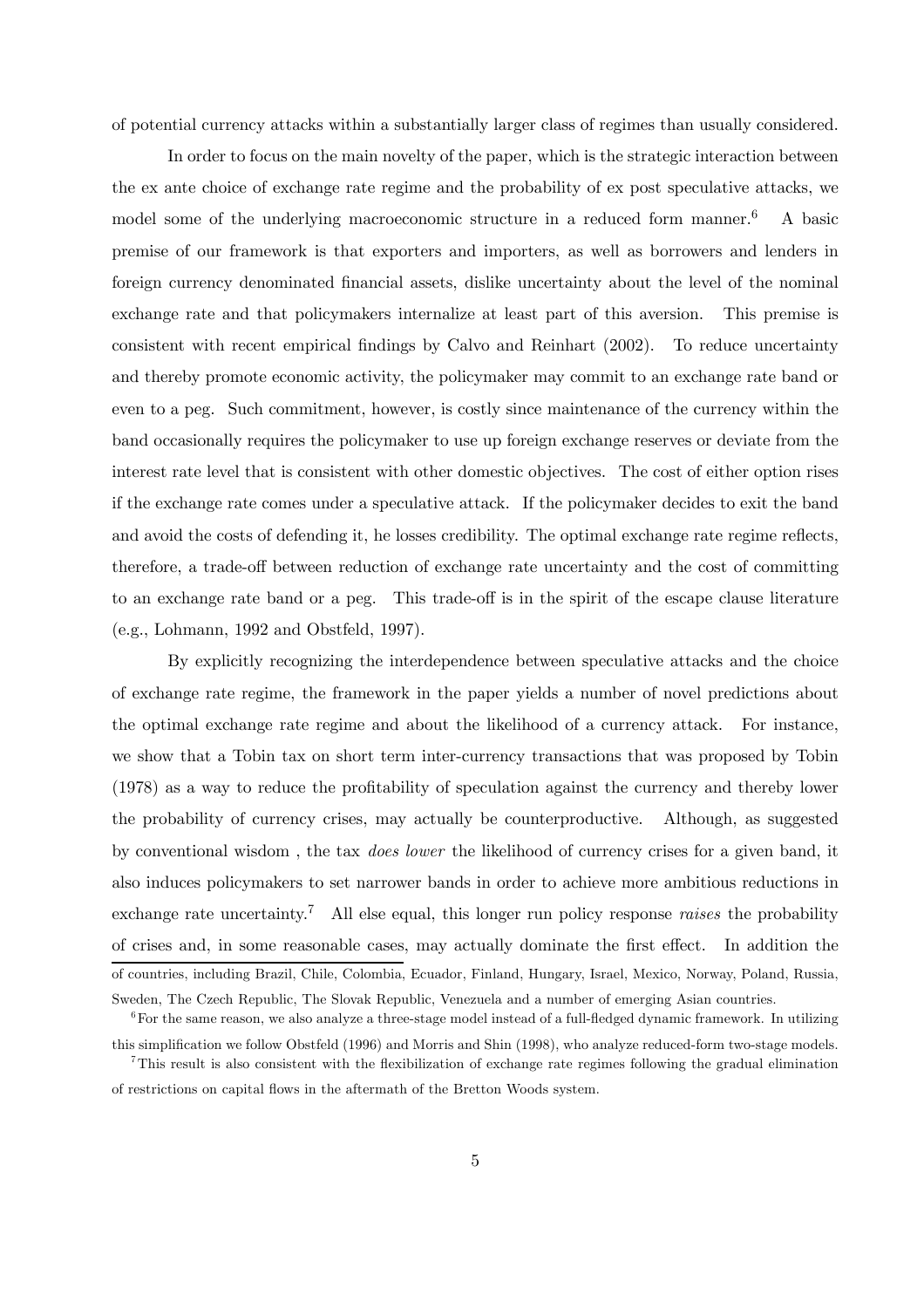paper analyzes the effect of other factors, such as the aversion to exchange rate uncertainty, the variability in fundamentals, the tightness of commitment, and the reputation of policymakers, on the choice of exchange rate regime.

As a byproduct, the paper also contributes to the literature on target zones and exchange rate bands. Most of this literature has focused on the dynamics of exchange rates, interest rates, and central bank interventions within *given* exchange rate bands.<sup>8</sup> By contrast, this paper focuses on the trade-offs that determine the optimal band width. To this end, it abstracts from the effect of a band on the behavior of the exchange rate within the band, which is a main focus of the traditional target zone literature, and focuses instead on the strategic interaction between the ex ante choice of exchange rate regime and the behavior of speculators.<sup>9</sup> We are aware of only three other papers that analyze the optimal width of the band: Sutherland (1995), Miller and Zhang (1996) and Cukierman, Spiegel, and Leiderman (2002). The first two papers do not consider the possibility of realignments, nor the interaction between currency attacks and the optimal width of the band. The third paper incorporates the possibility of realignments, but abstracts from the issue of speculative attacks.

The paper is organized as follows. Section 2 presents the basic framework. Section 3 derives the equilibrium behavior of speculators and of the policymaker and characterizes the equilibrium properties of the exchange rate regime. In particular, this section identifies conditions under which the regime is a peg, a free float, or a band, and in the later case, examines the determinants of the band's width and of its symmetry. Section 4 provides comparative statics analysis and discusses its empirical implications. Section 5 extends the analysis to the case in which speculators are uncertain about the policymaker's resolve to maintain the band (i.e., the policymaker's reputation). Section 6 concludes. All proofs are in the Appendix.

# 2 The model

Consider an open economy in which the initial level of the nominal exchange rate (defined as the number of units of domestic currency per one unit of foreign currency) is e−1. Absent policy interventions and speculation, the new level of the nominal exchange rate, e, is determined in the

<sup>8</sup>This literature orignated with a seminal paper by Krugman (1991), and continued with many other contributions, such as, Bertola and Caballero (1992), and Bertola and Svensson (1993). See Garber and Svensson (1995) for an extensive literature survey.

<sup>9</sup>From this point of view, this paper and the target zone literature from the early nineties complement each other.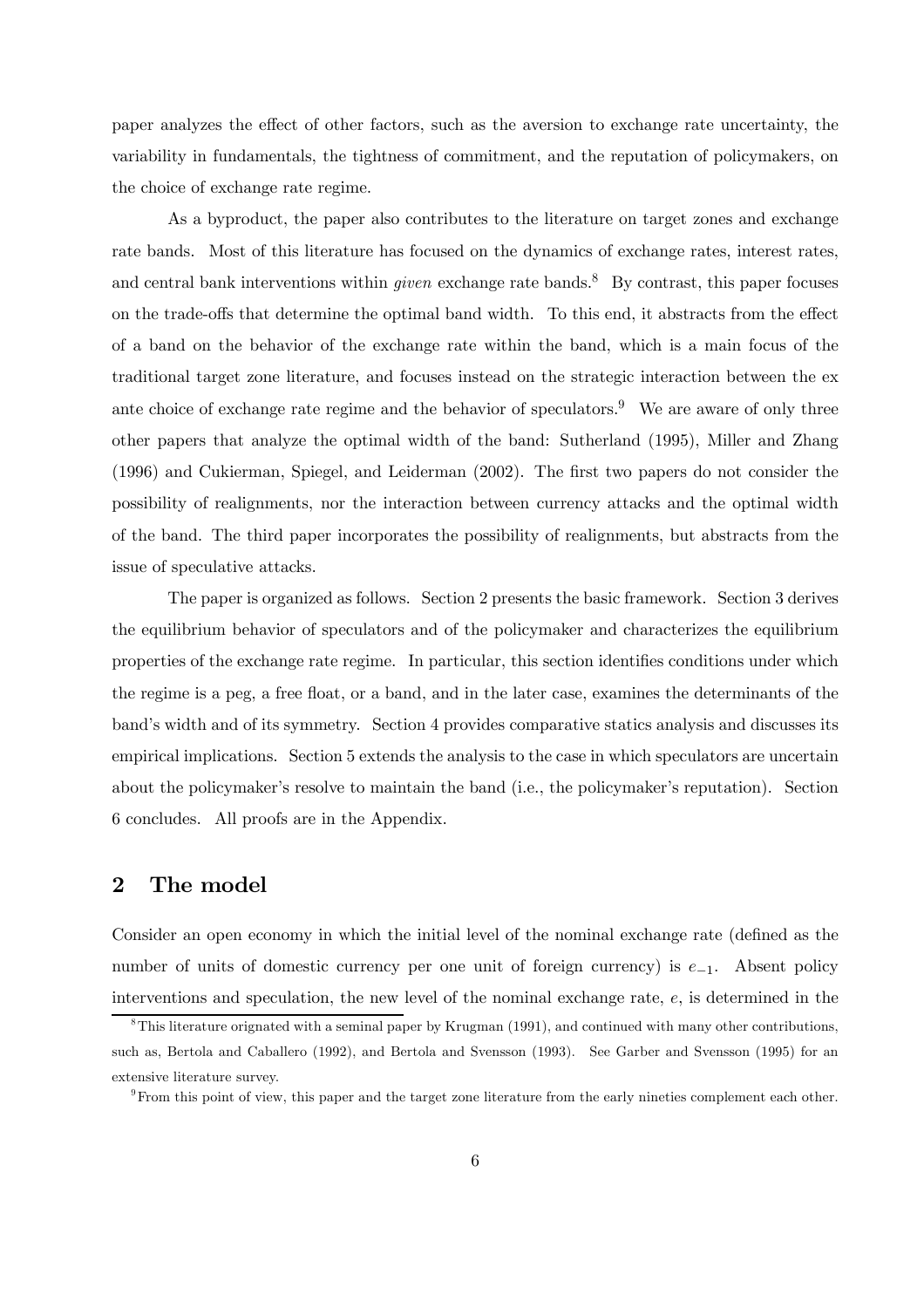exchange rate markets. The realization of e reflects various shocks to the current account and to the capital account of the balance of payments excluding the behavior of speculators and government interventions, which are modeled explicitly. For the purpose of this paper, it turns out that it is more convenient to work with the laissez faire rate of change in  $e, x \equiv \frac{e-e_{-1}}{e_{-1}}$ , rather than with its level, e. We assume that x is drawn from a distribution function  $f(x)$  on  $\Re$  with c.d.f.  $F(x)$ . We make the following assumption on  $f(x)$ :

**Assumption 1:**  $f(x)$  is unimodal with a mode at  $x = 0$ . That is,  $f(x)$  is increasing for all  $x < 0$ and decreasing for all  $x > 0$ .

Assumption 1 states that large rates of change in the freely floating exchange rate (i.e., large depreciations when  $x > 0$  and large appreciations when  $x < 0$  are less likely than small changes. This is a realistic assumption and, as we shall see later, it is responsible for some of the results of the paper.

#### 2.1 The exchange rate band

A basic premise of the paper is that policymakers dislike nominal exchange rate uncertainty. This is because exporters, importers, as well as lenders and borrowers in foreign currency face higher exchange rate risks when there is more uncertainty about the nominal exchange rate. By raising the foreign exchange risk premium, an increase in exchange rate uncertainty reduces international flows of goods and of financial capital. Policymakers, who wish to promote economic activity, internalize at least part of this aversion to uncertainty and therefore have an incentive to limit it.10

In general, there are various conceivable institutional arrangements for limiting exchange rate uncertainty. In this paper we search for an optimal institutional arrangement within the class of bands. This class is quite broad and includes pegs (bands of zero width) and free floats (bands of infinite width) as special cases. Under this class of arrangements, the policymaker sets an exchange rate band  $[\underline{e}, \overline{e}]$  around the preexisting nominal exchange rate,  $e_{-1}$ . The nominal exchange rate, e, is then allowed to move freely within the band in accordance with market forces, but if the laissez faire exchange rate is outside the band, the policymaker is committed to intervene and

 $10$ Admittedly, some of those risks may be insured by means of future currency markets. However, except perhaps for some of the major key currencies, such markets are largely non-existent, and when they do exist the insurance premia are likely to be prohibitively high.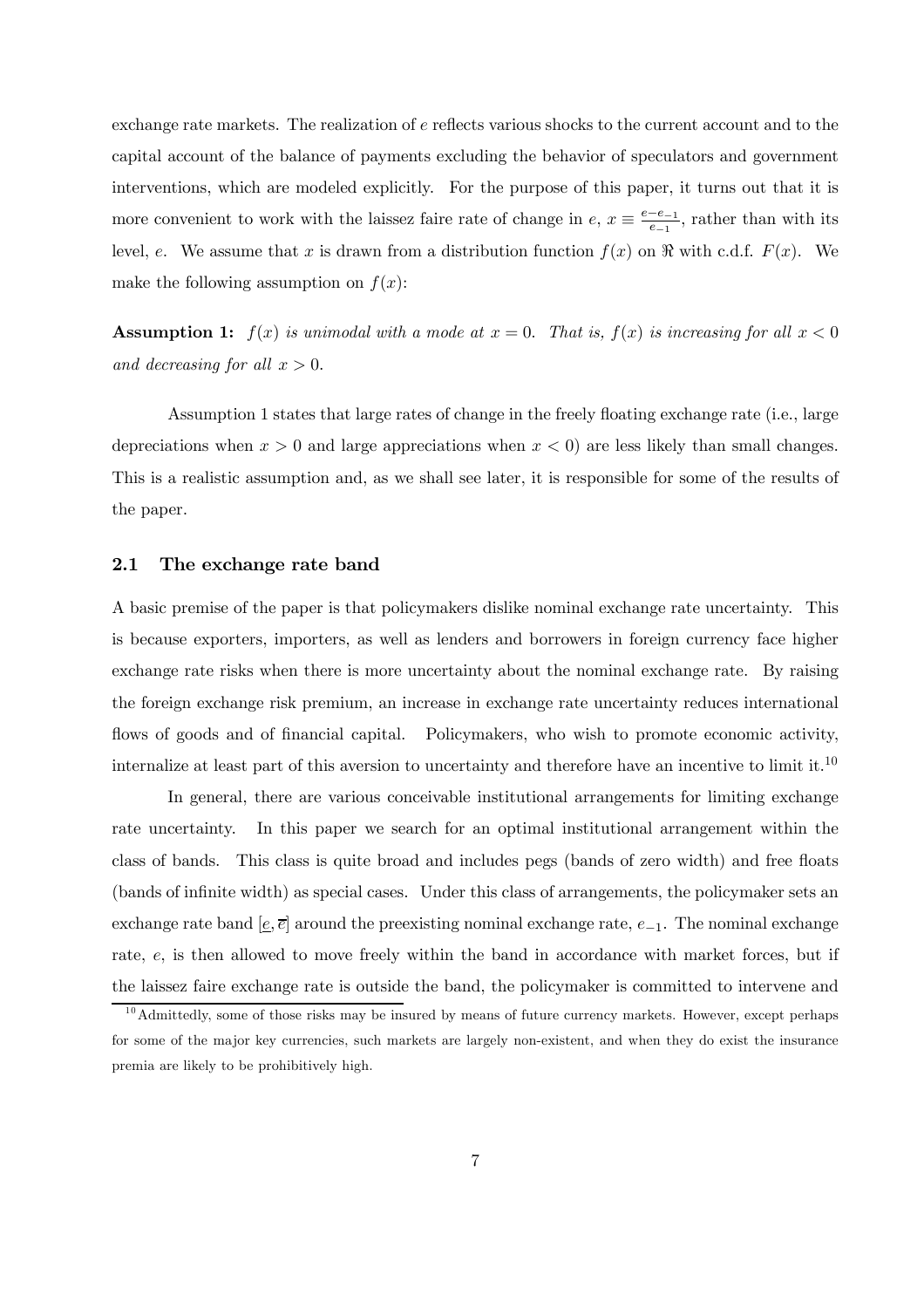keep the exchange rate at one of the boundaries of the band.<sup>11</sup> Given  $e_{-1}$  the exchange rate band induces a permissible range of rates of change in the exchange rate,  $[\underline{\pi}, \overline{\pi}]$ , where  $\underline{\pi} \equiv \frac{e-e_{-1}}{e_{-1}} < 0$ and  $\overline{\pi} \equiv \frac{\overline{e} - e_{-1}}{e_{-1}} > 0$ . Within this range, the domestic currency is allowed to appreciate if  $x \in [\underline{\pi}, 0)$ , and depreciate if  $x \in [0, \overline{\pi})$ . In other words,  $\overline{\pi}$  is the maximal rate of appreciation and  $\overline{\pi}$  is the maximal rate of depreciation that the exchange rate band allows.12

But leaning against the trends of free exchange rate markets is costly. To defend a currency under attack, policymakers have to deplete their foreign exchange reserves (Krugman, 1979) or put up with substantially higher domestic interest rates (Obstfeld, 1996). If they decide to avoid those costs by exiting the band, policymakers lose some credibility. This loss makes it harder to achieve other goals either in the same period or in the future (e.g., commit to a low rate of inflation or to low rates of taxation, accomplish structural reforms, etc.). We denote the present value of this loss by  $\delta$ . Hence  $\delta$  characterizes the policymaker's aversion to realignments.

After observing the realization of  $x$ , and the fraction of speculators who attack the band, the policymaker can either intervene in order to maintain the band or abandon it. Following Obstfeld (1996) and Morris and Shin (1998), we assume that the cost of maintaining the band increases with the size of the disequilibrium that the policymaker tries to maintain (either  $x - \overline{\pi}$ or  $\pi - x$ , depending on whether x is positive or negative) and with the number of speculators who attacked the band. Specifically, normalizing the mass of speculators to 1, and using  $\alpha$  to denote the fraction of speculators that have attacked the band, we assume that the cost of intervention in the exchange rate market is given by

$$
C(x,\alpha) = \begin{cases} x - \overline{\pi} + \alpha, & x \ge \overline{\pi}, \\ 0, & \underline{\pi} \le x \le \overline{\pi}, \\ \underline{\pi} - x + \alpha, & x \le \underline{\pi}. \end{cases}
$$
(2.1)

The assumption that  $C(x, \alpha)$  increases with  $\alpha$  reflects the idea that as more speculators attack the band, the policymaker has less resources to continue to defend it, and hence it becomes more costly to maintain it. For simplicity, we assume that  $\alpha$  enters the cost function additively. The middle line in equation  $(2.1)$  states that when the exchange rate is inside the band, the policymaker does not intervene in the market and bears no cost. Obviously, the policymaker will maintain the band only when  $C(x, \alpha) \leq \delta$ . Otherwise, the policymaker will exit the band and incur the cost of

 $11$ This intervention can be operationalized by buying or selling foreign currency in the market, by changing the domestic interest rate, or by doing some of both.

<sup>&</sup>lt;sup>12</sup>Note that when  $\pi = \bar{\pi} = 0$  the band reduces to a peg and when  $\pi = -\infty$ , and  $\bar{\pi} = \infty$  it becomes a free float.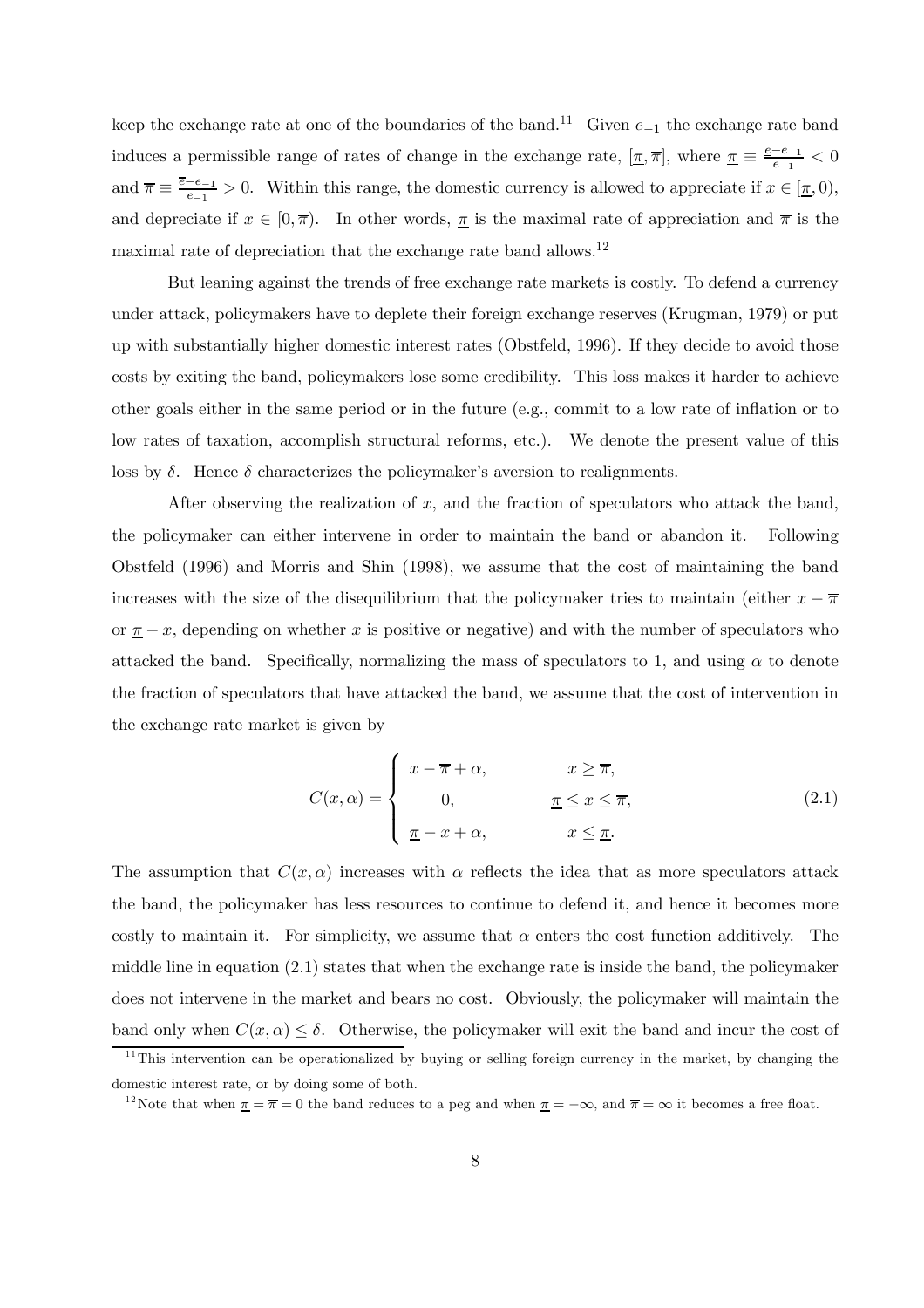realignment,  $\delta$ . Hence, the policymaker's cost of adopting an exchange rate band for a given x is  $Min{C(x, \alpha), \delta}.$ 

We formalize the trade-off between uncertainty about the nominal exchange rate and the cost of adopting a band by postulating that the policymaker's objective is to select the bounds of the band,  $\pi$  and  $\overline{\pi}$  to maximize

$$
V(\underline{\pi}, \overline{\pi}) = -AE \left| \pi - E\pi \right| - E \left[ Min\{C(x, \alpha), \delta\} \right], \qquad A > 0,
$$
\n
$$
(2.2)
$$

where  $\pi$  is the actual rate of change in the nominal exchange rate (under laissez faire,  $\pi = x$ ). We think of the policymaker's maximization problem mostly as a positive description of how a rational policymaker might approach the problem of choosing the band width. The second component of V is simply the policymaker's expected cost of adopting an exchange rate band. The first component of V represents the policymaker's aversion to nominal exchange rate uncertainty, measured in terms of the expected absolute value of unanticipated nominal depreciations/appreciations.<sup>13</sup> The parameter A represents the relative importance that the policymaker assigns to reduction of exchange rate uncertainty and is likely to vary substantially across economies depending on factors like the degree of openness of the economy, its size, the fraction of financial assets and liabilities owned by domestic producers and consumers that are denominated in foreign exchange, and the fraction of foreign trade that is invoiced in foreign exchange (McKinnon, 2000; Gylfason, 2000; and Wagner, 2000). All else equal, residents of small open economies are more averse to nominal exchange rate uncertainty than residents of large, relatively closed, economies like the US or the Euro area. Hence a reasonable presumtion is that  $A$  is larger in small open economies than in large, relatively closed, economies.

#### 2.2 Speculators

We model speculative behavior using the Morris and Shin (1998) apparatus. There is a continuum of speculators, each of whom can take a position of at most one unit of foreign currency. The total mass of speculators is normalized to one. When the exchange rate, e, is either at the upper bound

 $13$ It is important to note that the policymaker is averse to excaling rate uncertainty and not actual exchange rate variability (see Cukierman and Wachtel, 1982, for a general distinction between uncertainty and variability). Indeed, this is the reason for commiting to a band ex ante: Without commitment, there is a time inconsistency problem (Kydland and Prescott, 1977, and Barro and Gordon, 1983), so the market will correctly anticipate that, since he is not averse to predictable variability, the policymaker will have no incentive to intervene ex post, after the realization of x.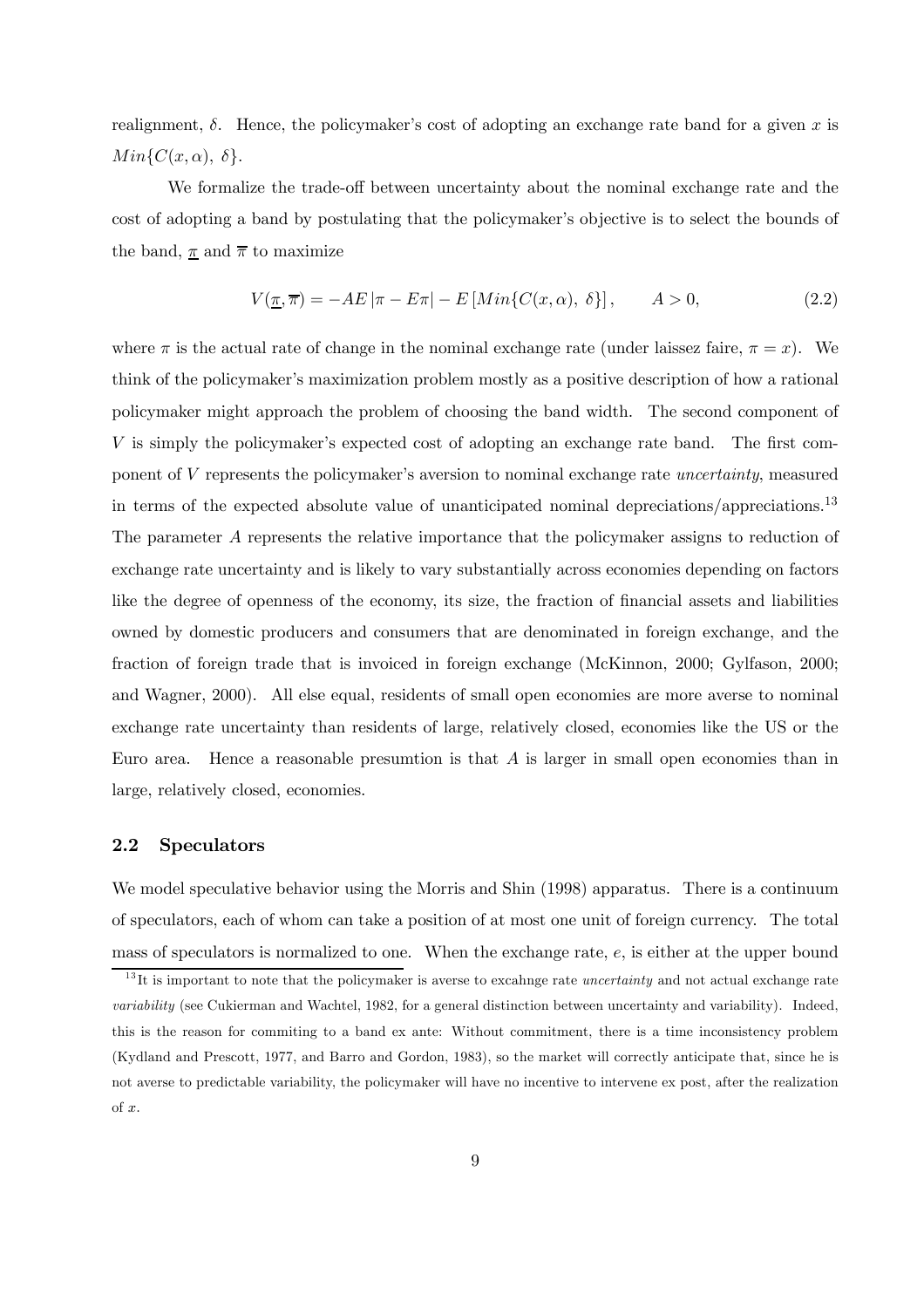of the band,  $\bar{e}$ , or at the lower bound,  $\bar{e}$ , each speculator independently observes a noisy signal on the exchange rate that would prevail under laissez faire. Specifically, we assume that the signal obtained by speculator  $i$  is

$$
\theta_i = x + \varepsilon_i,\tag{2.3}
$$

where  $\varepsilon_i$  is a white noise, independent across speculators, and distributed uniformly on the interval  $[-\varepsilon, \varepsilon]$ . The conditional density of x given a signal  $\theta_i$  is given by:

$$
f(x \mid \theta_i) = \frac{f(x)}{F(\theta_i + \varepsilon) - F(\theta_i - \varepsilon)}.\tag{2.4}
$$

In what follows, we focus on the case where  $\varepsilon$  is small so that the signals that speculators observe are "almost perfect."

Based on  $\theta_i$ , each speculator i decides whether or not to attack the currency. If e is at  $\underline{e}$ , speculator i can shortsell the foreign currency at the current (high) price  $\epsilon$  and then buy the foreign currency on the market to clear his position. Denoting by  $t$  the nominal transaction cost associated with switching between currencies, the speculator's net payoff is  $\underline{e} - e - t$ , if the policymaker fails to defend the band and e falls below  $\underline{e}$ . Otherwise the payoff is  $-t$ . Likewise, if  $e = \overline{e}$ , speculator i can buy the foreign currency at the current (low) price  $\bar{e}$ . Hence, the speculator's net payoff is  $e - \overline{e} - t$ , if the policymaker exits the band and the exchange rate jumps to  $e > \overline{e}$ . If the policymaker successfully defends the band his payoff is  $-t$ . If the speculator does not attack the band, his payoff is  $0<sup>14</sup>$  We now make the following assumption on t:

#### Assumption 2:  $t < \delta e_{-1}$ .

As will become clear below, Assumption 2 ensures that speculators will always attack the band if they believe that  $x$  is such that the policymaker will exit the band. This rules out the (uninteresting) possibility that speculators do not attack the band even if they know that the policymaker is not going to defend it.

#### 2.3 The sequence of events and the structure of information

The sequence of events unfolds as follows:

• Stage 1: The policymaker announces a band around the existing nominal exchange rate and commits to intervene when  $x < \pi$  or  $x > \overline{\pi}$ .

 $14$ In order to focus on speculation against the band we abstract from speculative trading within the band. Thus, the well-known 'honeymoon effect' (Krugman, 1991) is absent from the model.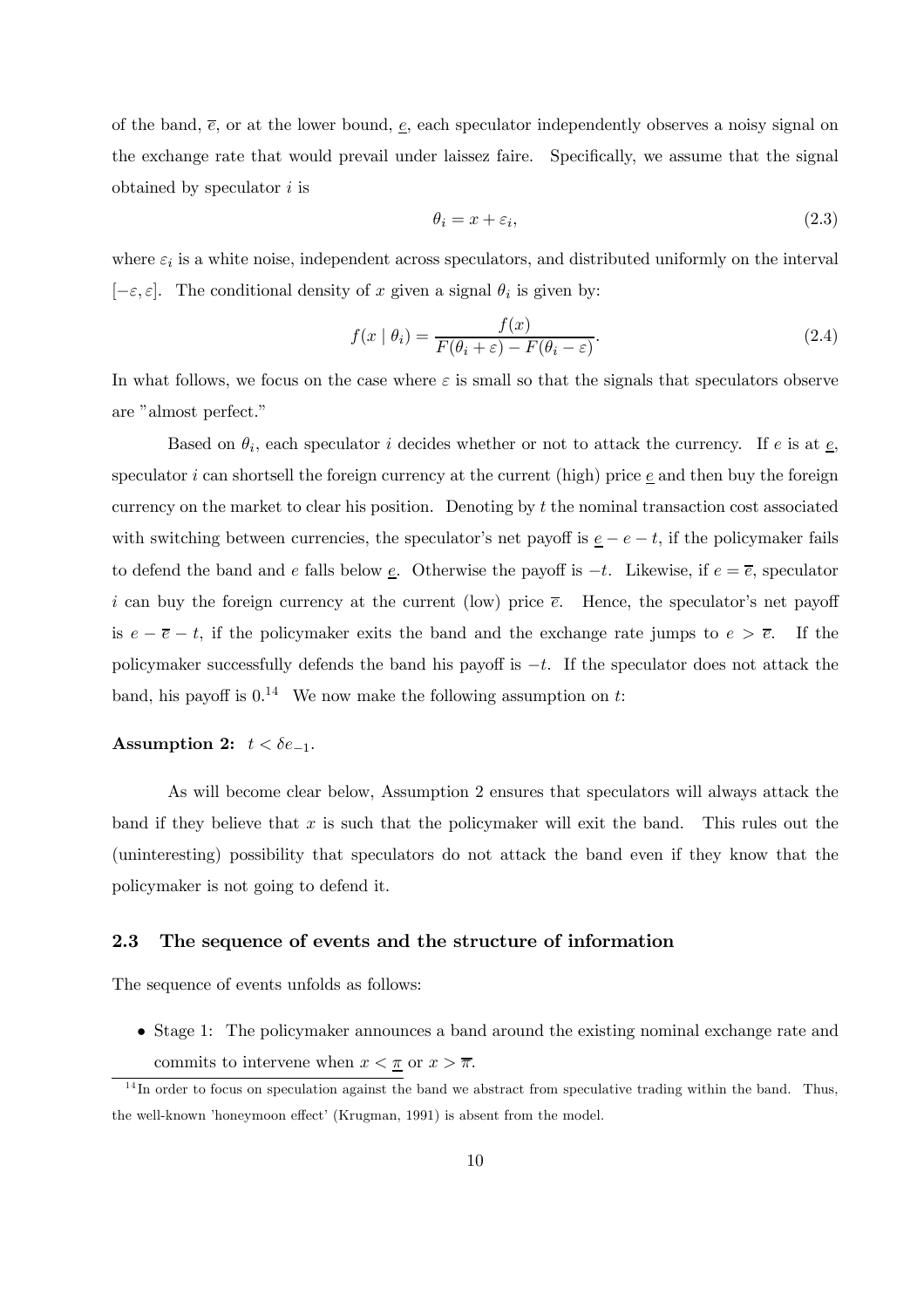• Stage 2: The "free float" random shock,  $x$ , is realized. There are now two possible cases:

(i) If  $\pi \leq x \leq \overline{\pi}$ , the nominal exchange rate is determined by market forces. Hence,  $e = (1+x)e_{-1}.$ 

(ii) If  $x < \pi$  or  $x > \overline{\pi}$ , then  $e = e$ , or  $e = \overline{e}$ , respectively. Simultaneously, each speculator i gets the signal,  $\theta_i$ , on x and decides whether or not to attack the band.

• Stage 3: The policymaker observes x and the fraction of speculators who decide to attack the band,  $\alpha$ , and decides whether or not to defend the band. If he does, e stays at the boundary of the band and the policymaker incurs the cost  $C(x, \alpha)$ . If the policymaker exits the band,  $e$  moves to its freely floating rate so the induced rate of change in the exchange rate is  $x$  and the policymaker incurs a future credibility loss whose present value is  $\delta$ .<sup>15</sup>

## 3 The equilibrium

To characterize the perfect Bayesian equilibrium of the model, we solve the model backwards. First, whenever  $x < \pi$  or  $x > \overline{\pi}$ , then given  $\alpha$ , the policymaker decides in stage 3 whether or not to continue to maintain the band. Second, given the signals that they observe in stage 2, speculators decide whether or not to attack the band. When  $x \in [\pi, \overline{\pi}]$ , the policymaker does not intervene in the exchange rate market and the exchange rate moves freely within the band. Finally, in stage 1, prior to the realization of  $x$ , the policymaker sets the exchange rate regime.

 $15$ The events at stages 2 and 3 of the model are similar to those in Morris and Shin (1998), and follow the implied sequence of events in Obstfeld (1996). The assumptions imply that speculators can profit from attacking the currency if there is a realignment, and that the policymaker realigns only if the fraction of speculators who attack is sufficiently large. These realistic features are captured by the model in a reduced-form manner. One possible way to justify these features within our framework is as follows: Initially (at stage 2), the exchange rate policy is on "authomatic pilot," (say due to a short lag in decision making or in the arrival of information) so the policymaker intervenes authomatically as soon as e reaches the boundaries of the band. Speculators buy foreign currency or shortsell it at this point in the hope that a realignment will take place. In stage 3, the policymaker reevaluates his policy by comparing  $C(x, \alpha)$  and  $\delta$ . If  $C(x, \alpha) > \delta$ , he exits from the band and speculators make a profit on the difference between the price they got in stage 2, and the new price that is set in stage 3. For simplicity, we assume that the cost of intervention in stage 2 is 0. In a previous version we also analyzed the case where the cost of intervention in stage 2 is positive but found that all our results go through.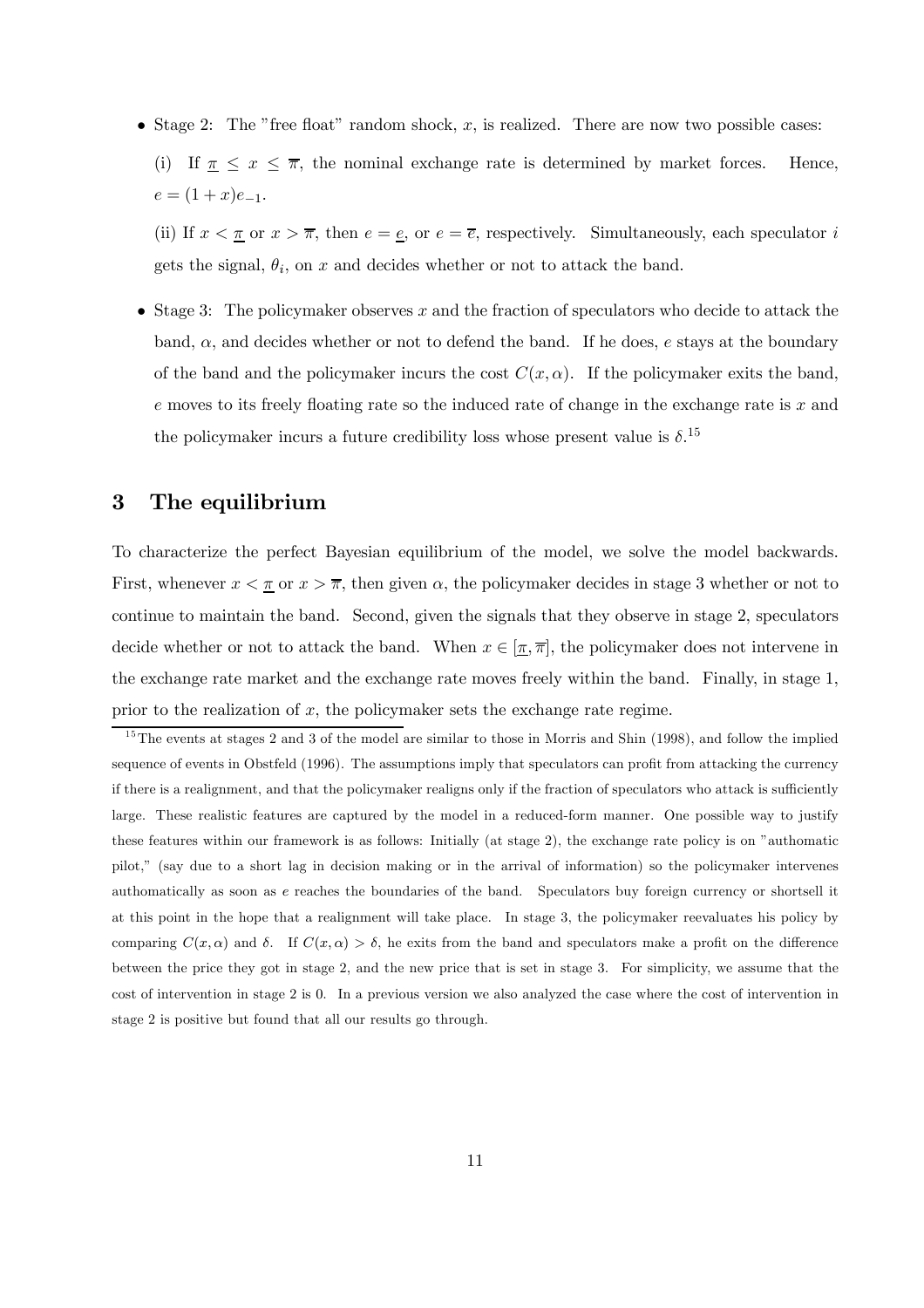#### 3.1 Speculative attacks

When  $x \in [\overline{\pi}, \overline{\pi}]$ , the exchange rate is determined solely by market forces. In contrast, when  $x < \overline{\pi}$ or  $x > \overline{\pi}$ , the policymaker initially intervenes in the foreign exchange market and prevents the exchange rate from moving outside the band. Then the policymaker reevaluates his policy and continues to defend the band if and only if  $C(x, \alpha) \leq \delta$ . As x reaches either  $\pi$  or  $\overline{\pi}$ , speculators realize that the exchange rate no longer reflects market forces and hence may choose to attack the band if they expect that the policymaker will eventually exit the band. But since speculators do not observe x and  $\alpha$  directly, each speculator needs to use his signal in order to assess the policymaker's decision on whether to continue to defend the band or abandon it.

#### **Lemma 1** Suppose that speculators have almost perfect information, i.e.,  $\varepsilon \to 0$ . Then,

- (i) when the exchange rate reaches the upper (lower) bound of the band, there exists a unique perfect Bayesian equilibrium, such that each speculator attacks the band if and only if the signal that he observes is above some threshold  $\overline{\theta}^*$  (below some threshold  $\underline{\theta}^*$ ).
- (ii) The thresholds  $\overline{\theta}^*$  and  $\underline{\theta}^*$  are given by  $\overline{\theta}^* = \overline{\pi} + r$  and  $\underline{\theta}^* = \underline{\pi} r$ , where

$$
r=\sqrt{\frac{t}{e_{-1}}+\frac{(\delta-1)^2}{4}}+\frac{\delta-1}{2}.
$$

(iii) In equilibrium, all speculators attack the upper (lower) bound of the band and the policymaker realigns it if and only if  $x > \overline{\theta}^* = \overline{\pi} + r$   $(x < \underline{\theta}^* = \underline{\pi} - r)$ . Whenever  $\underline{\theta}^* \le x \le \overline{\theta}^*$  speculators do not attack the band and the band is not realigned. The probability of a speculative attack is therefore

$$
P = F(\underline{\pi} - r) + (1 - F(\overline{\pi} + r)).
$$

The proof of Lemma 1, as well as the proofs of all other results, is in the Appendix. The uniqueness result in part (i), follows from arguments similar to those in Carlsson and van Damme (1993) and Morris and Shin (1998) and is based on an iterative elimination of dominated strategies. The idea is as follows. Suppose that e has reached  $\bar{e}$  (the logic when e reaches  $\underline{e}$  is analogous). When  $\theta_i$  is sufficiently large, speculator i correctly anticipates that x is such that the policymaker will surely exit the band even if no speculator attacks it. Hence, it is a dominant strategy for speculator i to attack.<sup>16</sup> But now, if  $\theta_i$  is slightly lower, speculator i realizes that a large fraction

 $16$ The existence of a region in which speculators have dominant strategies is crucial for deriving a unique equilibrium (see Chan and Chiu, 2002).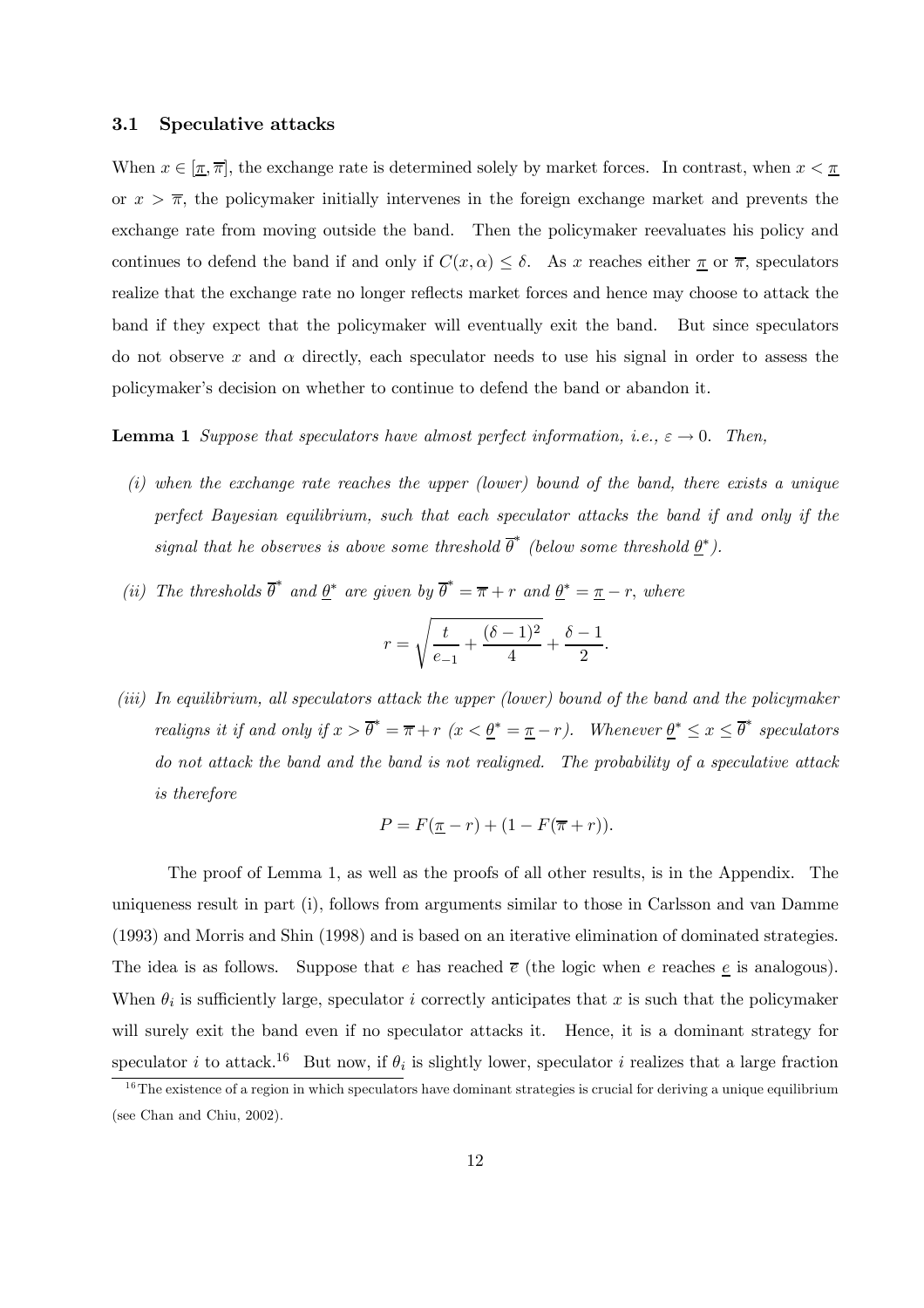of speculators must have observed even higher signals and will surely attack the band. From that, speculator  $i$  concludes that the policymaker will exit the band even at this slightly lower signal, so it is again optimal to attack it. This chain of reasoning proceeds further where each time we lower the critical signal above which speculator i will attack  $\bar{e}$ . Likewise, when  $\theta_i$  is sufficiently low, speculator i correctly anticipates that x is so low that the profit from attacking is below the transaction cost  $t$  even if the policymaker will surely exit the band. Hence, it is a dominant strategy not to attack at  $\overline{e}$ . But then, if  $\theta_i$  is slightly higher, speculator i correctly infers that a large fraction of speculators must have observed even lower signals and will surely not attack at  $\bar{e}$ . From that, speculator i concludes that the policymaker will successfully defend  $\bar{e}$  so again it is optimal not to attack. Once again, this chain of reasoning proceeds further where each time we raise the critical signal below which the speculator will not attack  $\overline{e}$ .

As  $\varepsilon \longrightarrow 0$ , the critical signal above which speculators attack  $\overline{e}$  coincides with the critical signal below which they do not attack it. This yields a unique threshold signal  $\overline{\theta}^*$ , such that all speculators attack  $\bar{e}$  if and only if they observe signals above  $\bar{\theta}^*$ . Similar arguments establish the existence of a unique threshold signal,  $\underline{\theta}^*$ , such that all speculators attack  $\underline{e}$  if and only if they observe signals below  $\underline{\theta}^*$ .

Having characterized the behavior of speculators, we turn next to the implications of this behavior for the exchange rate band. Recall that we are interested in cases where  $\varepsilon \to 0$ . Part (iii) of Lemma 1 implies that the exchange rate band gives rise to two Ranges of Effective Commitment (REC) such that the policymaker intervenes in the exchange rate market and defends the band only if x falls inside one of these ranges. The positive REC is equal to  $[\bar{\pi}, \bar{\theta}^*]$  or  $[\bar{\pi}, \bar{\pi} + r]$ ; when  $x \in [\overline{\pi}, \overline{\pi} + r]$ , the policymaker ensures that the rate of depreciation will not exceed  $\overline{\pi}$ . The negative REC is equal to  $[\underline{\theta}^*, \underline{\pi}]$  or  $[\underline{\pi} - r, \underline{\pi}]$ ; when  $x \in [\underline{\pi} - r, \underline{\pi}]$ , the policymaker ensures that the rate of appreciation will not exceed the absolute value of  $\pi$ . When  $x < \pi - r$  or when  $x > \overline{\pi} + r$ , the policymaker exits the band and despite his earlier announcement, tolerates a realignment. On the other hand, when  $x \in [\overline{\pi}, \overline{\pi}]$ , the policymaker allows the exchange rate to move freely in accordance with market forces. These five ranges of  $x$  are illustrated in Figure 1.

Part (ii) of Lemma 1 indicates that r is independent of  $\pi$  and  $\overline{\pi}$ . This means that the actual size of the two RECs does not depend on how wide the band is. But, by choosing  $\pi$  and  $\bar{\pi}$ appropriately, the policymaker can shift the two RECs either closer to or away from 0. Part (ii) of Lemma 1 also shows that r increases with t and with  $\delta$ . These properties are intuitive since they imply that a realignment is less likely when it is more costly for speculators to attack the band and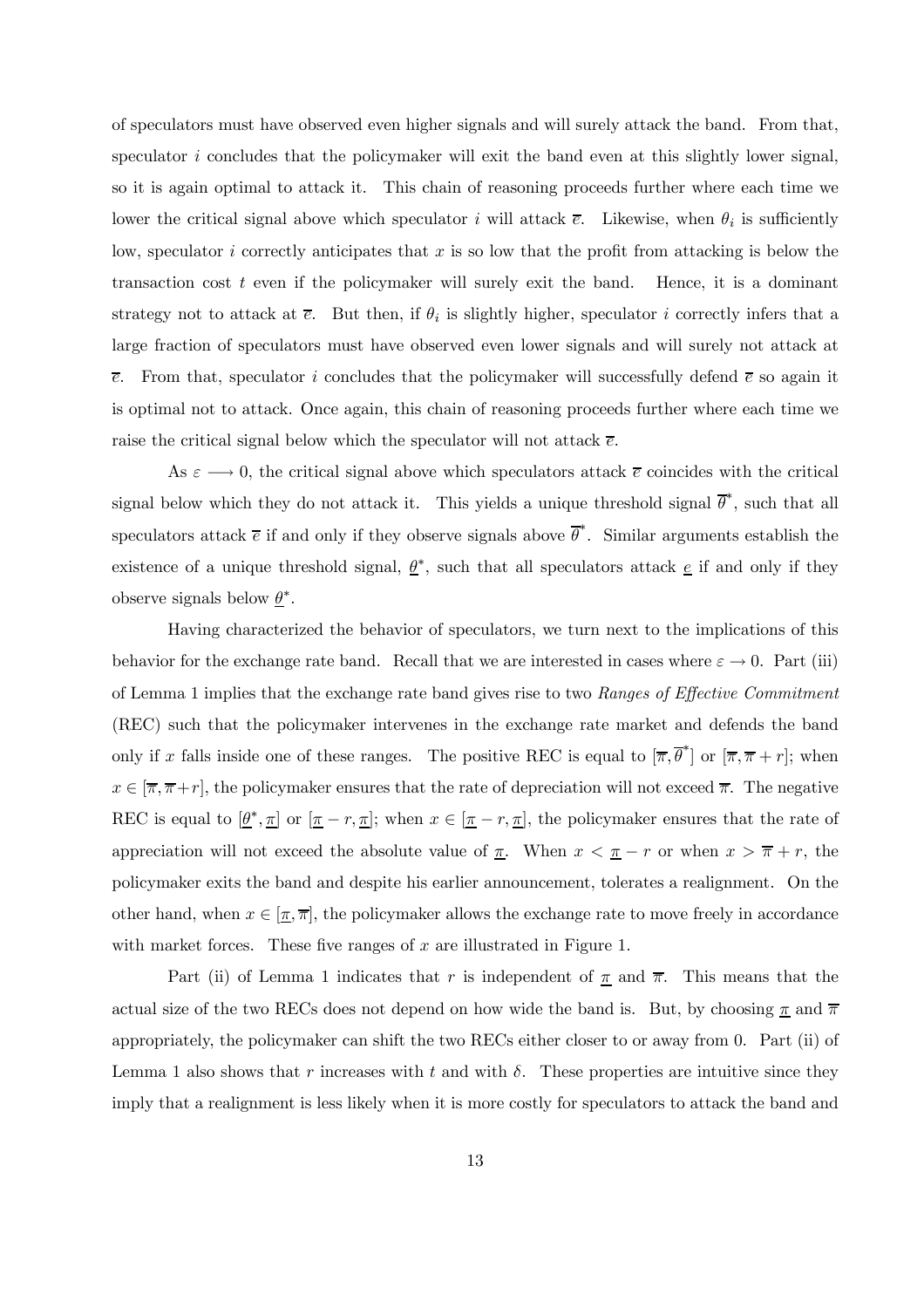when the policymaker is more averse to realignments.

The discussion is now summarized in the following proposition:

**Proposition 1** The exchange rate band gives rise to a positive range of effective commitment (REC),  $[\bar{\pi}, \bar{\pi} + r]$ , and a negative REC,  $[\underline{\pi} - r, \underline{\pi}]$ , where r is defined in Lemma 1.

- When x falls inside the positive (negative) REC, the policymaker defends the currency and ensures that the maximal rate of depreciation (appreciation) is  $\bar{\pi}$  ( $\underline{\pi}$ ).
- When x falls below the negative REC, above the positive REC, or inside the band, the policymaker lets the exchange rate move freely in accordance with market forces.
- The width of the two RECs, r, increases with t and with  $\delta$  but is independent of the boundaries of the band,  $\underline{\pi}$  and  $\overline{\pi}$ .

#### 3.2 The choice of band width

In order to characterize the equilibrium exchange rate regime, we first need to write the policymaker's objective function,  $V(\pi,\overline{\pi})$ , more explicitly. The first component in  $V(\pi,\overline{\pi})$  represents the policymaker's aversion to exchange rate uncertainty. This term depends on the expected rate of change in the exchange rate,  $E\pi$ , which in turn depends on the policymaker's choices,  $\pi$  and  $\bar{\pi}$ . At first blush one may think that, since  $\pi$  is the maximal rate of appreciation and  $\pi$  is the maximal rate of depreciation,  $E\pi$  will necessarily lie between  $\pi$  and  $\overline{\pi}$ . However, since the policymaker does not always defend the band,  $E\pi$  may in principle fall outside the interval  $[\pi, \overline{\pi}]$ . Consequently in writing  $V(\underline{\pi}, \overline{\pi})$  we need to distinguish between 5 possible cases depending on whether  $E\pi$  falls inside the interval  $[\pi, \overline{\pi}]$ , inside one of the two RECs, below the negative REC, or above the positive REC. Fortunately, the following lemma simplifies the analysis considerably.

**Lemma 2** If the optimal exchange rate regime is not a free float then  $E\pi \in [\underline{\pi}, \overline{\pi}]$ .

Given Lemma 2, the measure of exchange rate uncertainty in any regime that is not a free float is given by:

$$
E|\pi - E\pi| = -\int_{-\infty}^{\pi - r} (x - E\pi) dF(x) - \int_{\pi - r}^{\pi} (\pi - E\pi) dF(x) - \int_{\pi}^{E\pi} (x - E\pi) dF(x)
$$
(3.1)  
+ 
$$
\int_{E\pi}^{\pi} (x - E\pi) dF(x) + \int_{\pi}^{\pi + r} (\pi - E\pi) dF(x) + \int_{\pi + r}^{\infty} (x - E\pi) dF(x).
$$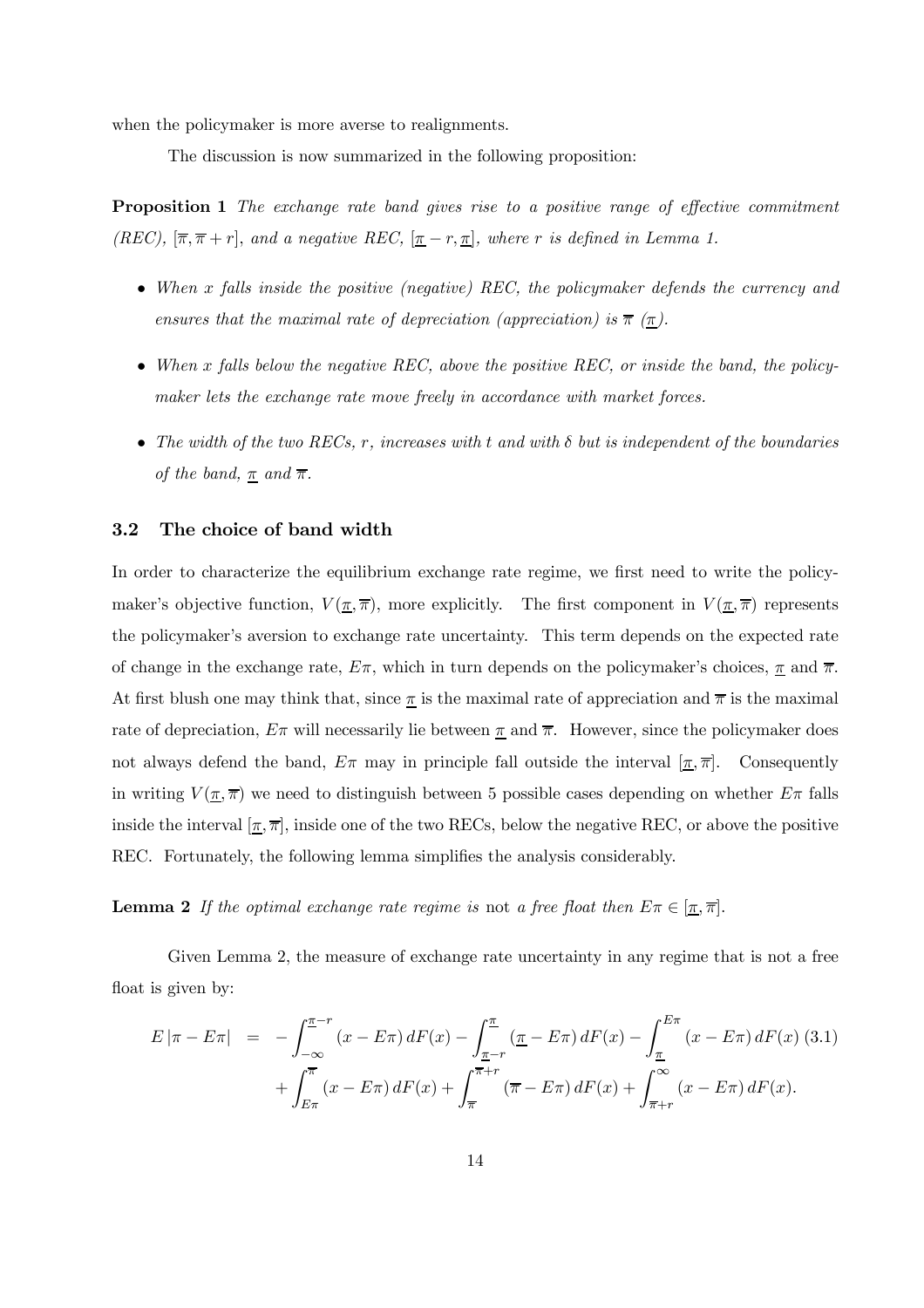Equation (3.1) and (A13) in the Appendix show that the existence of a band affects uncertainty only through its effect on the two RECs.

Using (2.2) and (3.1), the expected payoff of the policymaker, given  $\pi$  and  $\overline{\pi}$ , becomes

$$
V(\underline{\pi}, \overline{\pi}) = A \left[ \int_{-\infty}^{\underline{\pi} - r} (x - E\pi) dF(x) + \int_{\underline{\pi} - r}^{\underline{\pi}} (\underline{\pi} - E\pi) dF(x) + \int_{\underline{\pi}}^{E\pi} (x - E\pi) dF(x) - \int_{\overline{\pi}}^{\overline{\pi}} (x - E\pi) dF(x) - \int_{\overline{\pi}}^{\overline{\pi} + r} (\overline{\pi} - E\pi) dF(x) - \int_{\overline{\pi} + r}^{\infty} (x - E\pi) dF(x) \right]
$$
(3.2)  

$$
- \int_{-\infty}^{\underline{\pi} - r} \delta dF(x) - \int_{\underline{\pi} - r}^{\underline{\pi}} (\underline{\pi} - x) dF(x) - \int_{\overline{\pi}}^{\overline{\pi} + r} (x - \overline{\pi}) dF(x) - \int_{\overline{\pi} + r}^{\infty} \delta dF(x),
$$

where the last line represents the expected cost of adopting a band: when  $x$  falls inside the two RECs, the policymaker incurs a cost of intervention in the exchange rate market, which is  $\pi - x$ when  $x \in [\underline{\pi} - r, \underline{\pi}]$  or  $x - \overline{\pi}$  when  $x \in [\overline{\pi}, \overline{\pi} + r]$ . When either  $x < \underline{\pi} - r$  or  $x > \overline{\pi} + r$ , there are realignments so the policymaker incurs a credibility loss,  $\delta$ .

The policymaker chooses the boundaries of the band,  $\pi$  and  $\overline{\pi}$ , so as to maximize V. The first order conditions for an interior solution (i.e., for  $-\infty < \pi < 0 < \bar{\pi} < \infty$ ) are:

$$
\frac{\partial V(\underline{\pi}, \overline{\pi})}{\partial \underline{\pi}} = -2A(F(E\pi) - 1) \int_{\underline{\pi} - r}^{\underline{\pi}} (f(x) - f(\underline{\pi} - r)) dx
$$
\n
$$
- \int_{\underline{\pi} - r}^{\underline{\pi}} (f(x) - f(\underline{\pi} - r)) dx - \delta f(\underline{\pi} - r) = 0,
$$
\n(3.3)

and

$$
\frac{\partial V(\pi,\overline{\pi})}{\partial \overline{\pi}} = -2AF(E\pi) \int_{\overline{\pi}}^{\overline{\pi}+r} (f(x) - f(\overline{\pi}+r)) dx \n+ \int_{\overline{\pi}}^{\overline{\pi}+r} (f(x) - f(\overline{\pi}+r)) dx + \delta f(\overline{\pi}+r) = 0.
$$
\n(3.4)

In Lemma A1 of the Appendix we show that  $f''(x) \leq 0$  for all  $x$  and  $A > Max\left[\frac{1}{2F(E\pi)}, \frac{1}{2(1-F(E\pi))}\right]$ , along with Assumption 1, are sufficient conditions for  $V(\pi, \overline{\pi})$  to be globally concave, in which case (3.3) and (3.4) are sufficient for a unique maximum. Equations (3.3) and (3.4) show that by altering the bounds of the band, the policymaker trades-off the benefits of reducing exchange rate uncertainty against the cost of maintaining a band. The term in the first line of (3.4) is the marginal effect of  $\bar{\pi}$  on exchange rate uncertainty. Since by Assumption 1,  $f(x) - f(\bar{\pi} + r) > 0$ for all  $x \in [\overline{\pi}, \overline{\pi} + r]$ , this term is negative and represents the marginal cost from raising  $\overline{\pi}$ . This marginal cost arises because when  $\bar{\pi}$  is raised, the positive REC over which the exchange rate is kept constant, shifts further away from the center rate to a range of shocks that is less likely by Assumption 1. Therefore, the shift of the positive REC away from 0 makes the band less effective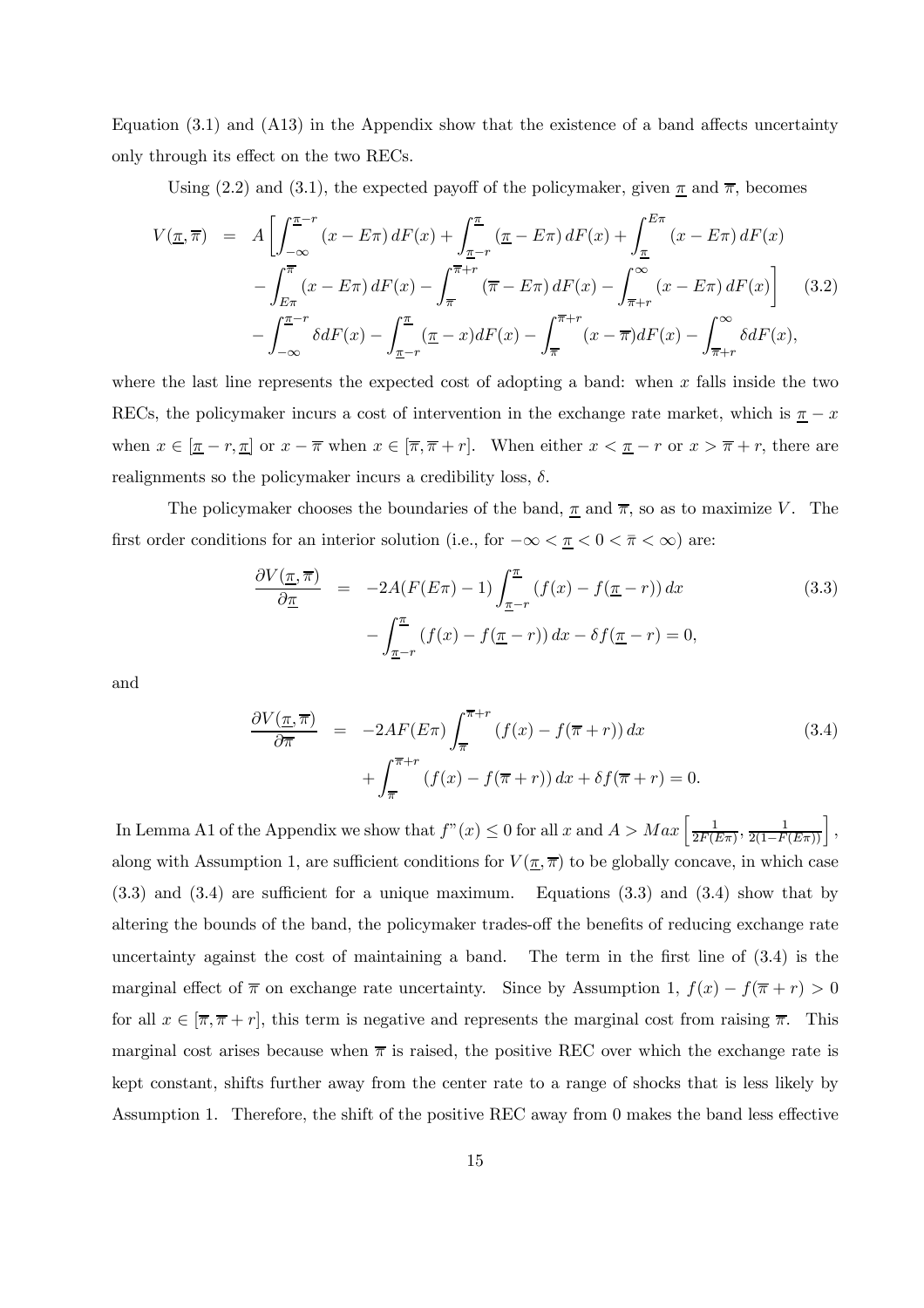in reducing exchange rate uncertainty. The second line in (3.4) represents the marginal effect of raising  $\bar{\pi}$  on the cost of defending the band. By Assumption 1, the integral term in the brackets is positive, implying that raising  $\bar{\pi}$  makes it less costly to defend the band. This is because now it is less likely that the policymaker will actually have to defend the band. The term involving  $\delta$  is also positive since increasing  $\bar{\pi}$  slightly lowers the likelihood that the exchange rate will move outside the positive REC and lead to a realignment. The interpretation of (3.3) is analogous except that here, the signs of the various terms are exactly opposite since raising  $\pi$  slightly shifts the lower bound of the band closer to 0, whereas raising  $\bar{\pi}$  slightly shifts the upper bound of the band away from 0.

Using (3.3) and (3.4), we establish the following result:

**Lemma 3** If  $f(x)$  is symmetric around 0, the equilibrium exchange rate band will be symmetric around 0 in the sense that  $-\pi = \overline{\pi}$ .<sup>17</sup> Consequently,  $E\pi = 0$ .

To simplify the exposition, we shall restrict attention from now on to the following case:<sup>18</sup>

**Assumption 3:** The distribution  $f(x)$  is symmetric around 0.

Together with Assumption 1 that states that  $x$  is unimodal with a mode at 0, Assumption 3 implies that the mean of x is 0 (on average, there is no pressure for either appreciations nor depreciations). Moreover, since both  $f(x)$  and the band are symmetric,  $E\pi = 0$ , so in expectations, appreciations and depreciations are equally likely. Given Assumption 3, we now characterize the equilibrium exchange rate regime.

**Proposition 2** The equilibrium exchange rate band has the following properties:

- (i) Free float: If  $A \leq 1$ , then  $\underline{\pi} = -\infty$  and  $\overline{\pi} = \infty$ , so the optimal regime is a free float.
- (ii) A nondegenerate band: If

$$
1 < A < \overline{A}(r) \equiv 1 + \frac{\delta}{\int_0^r \left[ \frac{f(x)}{f(r)} - 1 \right] dx},\tag{3.5}
$$

then  $-\infty < \pi < 0 < \bar{\pi} < \infty$ . Hence, the optimal regime is a nondegenerate band.

 $17$ Note that the symmetry of the band is formulated in terms of the permissible rates of appreciations and depreciations of the exchange rate rather than in terms of the gap of the upper and lower bounds of the band from the center rate (i.e., the symmetry is formulated in terms of  $x$  rather than in terms of  $e$ ).

<sup>&</sup>lt;sup>18</sup>It should be noted that the general qualitative nature of our results extends to the case where  $f(x)$  is asymmetric. But the various mathematical expressions and conditions become more complex.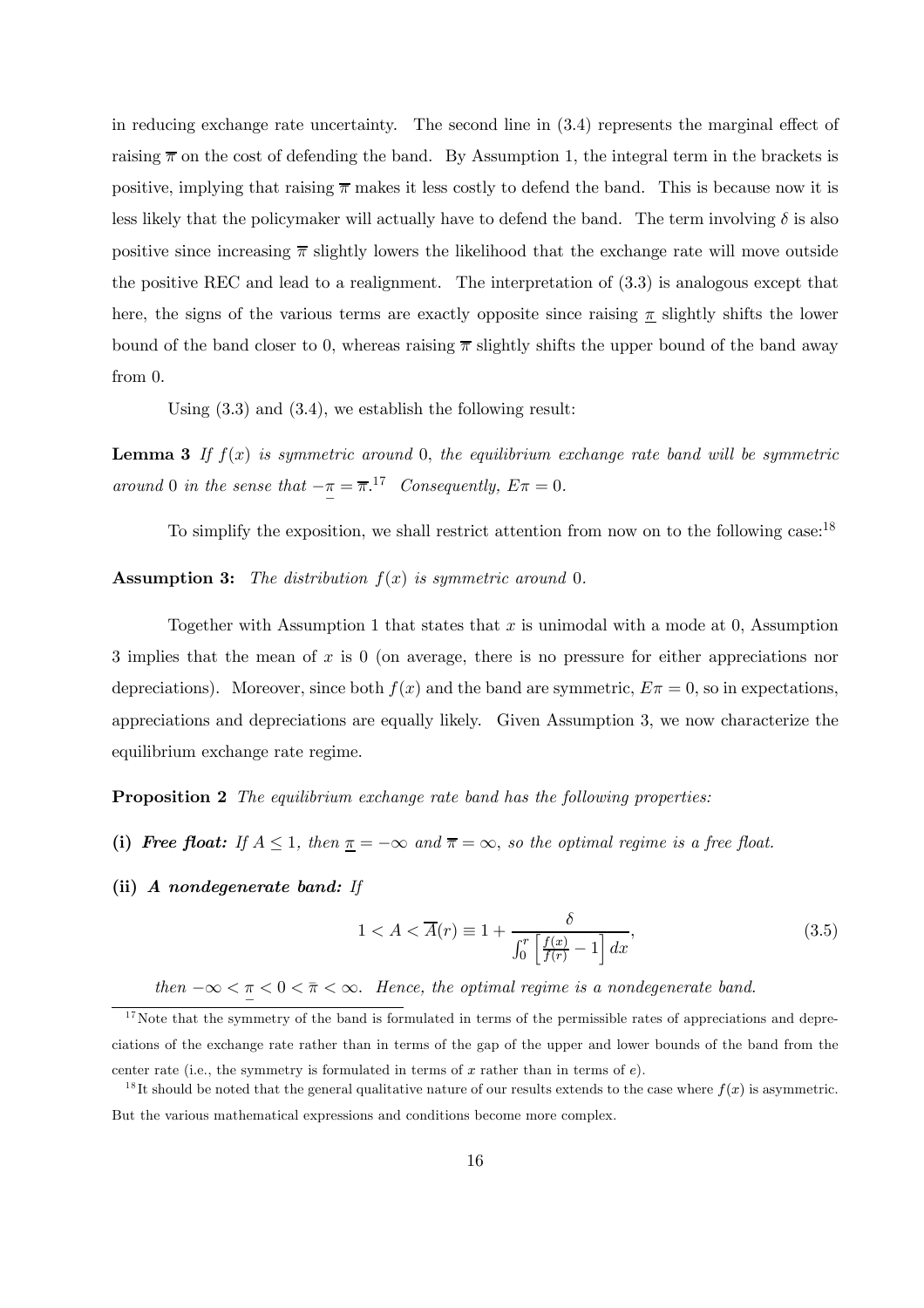(iii) A peg: If  $f''(x) \leq 0$  for all x and  $A > \overline{A}(r)$ , then  $\pi = \overline{\pi} = 0$ , so the optimal regime is a peg.

Part (i) of Proposition 2 states that when the policymaker has sufficiently little concern for nominal exchange rate uncertainty, i.e.,  $A \leq 1$ , he sets a free float and completely avoids the cost of maintaining a band. Part (ii) of the proposition states that for intermediate values of A, the policymaker balances the benefits from reducing exchange rate uncertainty against the cost of intervention in the exchange rate market by setting a nondegenerate band. Intervention occurs only when x falls inside the negative or the positive RECs. Part (iii) of Proposition 2 states that if the policymaker is highly concerned with nominal exchange rate uncertainty, i.e.,  $A > \overline{A}(r)$ , his best strategy is to adopt a peg.19

## 4 Comparative statics and empirical implications

#### 4.1 The effects of restrictions on capital flows and of a Tobin tax

During the last three decades there has been a world-wide gradual lifting of restrictions on currency flows and on related capital account transactions. One consequence of this trend is a reduction in the transaction cost of foreign exchange transactions  $(t$  in terms of the model) making it easier for speculators to move funds across different currencies, thereby increasing the likelihood of speculative attacks. To counteract this tendency some economists proposed to "throw sand" into the wheels of unrestricted international capital flows. In particular, Tobin (1978) proposed a universal tax on short term inter-currency transactions in order to reduce the profitability of speculation against the currency, and with it the probability of crises. This idea was met with scepticism mainly because of difficulties of implementation. But, by and large, the consensus is that, subject to feasibility, the tax can reduce the probability of attack on the currency. Recent evaluations appear in Eichengreen, Tobin, and Wyplosz (1995), Jeanne (1996), Haq, Kaul and Grunberg (1996), Eichengreen (1999) and Berglund et al. (2001).

The main objective of this subsection is to examine the consequences of such a tax and of the lifting of restrictions on capital flows when the choice of exchange rate regime is endogenous. More formally, the following proposition examines the effect of a reduction in t on the choice of

 $19$ Note that a peg does not mean that the exchange rate is fixed under all circumstances. When the absolute value of x exceeds r, the policymaker abandons the peg and the exchange rate is realigned. Hence, under a peg, the exchange rate is fixed for all  $x \in [-r, r]$ . Given Assumption 1, such "small" shocks are more likely than big ones, so when A is large, it is optimal for the policymaker to eliminate these shocks by adopting a peg.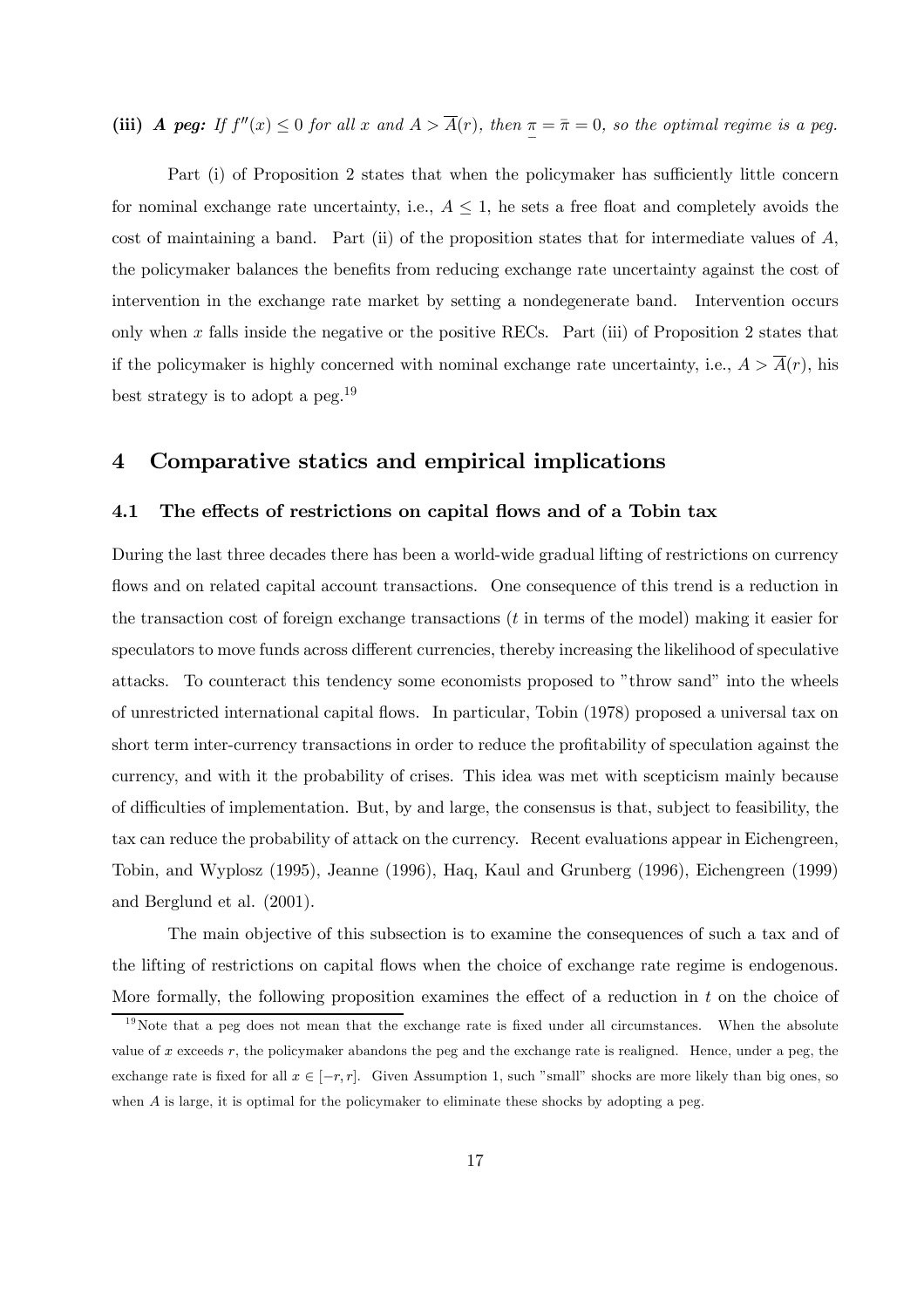exchange rate regime and on the likelihood of currency crises.

**Proposition 3** Suppose that following a lifting of restrictions on currency flows and capital account transactions, the transaction cost of switching between currencies, t, decreases. Then:

- (i) When the policymaker's problem has a unique interior solution,  $\bar{\pi}$  and  $\frac{\pi}{2}$  shift away from 0, so the band becomes wider. Moreover, the probability, P, that a speculative attack occurs decreases.
- (ii) The bound  $\overline{A}(r)$  above which the policymaker adopts a peq increase, implying that policymakers adopts pegs for a narrower range of values of A.
- (iii) The equilibrium value of the policymaker's objectives,  $V$ , falls.

Part (i) of Proposition 3 states that, in our framework, lifting restrictions on the free flow of capital lowers, on balance, the likelihood of a currency crisis. This counterintuitive result is the outcome of two opposing effects. First, as Proposition 1 shows, the two RECs shrink when t decreases. Holding the band width constant, this raises the probability of speculative attacks. This effect already appears in the recent literature on international financial crises (e.g., Morris and Shin, 1998). But since the two RECs shrink, the band becomes less effective in guaranteeing exchange-rate stability. The policymaker's reaction to this is to pursues less ambitious stabilization objectives and allow the exchange rate to move freely within a wider band. This lowers, in turn, the probability,  $P$ , of speculative attacks. Thus, in general, the effect of reducing  $t$  on the probability of a currency attack is ambiguous. Part (i) of Proposition 3 suggests that, for non degenerate bands and symmetric distributions of fundamentals, the second effect dominates so P decreases when t is reduced.<sup>20</sup> When  $f(x)$  is not necessarily symmetric the same two opposing effects on the probability of speculative attack are still operative but the sign of their combined effect on the probability of attack is generally ambiguous.

This result implies that, when the endogeneity of the exchange rate regime is recognized, conventional wisdom may be reversed. Dismantling of restrictions on capital flows may reduce rather than raise the probability of currency crisis. The mirror image of this result is that the imposition of a Tobin tax generally has an ambiguous effect on the likelihood of crisis. For a given

 $^{20}$ This result is partly reminiscent of the discussion in Kupiec (1996) which establishes that, when general equilibrium effects are taken into consideration, a securities transaction tax does not necessarily reduce stock return volatility.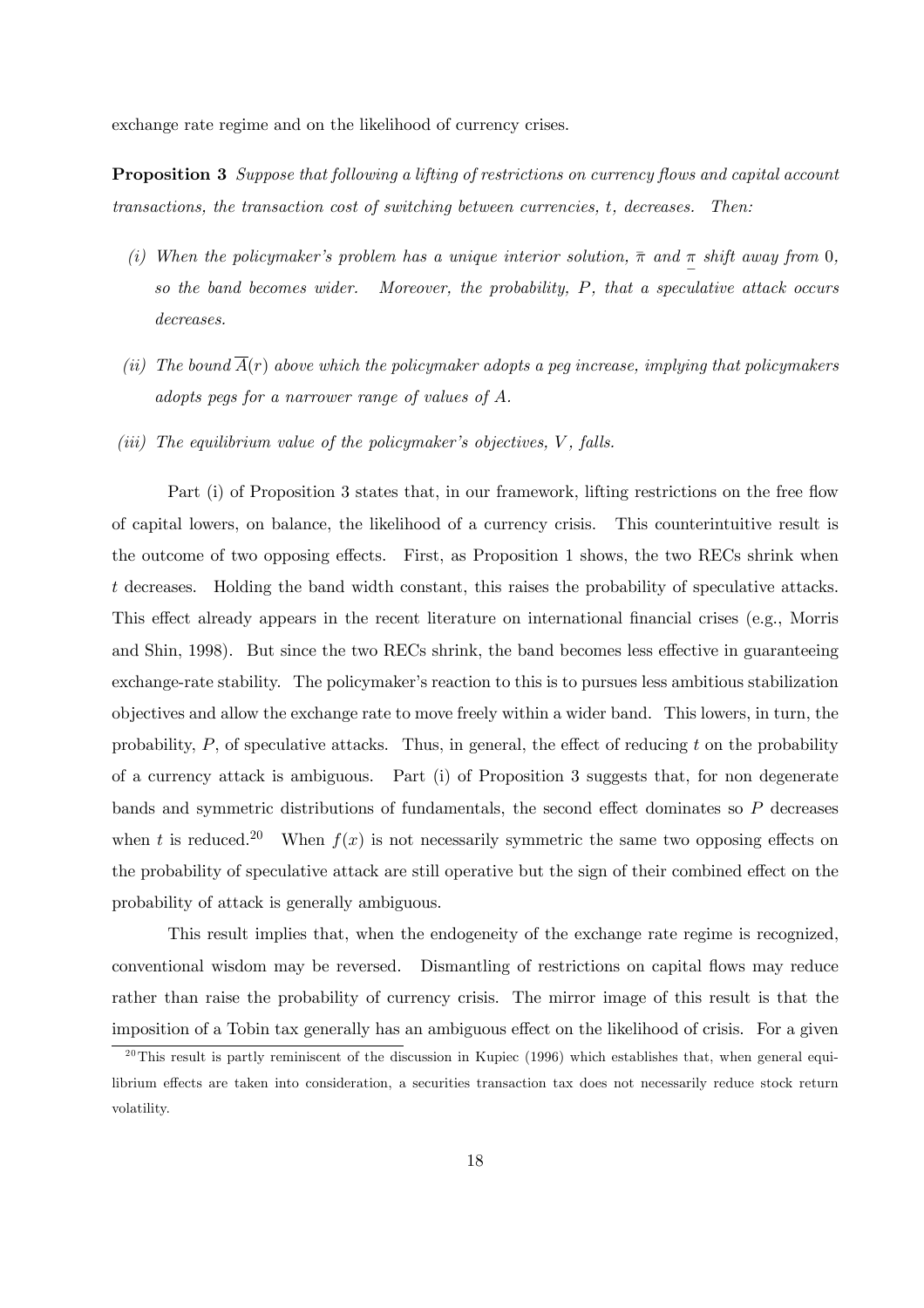band width, the tax does reduce the likelihood of a currency crisis. However, the imposition of the tax also induces policymakers to install narrower bands in order to achieve more ambitious reductions in exchange rate uncertainty. All else equal, this longer run policy response raises the probability of crises at least for symmetric distributions of fundamentals.

Part (ii) of Proposition 3 predicts that, for symmetric distributions of fundamentals, liberalization of the capital account, as characterized by a reduction in  $t$ , should lead to a narrowing of the set of countries that maintain pegs. It also implies that, in spite of this trend, countries with strong preference for stability of the exchange rate (e.g., small open economies with relatively large shares of foreign currency denominated trade and capital flows as well as emerging markets) will continue to peg even in the face of capital market liberalization. By contrast, countries with intermediate preferences for exchange rate stability (e.g., more financially mature economies with a larger fraction of domestically denominated debt and capital flows) will move from pegs to bands. These predictions seem to be consistent with casual evidence. Two years following the 1997/8 East Asian crisis, most emerging markets countries in that region are back on pegs (McKinnon, 2001 and Calvo and Reinhart, 2002). On the other hand, following the EMS currency crisis at the beginning of the 90's, the system of cooperative pegs that had existed prior to the crisis was replaced by wide bands until the formation of the EMU at the beginning of 1999.

Finally, part (iii) of Proposition 3 shows that although a decrease in t lowers the likelihood of a financial crisis, it nonetheless can make the policymaker worse-off. The reason is that speculative attacks impose a constraint on the policymaker when he chooses the optimal exchange rate regime. A decrease in t strengthens the incentive to mount a speculative attack and thereby makes this constraint more binding.

#### 4.2 The effects of aversion to exchange rate uncertainty

In this subsection we turn to the effects of the parameter  $A$  (the relative importance that the policymaker assigns to reduction of exchange rate uncertainty) on the choice of regime. As we argued earlier, residents of small open economies with large fractions of assets and liabilities denominated in foreign exchange, are more averse to nominal exchange rate uncertainty than residents of large, relatively closed, economies whose financial assets and liabilities are more likely to be denominated in domestic currency. Hence the parameter A reflects the size of the economy and the degree to which it is open with larger values of A being associated with smaller and more open economies. In what follows we restrict the comparative statics analysis to the case in which the policymaker's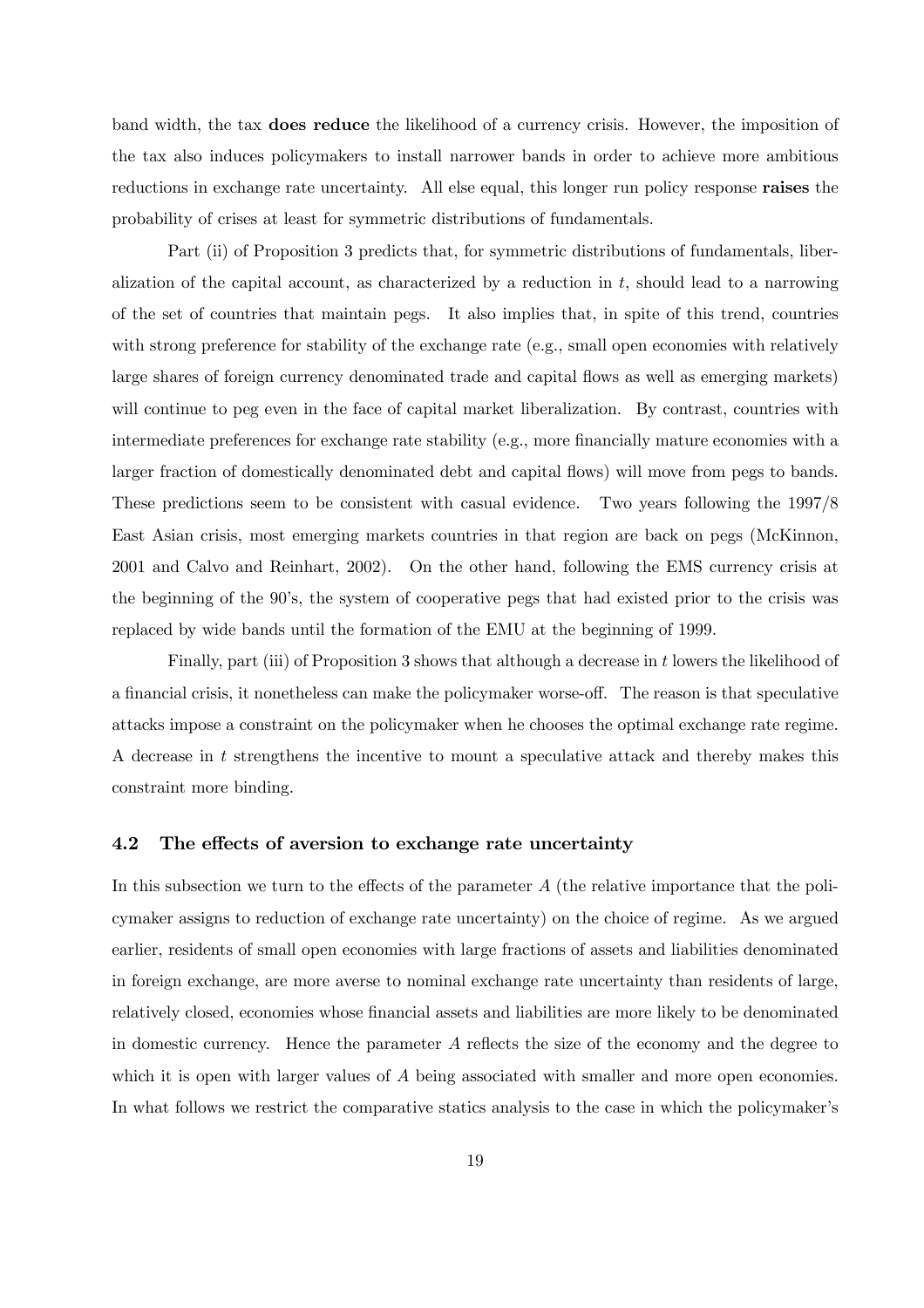problem has a unique interior solution, i.e.,  $-\infty < \pi < 0 < \bar{\pi} < \infty$ . As Proposition 3 indicates, this requires A to be larger than 1 but not by "too much."

Proposition 4 Suppose that the policymaker's problem has a unique interior solution. Then as A increases (the policymaker becomes more concerned with exchange rate stability):

- (i)  $\bar{\pi}$  and  $\underline{\pi}$  shift closer to 0 so the band becomes tighter, and
- (ii) the probability,  $P$ , that a speculative attack will occur increases.

Proposition 4 says that as the policymaker becomes more concerned with reduction of uncertainty, he sets a tighter band and allows the exchange rate to move freely within a narrower range around the center rate.<sup>21</sup> Part (ii) of the proposition shows that this tightening of the band raises the likelihood of a speculative attack. This implies that all else equal, policymakers in countries with larger values of A are willing to set tighter bands and face a higher likelihood of speculative attacks than policymakers in otherwise similar countries with lower values of A.

Note that as Proposition 2 shows, when A increases above  $\overline{A}(r)$ , the optimal band width becomes 0 so the optimal regime is a peg. On the other hand, when A falls below 1, the optimal band width becomes infinite so the optimal regime is a free float. Given that a substantial part of international trade is invoiced in US Dollars (McKinnon, 1979), it is likely that policymakers of a key currency country like the US are going to be less sensitive to nominal exchange rate uncertainty and therefore have a smaller A than policymakers in small open economies. Therefore, our model predicts that the US, Japan, and the Euro area should be floating, while Hong-Kong, Panama, Estonia, Lithuania, and Bulgaria, should be on either pegs, currency boards, or even full dollarization. This prediction appears to be consistent with casual observation on the exchange rate systems chosen by those countries..

#### 4.3 The effects of increased variability in fundamentals

Next, we examine how the exchange rate band changes when more extreme realizations of  $x$  become more likely. This comparative statics exercise involves shifting probability mass from moderate realizations of x that do not lead to realignments to more extreme realizations that do lead to realignments.

 $21$ <sup>21</sup>This result may appear obvious at first blush. But the fact that it obtains only under the assumption of unimodality (Assumption 1) suggests that such preliminary intuition is incomplete in the absence of suitable restrictions on the distribution of fundamentals.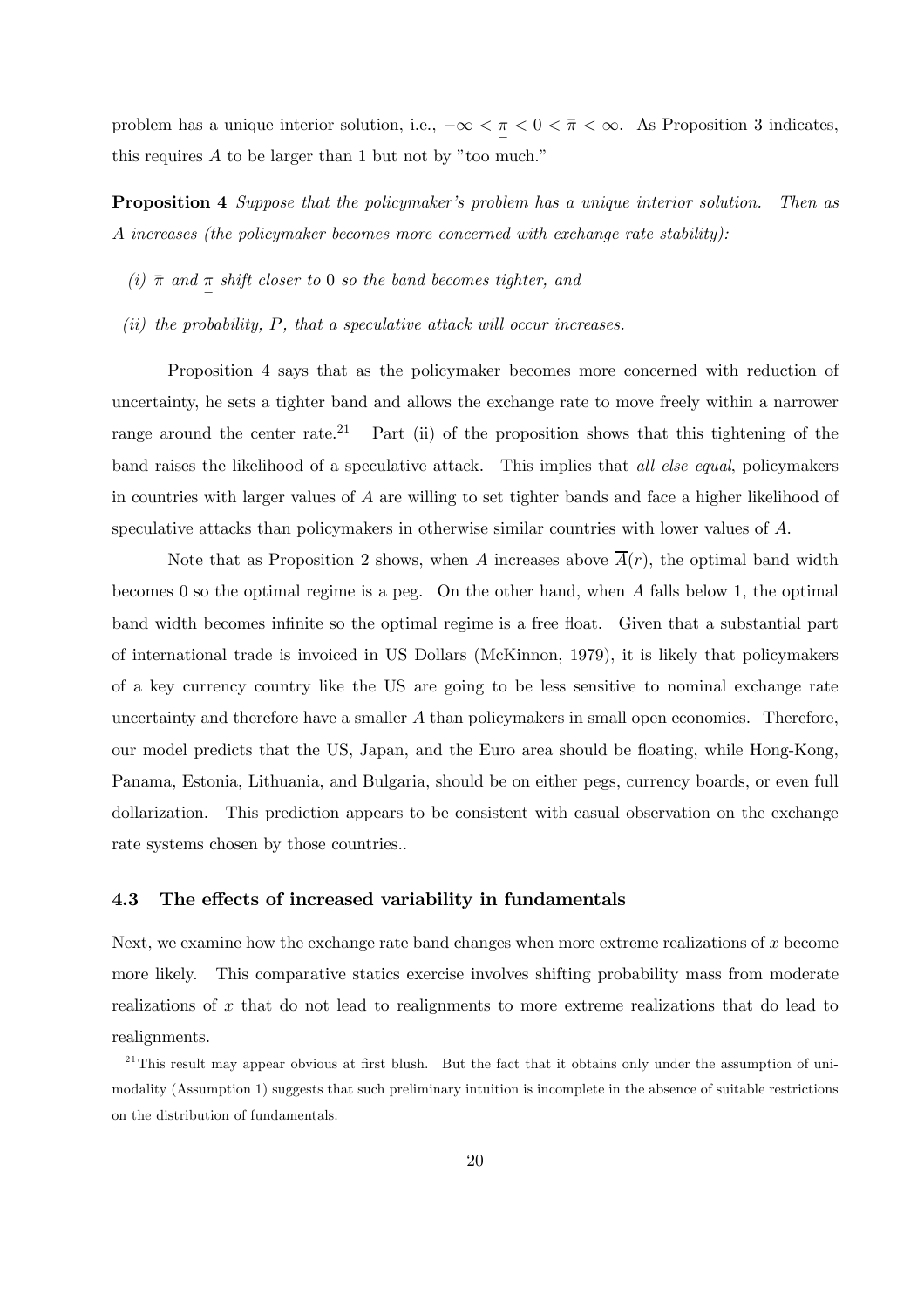**Proposition 5** Suppose that  $f(x)$  and  $g(x)$  are two symmetric density functions with a mode (and a mean) at 0. Moreover, suppose that  $g(x)$  lies above  $f(x)$  for all  $x < \frac{\pi}{a} - r$  and all  $x > \bar{\pi} + r$ , where  $\pi$  and  $\bar{\pi}$  are the solutions to the policymaker's problem under the original density function  $f(x)$  (that is,  $g(x)$  has fatter tails than  $f(x)$ ). Then, the policymaker adopts a wider band under  $g(x)$  than under  $f(x)$ .

Intuitively, when more extreme realizations of x become more likely (the density of x is  $g(x)$ ) rather than  $f(x)$ , the policymaker is more likely to incur the loss of future credibility associated with realignments. Therefore, the policymaker widens the band to lower the probability that a costly realignment will take place. Moreover, as larger shocks become more likely, the policymaker finds it optimal to shift the two REC's away from 0 in order to shift his commitment to intervene in the market to a range of shocks that are now more probable. This move benefits the policymaker by counteracting part of the increased uncertainty about the free float value of the exchange rate.

#### 4.4 The effects of tightness of commitment to maintain the regime

The degree of commitment to the exchange rate regime is represented in our model by the parameter δ. Assuming that  $f(x)$  is symmetric (in which case  $E\pi = 0$ ) and totally differentiating equations  $(3.3)$  and  $(3.4)$  with respect to  $\delta$  reveals that in general,  $\delta$  has an ambiguous effect on the optimal width of the band. On one hand, as  $\delta$  increases, speculators attack the band for a smaller range of x. This effect increases the policymaker's incentive to adopt a narrow band. On the other hand, as  $\delta$  increases, the cost of realignments (when they occur) increases, since they lead to a larger future credibility loss. This effect pushes the policymaker to widen the band. Overall then, the width of the band may either increase or decrease with  $\delta$ .

Since the probability of speculative attacks,  $P$ , is affected by the width of the band, the effect of  $\delta$  on P is also ambiguous. For a given regime, Proposition 1 implies that P decreases with δ. However, when the endogeneity of the regime is recognized, there is an additional effect that may reverse this result: When  $\delta$  increases, the policymaker may decide to set a narrower band, knowing that, given the width of the band, he will subsequently decide to maintain the regime for a larger set of values of x. This, in turn, may increase the ex ante probability of a speculative attack. Consequently, an increase in the tightness of commitment may increase the probability of speculative attack.22

<sup>&</sup>lt;sup>22</sup>We also tried to use the model in order to characterize the optimal degree of commitment to the regime but,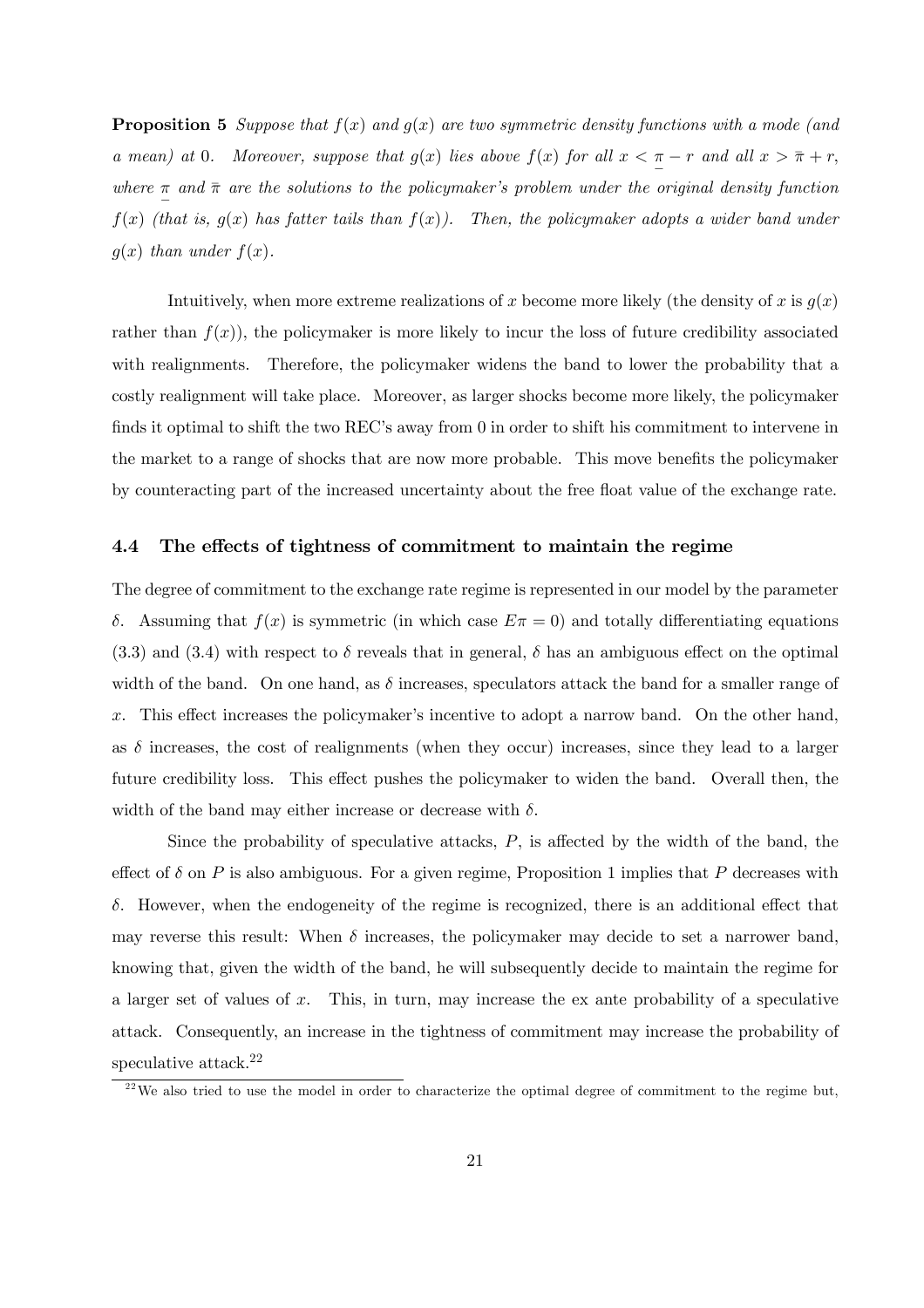## 5 The exchange rate band and the policymaker's reputation

Typically the public is not fully informed about the commitment ability of policymakers. In this section, we examine how this uncertainty affects the optimal exchange rate regime. To this end, we assume that the policymaker can either be opportunistic in which case  $\delta = 0$  or can be dependable in which case  $\delta > 0$ . Clearly, an opportunistic policymaker will never defend the band when x falls outside the band.<sup>23</sup> We assume that speculators assign a probability  $\beta$  to the policymaker's type being dependable and, following Barro (1986), interpret  $\beta$  as a measure of the policymaker's "reputation."

We now examine how the optimal exchange rate regime is affected by changes in  $\beta$ . As a point of reference, it should be noted that the analysis in previous sections refered to the case where  $\beta = 1$ . Before proceeding further, we modify Assumption 2 as follows:

Assumption 4: The real transaction cost, t, is such that  $\delta(1-\beta)e_{-1} < t < \delta e_{-1}$ .

Assumption 4 ensures that speculators will always attack the band if they believe that x is such that a dependable policymaker will exit the band, but never attack it if they believe that x is such that the dependable policymaker will defend the band.

## 5.1 The RECs in the presence of imperfect reputation

With Assumption 4 in place, we examine how the presence of an opportunistic policymaker affects the decisions of speculators on when to attack the band.

**Lemma 4** Suppose that  $\varepsilon \to 0$ . Then,

(i) speculators will attack the upper bound of the band if and only if they observe signals above  $\overline{\theta}^*_\beta$ . They will attack the lower bound of the band if and only if they observe signals below  $\underline{\theta}^*_\beta$ . since the ratio of economic insights to algebra was low this experiment is not presented. Cukierman, Kiguel and Liviatan (1992) and Flood and Marion (1999) present such an analysis for exogenously given pegs. The analysis here is more complex due to the fact that it involves the simultaneous choice of band width as well as of the degree of commitment to the band.

<sup>&</sup>lt;sup>23</sup>Note however that even an opportunistic policymaker who does not intend to defend the band, will put the initial defense in stage 2 on "automatic pilot" in order to prevent the public from separating him at the outset from his dependable counterpart.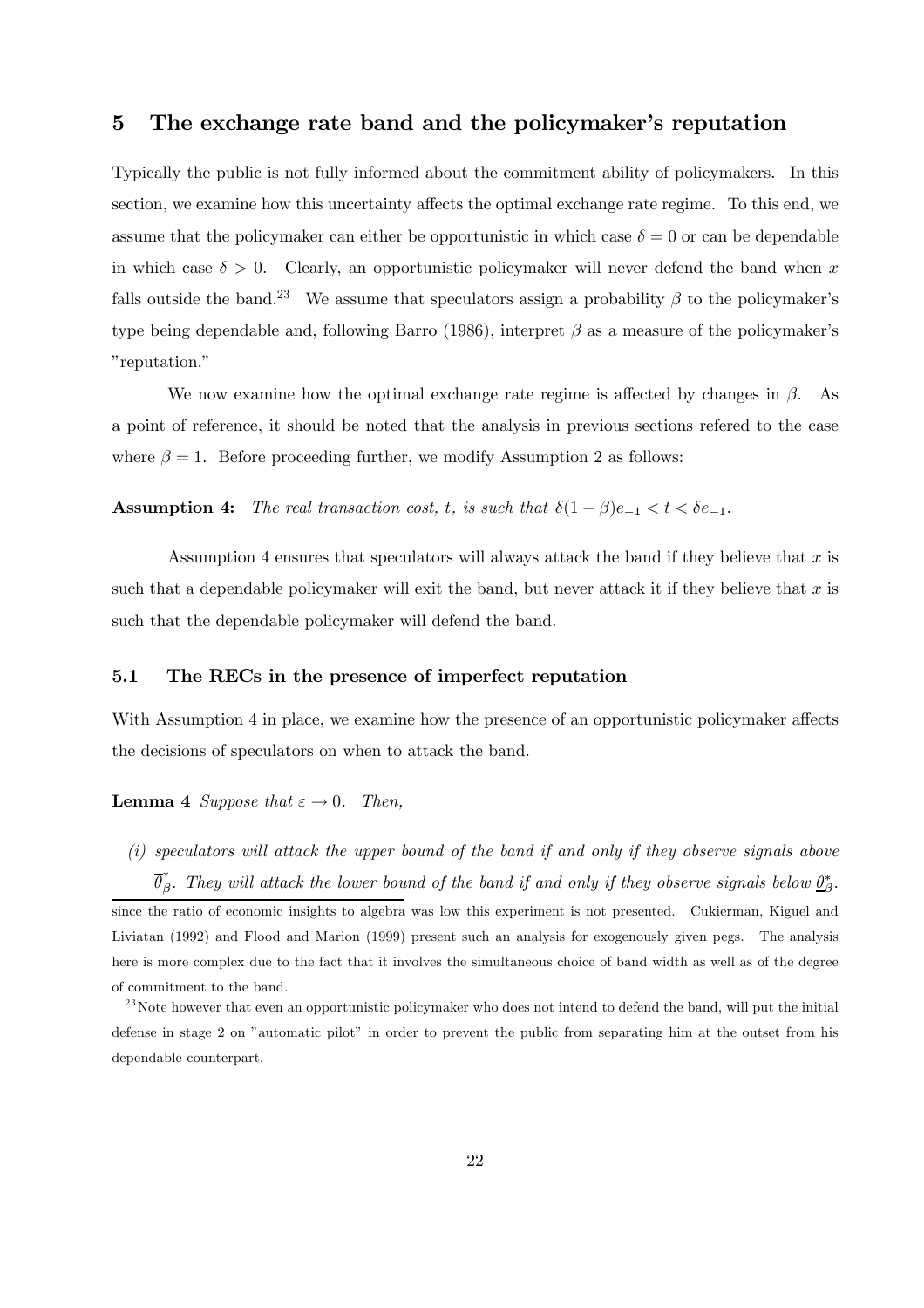The two thresholds,  $\overline{\theta}_{\beta}^*$  and  $\underline{\theta}_{\beta}^*$ , are given by  $\overline{\theta}_{\beta}^* = \overline{\pi} + r^{\beta}$ , and  $\underline{\theta}_{\beta}^* = \underline{\pi} - r^{\beta}$ , where

$$
r^{\beta} = \sqrt{\frac{t}{\beta e_{-1}} + \frac{(\delta - \frac{1}{\beta})^2}{4}} + \frac{\delta - \frac{1}{\beta}}{2}.
$$
\n(4.1)

(ii)  $r^{\beta}$  increases with  $\beta$ .

The behavior of speculators implies that the positive REC is now given by  $[\bar{\pi}, \bar{\pi} + r^{\beta}]$ while the negative REC becomes  $[\underline{\pi} - r^{\beta}, \underline{\pi}]$ . Part (ii) of the proposition indicates that the two RECs become narrower when the policymaker's reputation deteriorates.<sup>24</sup> Intuitively, this is because speculators believe that the policymaker will exit the band with a higher probability, so the expected gain from attacking the band is now larger. Hence, the worse is a policymaker's reputation, the more difficult it is to defend the band.

Part (ii) of Lemma 4 can be used to explain how abrupt changes in the policymaker's reputation can generate currency crises even if there is no change in the fundamental, x. To illustrate, consider the 1994 Mexican Peso crisis. Prior to the crisis, Mexico maintained a peg for several years and therefore developed a fair amount of reputation about its resolve to defend it. This together with, inter alias, substantial interest rate differentials attracted a large capital inflow into Mexico. When the ruling party's presidential candidate, Luis Donaldo Colosio, was assassinated in March 1994, the Mexican Peso came under attack. The authorities defended the Peso initially, but, following a substantial loss of reserves within a short period of time, allowed the Peso to float.<sup>25</sup> Second-generation models of currency crises might interpret Colosio's assassination as a sunspot that, for some unexplained reason, was used by speculators as a coordinating device to move the Mexican economy from a good equilibrium to a bad one.

Our framework provides an alternative explanation: Prior to Colosio's assassination, fundamentals were already stretched so that in the absence of intervention the Peso would have depreciated. But, since reputation was high, speculators anticipated that the Mexican government would defend the peg and therefore refrained from attacking it. However, the assassination and the subsequent political instability led to an abrupt decrease in reputation,  $\beta$ . Part (ii) of Lemma 4 suggests that this might have narrowed the REC around the Mexican peg and therefore created

 $^{24}$ This is analogous to a result in Cukierman and Liviatan (1991) in the context of a Barro-Gordon (1983) inflation bias equilibrium in which the public is uncertain about the dependability of policymakers. Cukierman and Liviatan show that the lower the reputation of a (dependable) policymaker the less ambitious is his inflation target.

 $25$ A factually based analysis of the sequence of political and economic events preceding the Mexican crisis appears

in Whitt (1996).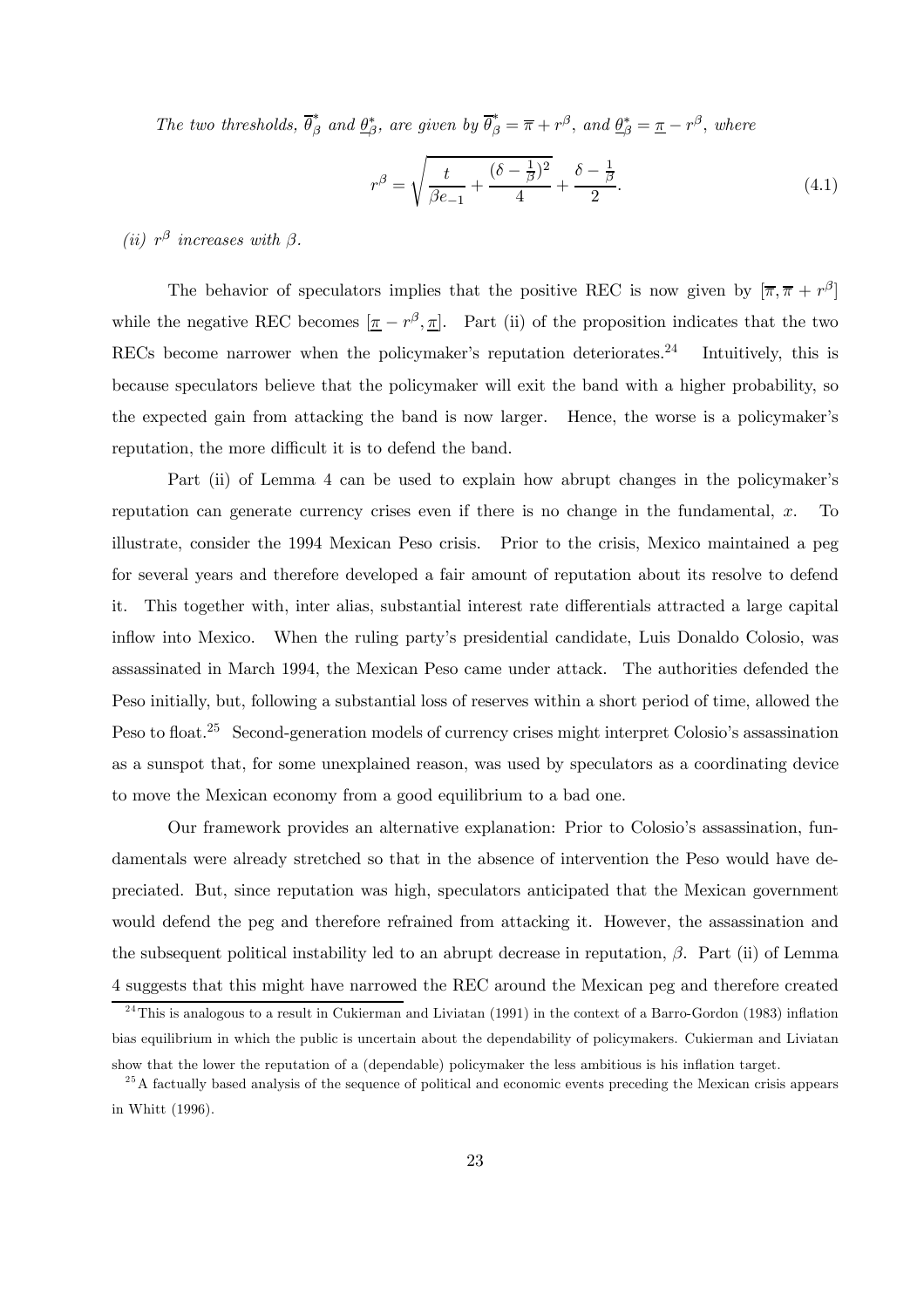a new situation in which the free market rate,  $x$ , fell outside the REC. Consequently, it became rational for speculators to run on the Peso, and for the Mexican government not to defend it.<sup>26</sup> Note that this interpretation does not rely on sunspots and multiple equilibria and holds even if the assassination had no effect on the economic fundamentals in Mexico.

#### 5.2 Choice of exchange rate regime in the presence of imperfect reputation

When the policymaker's reputation is imperfect exchange rate uncertainty is due to both uncertainty about the shock,  $x$ , as well as to uncertainty about the dependability of policymakers. The second source of uncertainty is reflected through the fact that with probability  $\beta$  the policymaker is dependable and will defend the band against speculative attacks whenever x falls inside the two RECs, and with probability  $1 - \beta$  the policymaker is opportunistic and will never defend the band. Hence, for a symmetric distribution of  $x$ , the measure of exchange rate uncertainty is:

$$
E^{\beta}|\pi| = -\int_{-\infty}^{\underline{\pi}-r^{\beta}} x dF(x) - \int_{\underline{\pi}-r^{\beta}}^{\underline{\pi}} [\beta \underline{\pi} + (1-\beta)x] dF(x) - \int_{\underline{\pi}}^{0} x dF(x)
$$
(4.2)  
+ 
$$
\int_{0}^{\overline{\pi}} x dF(x) + \int_{\overline{\pi}}^{\overline{\pi}+r^{\beta}} [\beta \overline{\pi} + (1-\beta)x] dF(x) + \int_{\overline{\pi}+r^{\beta}}^{\infty} x dF(x).
$$

Note that  $\beta$  affects  $E^{\beta}$  |π| both through its effect on the width of the two RECs and through its effect on the expected change in the exchange rate inside the two RECs.

Given  $E^{\beta}|\pi|$ , the expected payoff of a dependable policymaker becomes,

$$
V^{\beta}(\underline{\pi}, \overline{\pi}) = A \left[ \int_{-\infty}^{\underline{\pi} - r^{\beta}} x dF(x) + \int_{\underline{\pi} - r^{\beta}}^{\underline{\pi}} \left[ \beta \underline{\pi} + (1 - \beta) x \right] dF(x) + \int_{\underline{\pi}}^{0} x dF(x) \right]
$$

$$
- \int_{0}^{\overline{\pi}} x dF(x) - \int_{\overline{\pi}}^{\overline{\pi} + r^{\beta}} \left[ \beta \overline{\pi} + (1 - \beta) x \right] dF(x) - \int_{\overline{\pi} + r^{\beta}}^{\infty} x dF(x) \right]
$$

$$
- \int_{-\infty}^{\underline{\pi} - r^{\beta}} \delta dF(x) - \int_{\underline{\pi} - r^{\beta}}^{\underline{\pi}} (\underline{\pi} - x) dF(x) - \int_{\overline{\pi}}^{\overline{\pi} + r^{\beta}} (x - \overline{\pi}) dF(x) - \int_{\overline{\pi} + r^{\beta}}^{\infty} \delta dF(x).
$$
(4.3)

A dependable policymaker chooses the boundaries of the band,  $\pi$  and  $\overline{\pi}$ , so as to maximize  $V(\pi, \overline{\pi})$ . We do not need to specify the expected payoff of an opportunistic policymaker because, given that he does not intend to defend the band, he always wishes to announce the same band as his dependable

<sup>&</sup>lt;sup>26</sup> Another example of a crisis triggered by political events that led to an abrupt change in reputation is the rejection of the Maastricht Treaty by Danish voters in summer of 1992 and the evaluation, at that time, that French voters might also reject the Treaty at the subsequent referendum in September 1992. Isard (1995, p. 210) notes that: "Prudent investors who had earlier sought higher yields by placing funds in potentially vulnerable currencies increasingly saw the merit of covering their exposed positions before the French vote."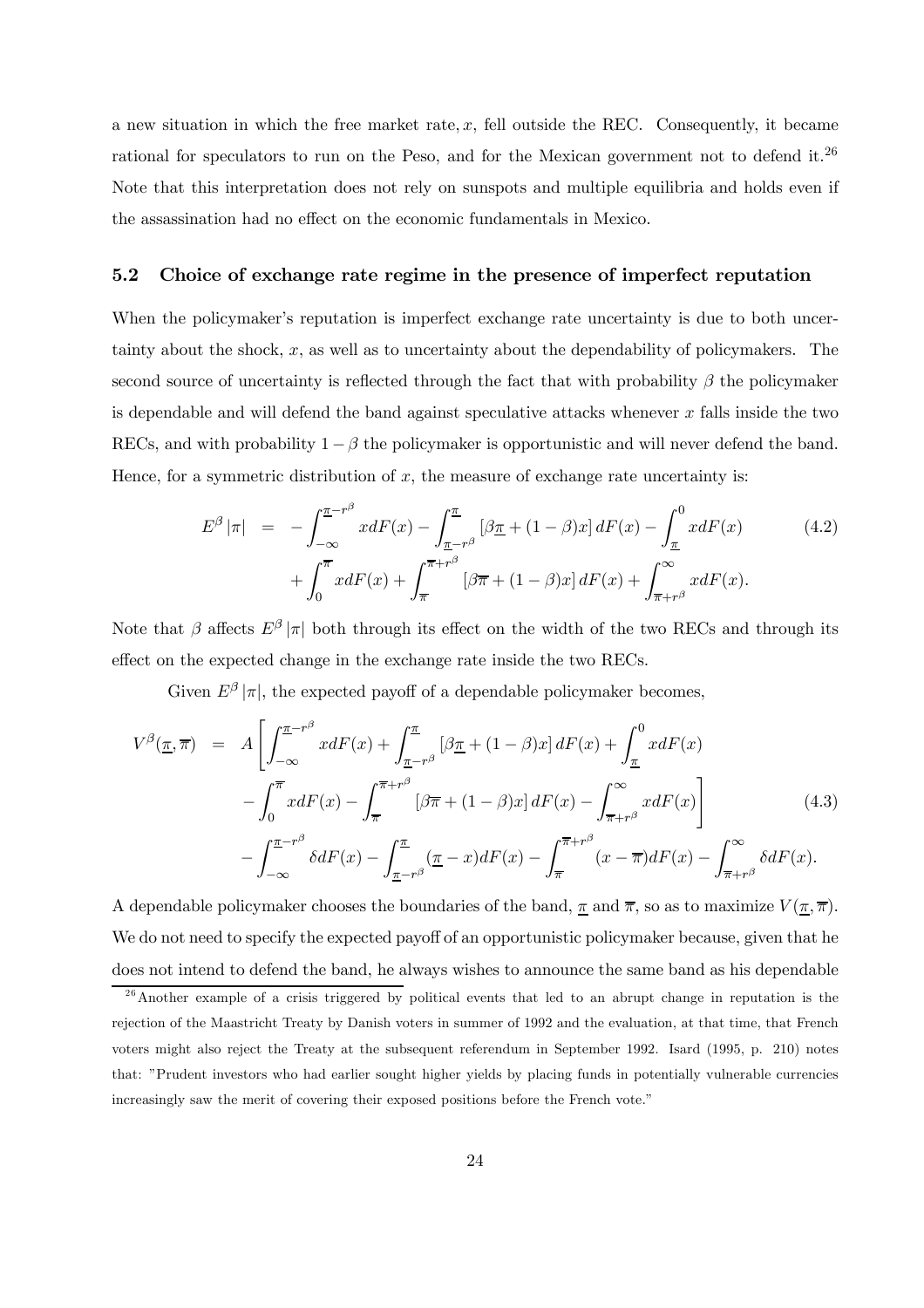counterpart in order to prevent his type from being revealed. This lowers, in turn, exchange rate uncertainty relative to the case where the opportunistic policymaker's type is revealed.

#### **Proposition 6** The equilibrium exchange rate band has the following properties:

- (i) **Free float:** If  $A\beta \leq 1$ , then  $\underline{\pi} = -\infty$  and  $\overline{\pi} = \infty$ , so the optimal regime is a free float.
- $(ii)$  A nondegenerate band: If

$$
1 < A\beta < 1 + \frac{\delta}{\int_{-r^\beta}^0 \left[ \frac{f(x)}{f(-r^\beta)} - 1 \right] dx} = 1 + \frac{\delta}{\int_0^{r^\beta} \left[ 1 - \frac{f(x)}{f(r^\beta)} \right] dx} \equiv A^\beta,
$$

then  $0 < -\pi = \bar{\pi} < \infty$ . Hence, the optimal regime is a nondegenerate band.

- (iii) **A peg:** If  $V^{\beta}$  is concave in  $\pi$  and in  $\bar{\pi}$  and  $A\beta > A^{\beta}$  then  $\pi = \bar{\pi} = 0$ , so the optimal regime is a peg.
- $(iv)$  The width of the band and the likelihood of speculative attacks: Suppose that the policymaker's problem has a unique interior solution. Then,  $\bar{\pi}$  and  $\frac{\pi}{2}$  (uniformly) shift closer to 0 as  $\beta$  increases towards 1, implying that as the policymaker's reputation improves, he adopts a tighter band. Moreover, as the policymaker's reputation improves, the likelihood of a speculative attack increases  $\left(\frac{\partial P^{\beta}}{\partial \beta} > 0\right)$ .

Parts (i)-(iii) of Proposition 6 modify the corresponding parts of Proposition 2 for the case where the policymaker's reputation is imperfect. Part (iv) of Proposition 6 says that as the policymaker's reputation improves, the exchange rate band becomes tighter. This implies that a good reputation induces the policymaker to be more ambitious in his attempt to reduce exchange rate uncertainty. The reason for that is twofold. First, when the policymaker's reputation improves, a tighter band has a greater moderating effect on the expected variability of the nominal exchange rate. Second, holding the width of the band constant, improved reputation lowers the likelihood of speculative attacks, and therefore makes it less costly for the policymaker to set a tighter band. Hong-Kong's currency board fits into this "box" of the model. Since it has never abandoned its currency board in the past, Hong-Kong's currency board has good reputation, which induces the authorities to defend the currency under a wider set of circumstances than is the case under a lower reputation level. There is thus a "virtuous circle" between good reputation and the performance of a currency board.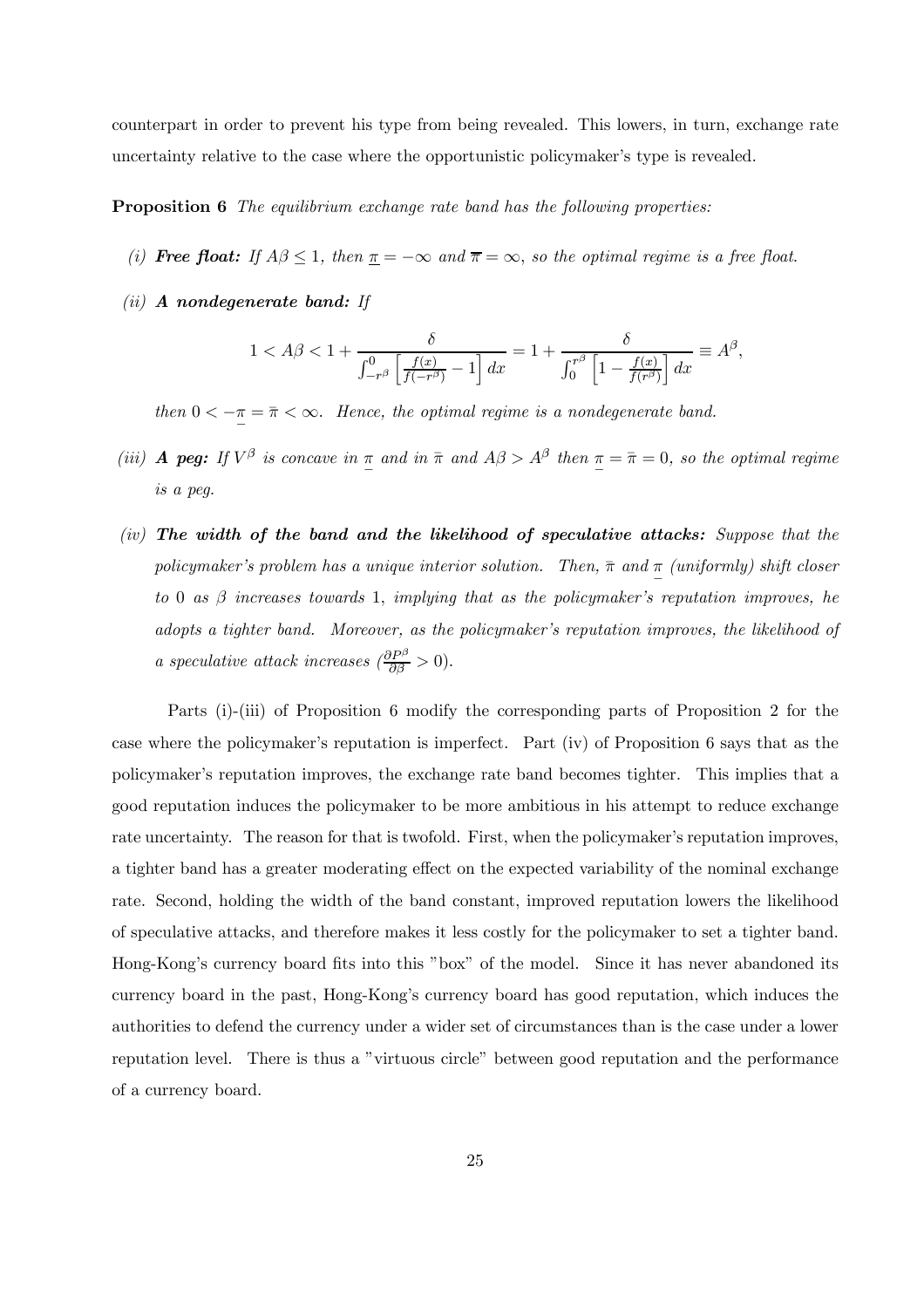But part (iv) of Proposition 6 also states that when a policymaker has a better reputation there is an overall increase in the likelihood of speculative attacks. Although better reputation leads to wider RECs (i.e., ranges of x for which the policymaker defends the band), it also induces the policymaker to adopt tighter bands, which makes the exchange rate regime more susceptible to speculative attacks. For symmetric distributions of fundamentals, the second effect is stronger, so overall there is an increase in the likelihood of speculative attack.

# 6 Concluding reflections

This paper develops a framework for analyzing the interaction between the ex ante choice of exchange rate regime and the probability of ex post currency attacks. To the best of our knowledge, this is the first paper that solves endogenously for the optimal regime and for the probability of currency attacks and studies their interrelation.

Our framework generates several novel predictions that are consistent with empirical evidence. First, we find that financial liberalization that lowers the transaction costs of switching between currencies induces the policymaker to adopt a more flexible exchange rate regime. This is broadly consistent with the flexibilization of exchange rate regimes following the gradual reductions of restrictions on capital flows in the aftermath of the Bretton Woods system (see, for example, Isard, 1995). Second, in our model, small open economies with substantial aversion to exchange rate uncertainty are predicted to have narrower bands and more frequent currency attacks than large, relatively closed economies. This is broadly consistent with the fact that large economies with key currencies like the US, Japan and the Euro area chose to float, while small open economies like Argentina (until the beginning of 2002), Thailand, and Korea chose less flexible regimes that are more susceptible to currency attacks like the 1997/8 South-East Asian crisis. Third, the model predicts that policymakers with high reputation tend to set less flexible regimes, and are less vulnerable to speculative attacks. Hong-Kong's currency board is a good example. Since it has never abandoned its currency board in the past, Hong-Kong's currency board enjoys a good reputation, and attracts less speculative pressure.

Another possible prediction of our model, which we did not highlight so far, is related to the bipolar view. According to this hypothesis, following the process of globalization, there has been a gradual shift away from intermediate exchange rate regimes to either hard pegs or freely floating regimes (Fischer, 2001). Globalization is expected to have two opposite effects in our model: On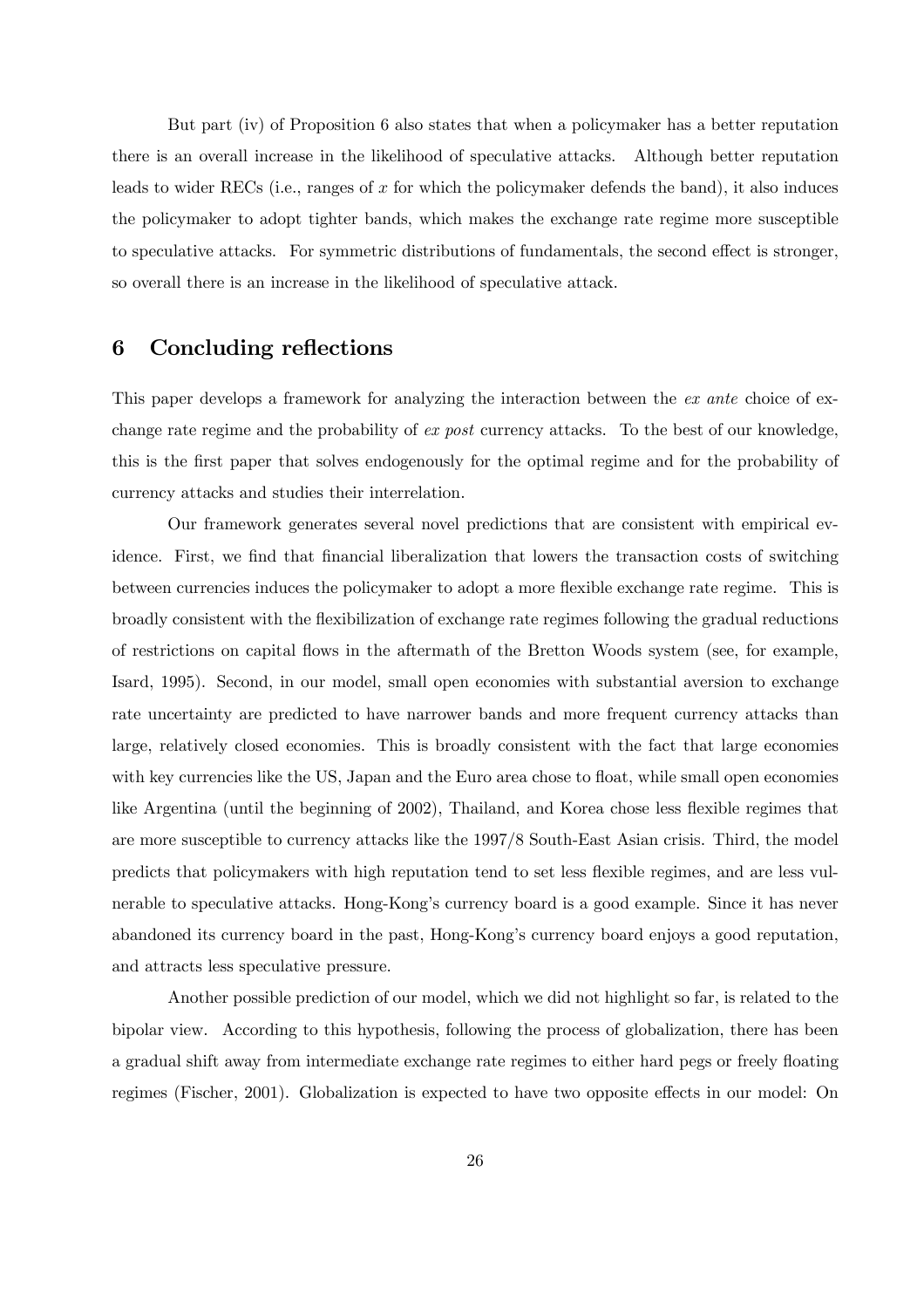one hand, it lowers the cost of switching between currencies and hence facilitates speculation. This effect induces policymakers to set more flexible regimes. On the other hand, globalization also increases the volume of international trade in goods and financial assets, and increases, therefore, the aversion to nominal exchange rate uncertainty. This effect induces policymakers to set less flexible regimes. The second effect is likely to be large for small open economies whose currencies are not used much for either capital account or current account transaction in world markets, and to be small or even negligible for large key currency economies. Hence, the first effect is likely to be dominant in large, relatively closed blocks, while the second is likely to be dominant in small open economies. All else equal, the process of globalization should therefore induce relatively large currency blocks to move towards more flexible exchange rate arrangements while pushing small open economies in the opposite direction.

The model also implies that, contrary to conventional wisdom, a Tobin tax may actually raise the probability of currency attacks. Although, as in existing literature, a Tobin tax reduces the probability of a currency attack for a given exchange rate regime, the analysis also implies that the tax induces policymakers to set less flexible regimes. Hence, once the choice of an exchange rate regime is endogenized, the tax has an additional, adverse effect on the likelihood of a currency attack which may dominate the first beneficial effect. Similarly, conventional wisdom suggests that when policymakers bear a larger credibility loss following a realignment, they have a stronger incentive to defend the exchange rate regime against speculative attacks and this lowers the probability of this event. However, once the choice of a regime is endogenized, the overall effect becomes ambiguous since ex ante, realizing that speculative attacks are less likely, policymakers may have an incentive to adopt a less flexible regime.

Although our framework captures many empirical regularities regarding exchange rate regimes and speculative attacks, it obviously does not capture all of them. For example, as Calvo and Reinhart (2002) have recently shown, policymakers often intervene in exchange rate markets even in the absence of explicit pegs or bands. We believe that an extension that will analyze the desirability of implicit bands as well as other regimes is a promising direction for future research.<sup>27</sup> Another interesting direction for future research is the development of a dynamic framework in which the fundamentals of the economy are changing over time, and speculators can attack the currency at several points in time. The optimal policy in a dynamic context raises additional interesting issues such as changes in the policymaker's reputation over time.

 $^{27}$ A recent theoretical discussion of implicit bands appears in Koren (2000).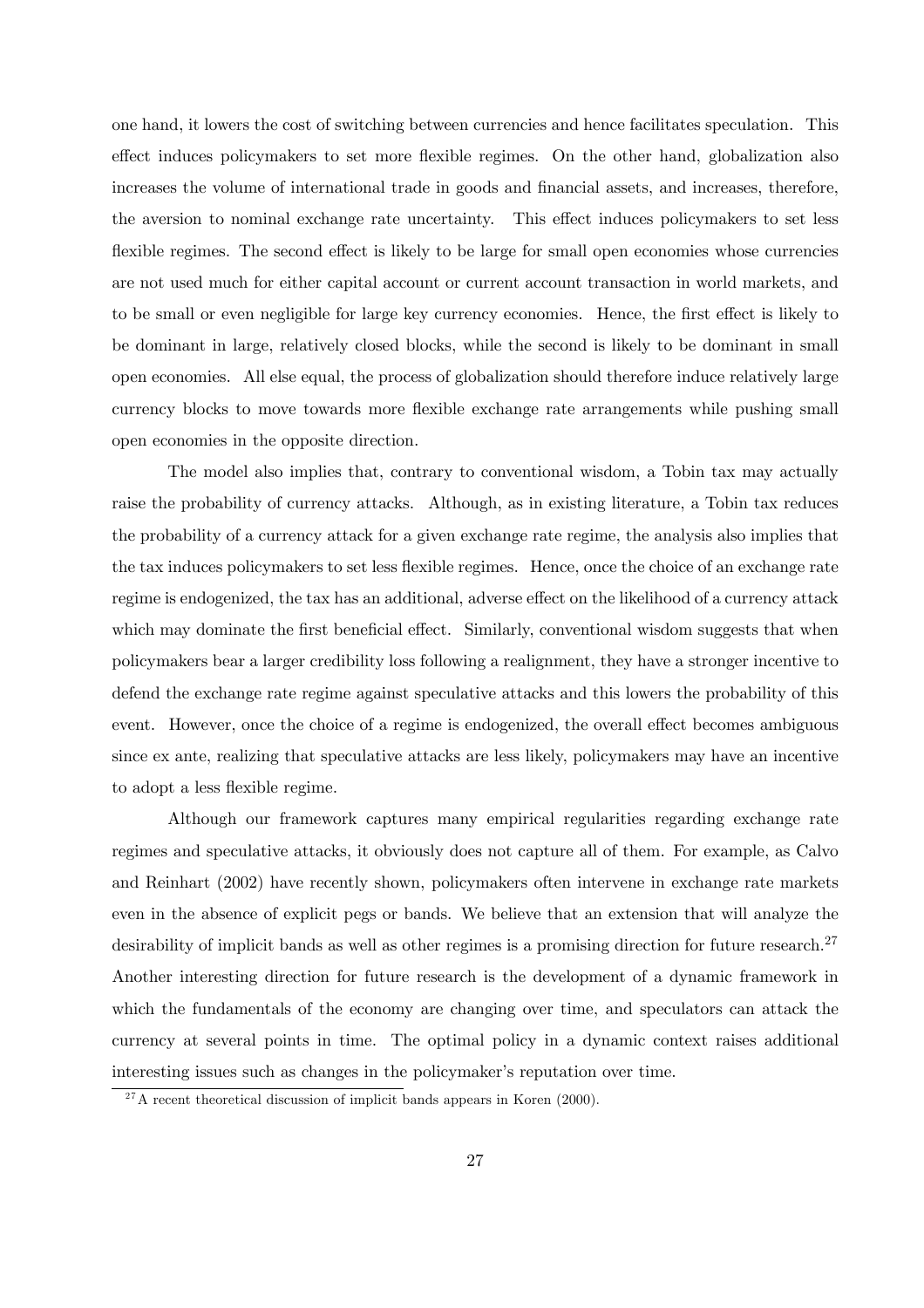# 7 Appendix

Proof of Lemma 1: (i) We analyze the behavior of the policymaker and the speculators after the exchange rate reaches the upper bound of the band. We show that as  $\varepsilon \longrightarrow 0$ , there exists a unique perfect Bayesian equilibrium in which each speculator i attacks the band if and only if  $\theta_i$ is above a unique threshold  $\bar{\theta}^*$ . The proof for the case where the exchange rate reaches the lower bound of the band is analogous.

We start with some notation. First, suppose that  $x \geq \overline{\pi}$ . Recalling that the policymaker defends the band if and only if  $C(x, \alpha) \leq \delta$ , and using equation (2.1), reveals that the policymaker will defend the band if  $\overline{\pi} \leq x \leq \overline{\pi} - \alpha + \delta$ , and will exit the band if  $x > \overline{\pi} - \alpha + \delta$ . Using these inequalities, let

$$
\alpha^*(x) = \begin{cases}\n0, & if \quad \overline{\pi} - x + \delta < 0, \\
\overline{\pi} - x + \delta, & if \quad 0 \le \overline{\pi} - x + \delta \le 1, \\
1 & if \quad \overline{\pi} - x + \delta > 1,\n\end{cases}
$$
\n(A-1)

be the critical measure of speculators below which the policymaker defends the upper bound of the band when the laissez faire rate of change in the exchange rate is  $x$ .

Recalling that  $x \equiv \frac{e-e_{-1}}{e_{-1}}$  and  $\overline{e} = (1 + \overline{\pi})e_{-1}$ , the net payoffs from attacking  $\overline{e}$  can be written as  $(1+x)e_{-1} - (1+\overline{\pi})e_{-1} - t = (x-\overline{\pi})e_{-1} - t$ . Since  $x = \overline{\pi}$  (there is no realignment) if  $\alpha < \alpha^*(x)$ , and  $x > \overline{\pi}$  (there is a realignment) if  $\alpha \geq \alpha^*(x)$ , the net payoff from attacking the upper bound of the band becomes:

$$
v(x,\alpha) = \begin{cases} (x-\overline{\pi})e_{-1} - t, & if \alpha \ge \alpha^*(x), \\ -t, & if \alpha < \alpha^*(x). \end{cases}
$$
 (A-2)

Note that  $\frac{\partial v(x,\alpha)}{\partial \alpha} \ge 0$  because the assumption that  $x \ge \overline{\pi}$  implies that the top line in (A-2) exceeds the bottom line. Moreover, noting from (A-1) that  $\frac{d\alpha^*(x)}{dx} \leq 0$ , it follows that  $\frac{\partial v(x,\alpha)}{\partial x} \geq 0$  with a strict inequality whenever  $v(x, \alpha) \geq 0$ .

Let  $\alpha_i(x)$  be speculator is belief about the measure of speculators who will attack the band for each level of x. We will say that the belief  $\hat{\alpha}_i(\cdot)$  is higher than  $\alpha_i(\cdot)$  if  $\hat{\alpha}_i(\cdot) \ge \alpha_i(\cdot)$  for all x with strict inequality for at least one x.

The decision of speculator i whether or not to attack  $\bar{e}$  depends on the signal  $\theta_i$  that speculator i observes and his belief,  $\alpha_i(\cdot)$ . Using (2.4), the net expected payoffs of speculator i from attacking  $\bar{e}$  is:

$$
h(\theta_i, \alpha_i(\cdot)) = \int_{\theta_i - \varepsilon}^{\theta_i + \varepsilon} v(x, \alpha_i(x)) f(x \mid \theta_i) dx = \frac{\int_{\theta_i - \varepsilon}^{\theta_i + \varepsilon} v(x, \alpha_i(x)) f(x) dx}{F(\theta_i + \varepsilon) - F(\theta_i - \varepsilon)}.
$$
 (A-3)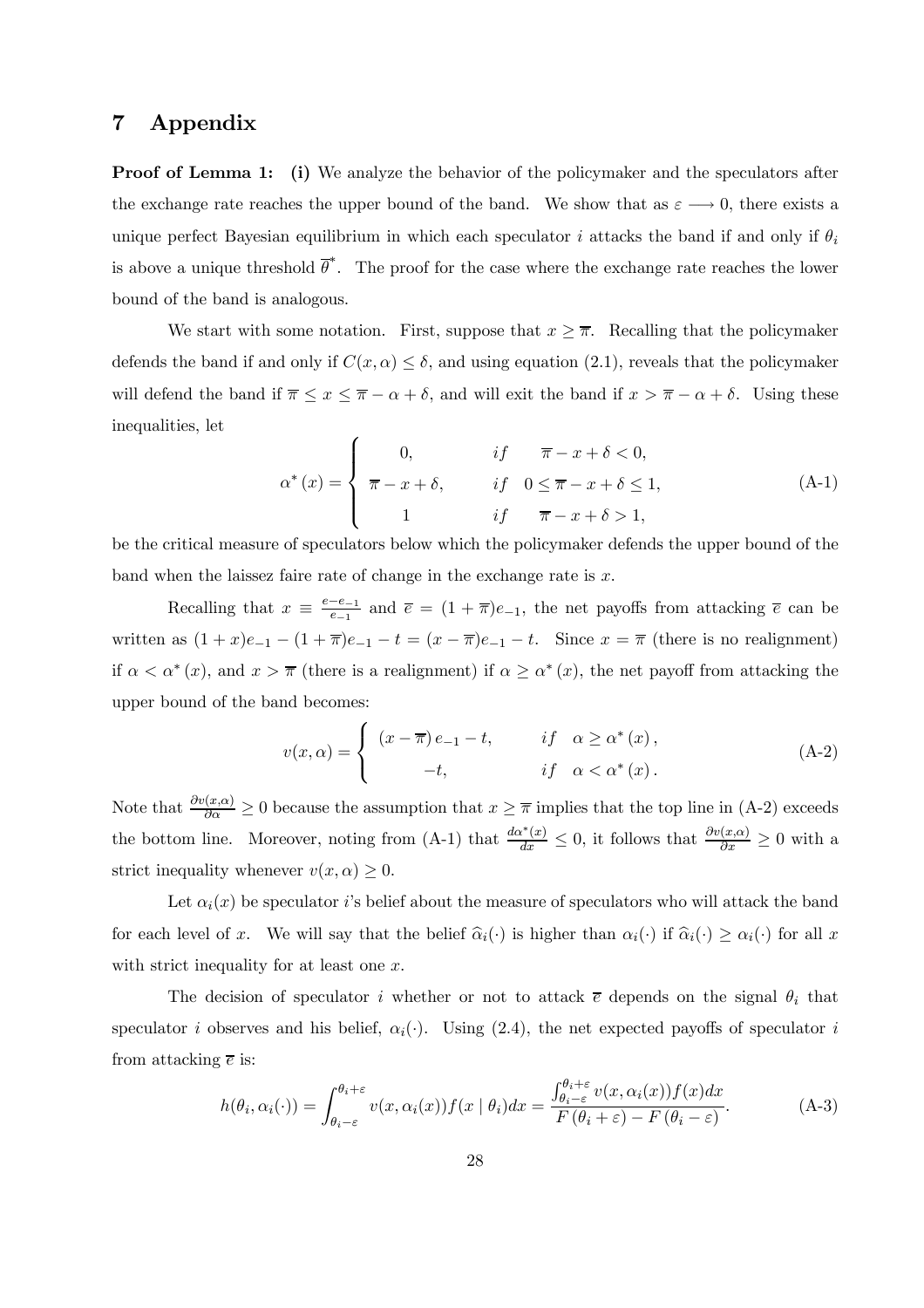We now establish three properties of  $h(\theta_i, \alpha_i(\cdot))$ :

**Property 1:**  $h(\theta_i, \alpha_i(\cdot))$  is continuous in  $\theta_i$ .

**Property 2:**  $\widehat{\alpha}_i(\cdot) \geq \alpha_i(\cdot)$  implies that  $h(\theta_i, \widehat{\alpha}_i(\cdot)) \geq h(\theta_i, \alpha_i(\cdot))$  for all  $\theta_i$ .

Property 3:  $\frac{\partial h(\theta_i,\alpha_i(\cdot))}{\partial \theta_i} \geq 0$  if  $\alpha_i(\cdot)$  is non-decreasing in x with strict inequality whenever  $h(\theta_i, \alpha_i(\cdot)) \geq 0.$ 

Property 1 follows because  $F(.)$  is a continuous function. Property 2 follows because  $\frac{\partial v(x,\alpha)}{\partial \alpha} \geq 0$ . To establish Property 3, note that

$$
\frac{\partial h(\theta_i, \alpha_i(\cdot))}{\partial \theta_i} = \frac{\left[ v\left(\theta_i + \varepsilon, \alpha_i(\theta_i + \varepsilon)\right) f(\theta_i + \varepsilon) - v\left(\theta_i - \varepsilon, \alpha_i(\theta_i - \varepsilon)\right) f(\theta_i - \varepsilon)\right] \int_{\theta_i - \varepsilon}^{\theta_i + \varepsilon} f(x) dx}{\left(F\left(\theta_i + \varepsilon\right) - F\left(\theta_i - \varepsilon\right)\right] \int_{\theta_i - \varepsilon}^{\theta_i + \varepsilon} v(x, \alpha_i(x)) f(x) dx} \\\qquad \qquad - \frac{\left[f(\theta_i + \varepsilon) - f(\theta_i - \varepsilon)\right] \int_{\theta_i - \varepsilon}^{\theta_i + \varepsilon} v(x, \alpha_i(x)) f(x) dx}{\left(F\left(\theta_i + \varepsilon\right) - F\left(\theta_i - \varepsilon\right)\right)^2} \\\qquad \qquad + \frac{f(\theta_i - \varepsilon) \int_{\theta_i - \varepsilon}^{\theta_i + \varepsilon} \left[v\left(x, \alpha_i(x)\right) - v\left(\theta_i - \varepsilon, \alpha_i(\theta_i - \varepsilon)\right)\right] f(x) dx}{\left(F\left(\theta_i + \varepsilon\right) - F\left(\theta_i - \varepsilon\right)\right)^2} \\\qquad \qquad + \frac{f(\theta_i - \varepsilon) \int_{\theta_i - \varepsilon}^{\theta_i + \varepsilon} \left[v(x, \alpha_i(x)) - v\left(\theta_i - \varepsilon, \alpha_i(\theta_i - \varepsilon)\right)\right] f(x) dx}{\left(F\left(\theta_i + \varepsilon\right) - F\left(\theta_i - \varepsilon\right)\right)^2}.
$$
\n(A-4)

Recalling that  $\frac{\partial v(x,\alpha)}{\partial x} \ge 0$  and  $\frac{\partial v(x,\alpha)}{\partial \alpha} \ge 0$ , it follows that  $\frac{\partial h(\theta_i,\alpha_i(\cdot))}{\partial \theta_i} \ge 0$  if  $\alpha_i(\cdot)$  is non-decreasing in x. Moreover, (A-3) implies that if  $h(\theta_i, \alpha_i(\cdot)) \geq 0$ , then there exists at least one  $x \in [\theta_i - \varepsilon, \theta_i + \varepsilon]$ for which  $v(x, \alpha_i(\cdot)) > 0$  (otherwise  $h(\theta_i, \alpha_i(\cdot)) \leq 0$ ). Since  $\frac{\partial v(x, \alpha)}{\partial x} > 0$  if  $v(x, \alpha) \geq 0$ , it follows in turn that  $\frac{\partial v(x,\alpha)}{\partial x} > 0$  for at least one  $x \in [\theta_i - \varepsilon, \theta_i + \varepsilon]$ . But since  $\frac{\partial v(x,\alpha)}{\partial x} \ge 0$  with strict inequality for at least one x, (A-4) implies that  $\frac{\partial h(\theta_i, \alpha_i(\cdot))}{\partial \theta_i} > 0$  whenever  $h(\theta_i, \alpha_i(\cdot)) \geq 0$ .

In equilibrium, the strategy of speculator i is to attack  $\bar{e}$  if  $h(\theta_i, \alpha_i(\cdot)) > 0$  and not attack it if  $h(\theta_i, \alpha_i(\cdot)) < 0$ . Moreover, the equilibrium belief of speculator i,  $\alpha_i(\cdot)$ , must be consistent with the equilibrium strategies of all other speculators (for short we will simply say that in equilibrium, "the belief of speculator  $i$  is consistent"). To characterize the equilibrium strategies of speculators, we first show that there exists a range of sufficiently large signals for which speculators have a dominant strategy to attack  $\bar{e}$  and likewise, there exists a range of sufficiently small signals for which speculators have a dominant strategy not to attack  $\bar{e}$ . Then, we use an iterative process of elimination of dominated strategies to establish the existence of a unique signal,  $\overline{\theta}^*$ , such that speculator *i* attacks  $\overline{e}$  if and only if  $\theta_i > \overline{\theta}^*$ .

Suppose that speculator i observes a signal  $\theta_i > \overline{\theta} \equiv \overline{\pi} + \delta + \varepsilon$ . Then speculator i realizes that  $x > \overline{\pi} + \delta$ . Using (A-1), this means that  $\alpha^*(x) = 0$  so the policymaker is surely going to exit the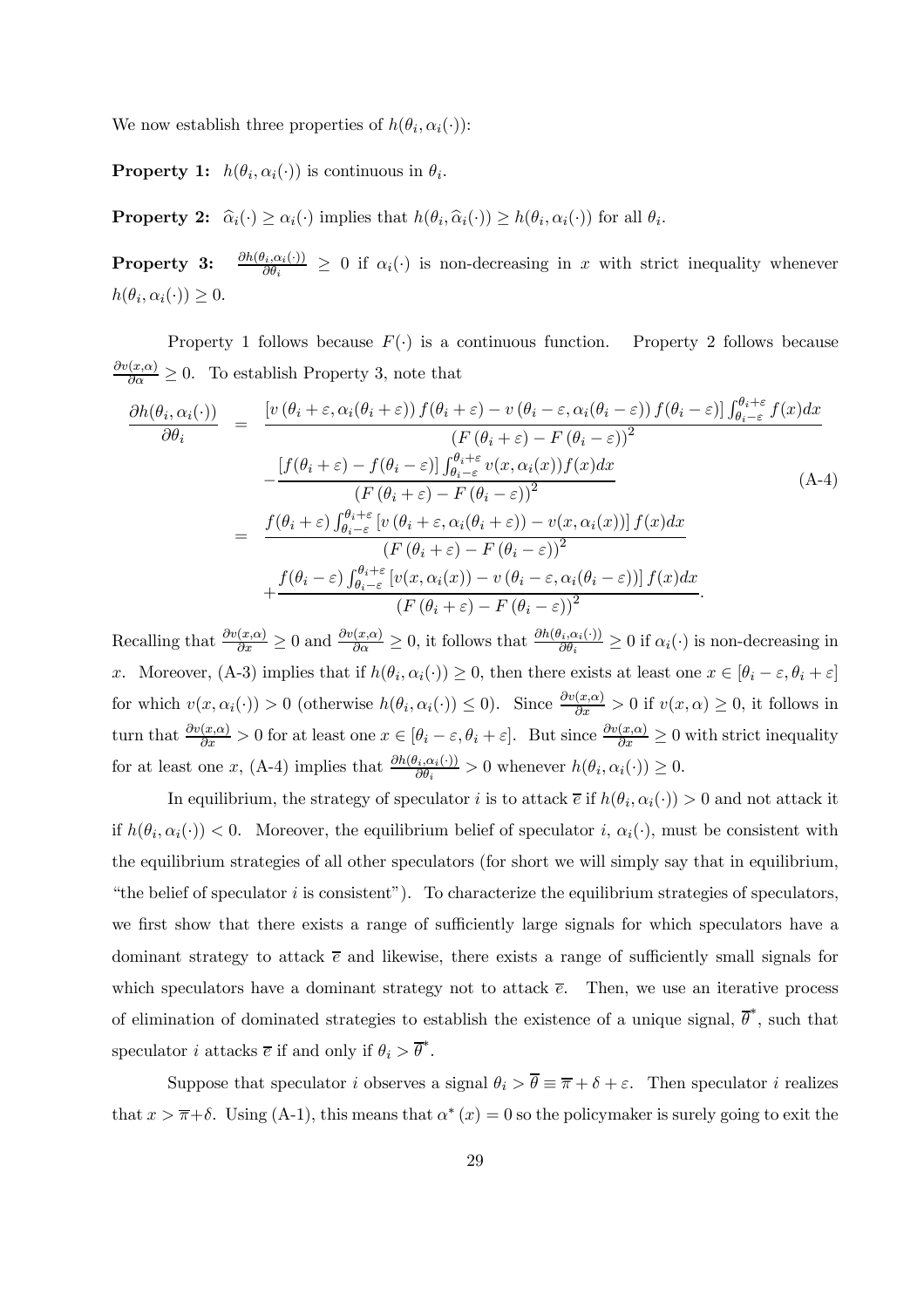band. By (A-2), the net payoff from attacking  $\bar{e}$  is therefore  $v(x, \alpha)=(x-\bar{\pi})e_{-1}-t$ , for all  $\alpha$ . But since  $x > \overline{\pi} + \delta$ , it follows that  $v(x, \alpha) > \delta e_{-1} - t$  for all  $\alpha$ , which is strictly positive by Assumption 2. Hence, by (A-3),  $h(\theta_i, \alpha_i(x)) > 0$  for all  $\theta_i > \overline{\theta}$  and all  $\alpha_i(x)$ , implying that it is a dominant strategy for speculator *i* with  $\theta_i > \overline{\theta}$  to attack  $\overline{e}$ . Similarly, if  $\theta_i < \underline{\theta} \equiv \overline{\pi} + \frac{t}{e_{-1}} - \varepsilon$  (since we focus on the case where  $\varepsilon \to 0$  and since  $t > 0$ , such signals are observed with a positive probability whenever  $x > \overline{\pi}$ ), speculator *i* realizes that  $x < \overline{\pi} + \frac{t}{e-1}$ . Consequently, even if the policymaker surely exits the band, the payoff from attacking it is negative as  $v(x, \alpha) = (x - \overline{\pi})e_{-1} - t < ((\overline{\pi} + \frac{t}{e_{-1}}) - \overline{\pi})e_{-1} - t = 0.$ This implies in turn that  $h(\theta_i, \alpha_i(x)) < 0$  for all  $\theta_i < \underline{\theta}$  and all  $\alpha_i(x)$ , so it is a dominant strategy for speculator i with  $\theta_i < \underline{\theta}$  not to attack.

Now, we start an iterative process of elimination of dominated strategies from  $\bar{\theta}$ , in order to expand the range of signals for which speculators will surely attack  $\bar{e}$ . To this end, let  $\alpha(x, \theta)$ represent a speculator's belief regarding the measure of speculators who will attack  $\bar{e}$  for each level of x, when the speculator believes that all speculators will attack  $\bar{e}$  if and only if their signals are above some threshold  $\theta$ . Since  $\varepsilon_i \sim U\left[-\varepsilon,\varepsilon\right],$ 

$$
\alpha(x,\theta) = \begin{cases}\n0, & if \quad x < \theta - \varepsilon, \\
\frac{x - (\theta - \varepsilon)}{2\varepsilon}, & if \quad \theta - \varepsilon \le x \le \theta + \varepsilon, \\
1, & if \quad x > \theta + \varepsilon.\n\end{cases}
$$
\n(A-5)

The iterative process of elimination of dominated strategies works as follows. Above, we already established that  $h(\theta_i, \alpha_i(x)) > 0$  for all  $\theta_i > \overline{\theta}$  and all  $\alpha_i(x)$ . But since  $h(\theta_i, \alpha_i(x))$  is continuous in  $\theta_i$ , it follows that  $h(\overline{\theta}, \alpha_i(x)) \geq 0$  for all  $\alpha_i(x)$ , and in particular for  $\alpha_i(x) = \alpha(x, \overline{\theta})$ . Thus,  $h(\overline{\theta}, \alpha(x, \overline{\theta})) \geq 0$ . Note that since in equilibrium, the beliefs of speculators are consistent, only beliefs that are higher than or equal to  $\alpha(x, \overline{\theta})$  can hold in equilibrium (because all speculators attack  $\bar{e}$  when they observe signals above  $\bar{\theta}$ ). Thus, we say that  $\alpha(x, \bar{\theta})$  is the "lowest" consistent belief on  $\alpha$ .

Let  $\overline{\theta}^1$  be the value of  $\theta_i$  for which  $h(\theta_i, \alpha(x, \overline{\theta})) = 0$ . That is,  $h(\overline{\theta}^1, \alpha(x, \overline{\theta})) \equiv 0$ . Note that  $\overline{\theta}^1 \leq \overline{\theta}$ , and that  $\overline{\theta}^1$  is defined uniquely because we showed above that  $h(\theta_i, \alpha_i(x))$  is strictly increasing in  $\theta_i$  whenever  $h(\theta_i, \alpha_i(x)) \geq 0$ . Using Properties 2 and 3 and recalling that  $\alpha(x, \overline{\theta})$  is the lowest consistent belief on  $\alpha$ , it follows that  $h(\theta_i, \alpha_i(x)) > 0$  for any  $\theta_i > \overline{\theta}^1$  and any consistent belief  $\alpha_i(x)$ . Thus, in equilibrium, speculators must attack  $\overline{e}$  if they observe signals above  $\overline{\theta}^1$ . As a result,  $\alpha(x, \overline{\theta}^1)$  becomes the lowest consistent belief on  $\alpha_i(x)$ .

Starting from  $\bar{\theta}^1$ , we can now repeat the process along the following steps (these steps are similar to the ones that were used in order to establish  $\overline{\theta}^1$ ). First, note that since  $h(\overline{\theta}^1, \alpha(x, \overline{\theta})) \equiv 0$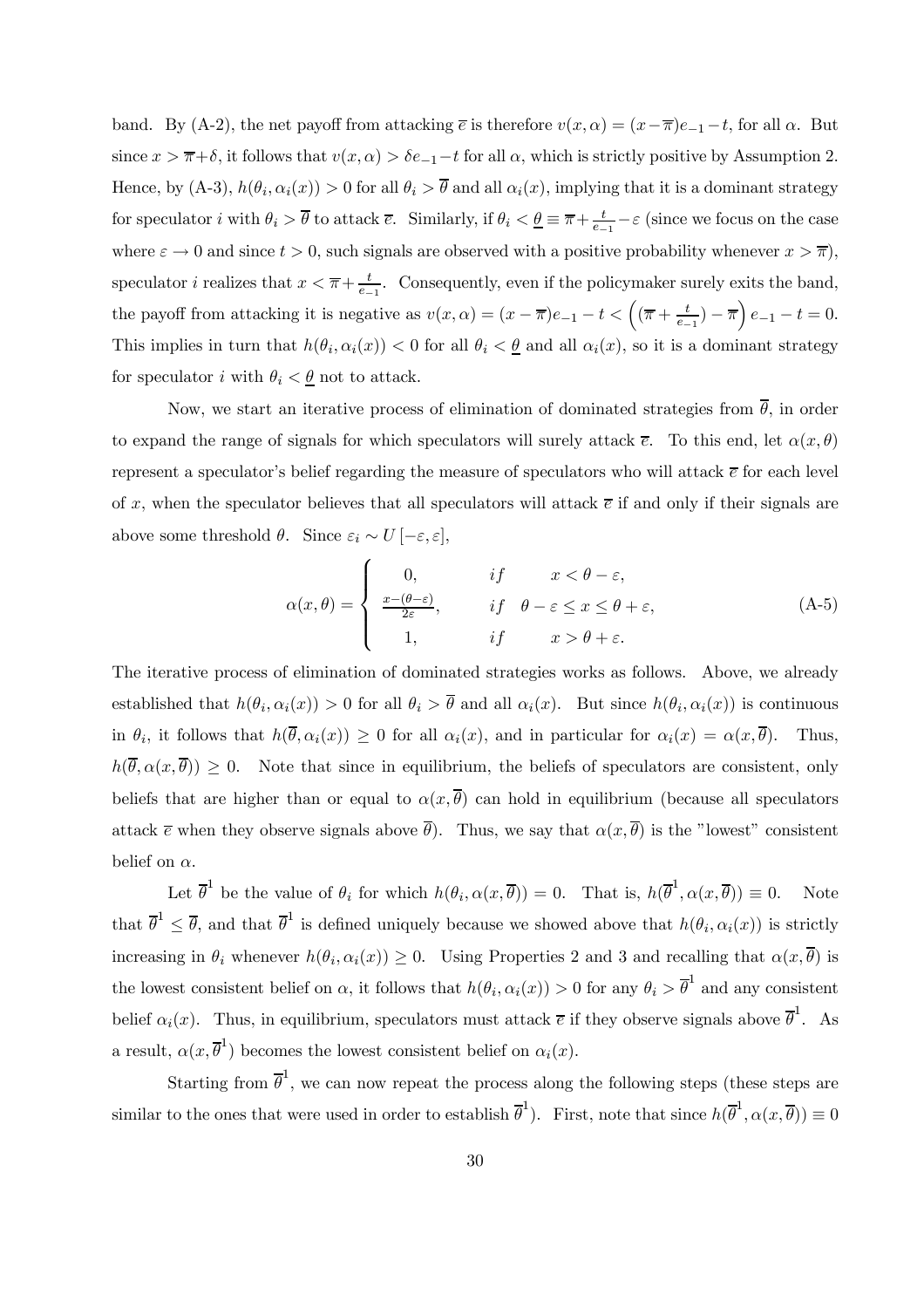and since  $\alpha(x, \theta)$  is weakly decreasing with  $\theta$  and  $h(\theta_i, \alpha_i(x))$  is weakly increasing with  $\alpha_i(x)$ , it follows that  $h(\overline{\theta}^1, \alpha(x, \overline{\theta}^1)) \ge 0$ . Second, find a  $\theta_i \le \overline{\theta}^1$  for which  $h(\theta_i, \alpha(x, \overline{\theta}^1)) = 0$ , and denote it by  $\overline{\theta}^2$ . Using the same arguments as above,  $\overline{\theta}^2$  is defined uniquely. Third, since  $\alpha(x,\overline{\theta}^1)$  is the lowest consistent belief on  $\alpha_i(x)$  and using the second and third properties of  $h(\theta_i, \alpha_i(x))$ , it follows that speculators must attack  $\bar{e}$  if they observe signals above  $\bar{\theta}^2$ . The lowest possible belief on  $\alpha_i(x)$  becomes  $\alpha(x, \overline{\theta}^2)$ .

We repeat this process over and over again (each time lowering the value of  $\theta$  above which speculators will attack  $\bar{e}$ ), until we reach a step n such that  $\bar{\theta}^{n+1} = \bar{\theta}^n$ , implying that the process cannot continue further. Let  $\bar{\theta}^{\infty}$  denote the value of  $\theta$  at which the process stops. (Clearly,  $\overline{\theta}^{\infty} \leq \overline{\theta}$ .) By definition, speculators will attack  $\overline{e}$  if they observe signals above  $\overline{\theta}^{\infty}$ . Since  $\overline{\theta}^{\infty}$  is the point where the process stops, it must be the case that  $h(\overline{\theta}^{\infty}, \alpha(x, \overline{\theta}^{\infty})) = 0$  (otherwise, we can find some  $\theta_i < \overline{\theta}^{\infty}$  for which  $h(\theta_i, \alpha(x, \overline{\theta}^{\infty})) = 0$ , and the iterative process could have been continued further).

Starting a similar iterative process from  $\theta$  and following the exact same steps, we also obtain a signal  $\underline{\theta}^{\infty}(\geq \underline{\theta})$  such that speculators will never attack  $\overline{e}$  if they observe signals below  $\underline{\theta}^{\infty}$ . At this signal, it must be the case that  $h(\underline{\theta}^{\infty}, \alpha(x, \underline{\theta}^{\infty})) = 0$ . Since we proved that in equilibrium speculators attack  $\bar{e}$  if they observe signals above  $\bar{\theta}^{\infty}$  and do not attack it if they observe signals below  $\underline{\theta}^{\infty}$ , it must be the case that  $\overline{\theta}^{\infty} \geq \underline{\theta}^{\infty}$ .

The last step of the proof involves showing that  $\overline{\theta}^{\infty} = \underline{\theta}^{\infty}$  as  $\varepsilon \to 0$ . First, recall that  $\overline{\theta}^{\infty}$ is defined implicitly by  $h(\overline{\theta}^{\infty}, \alpha(x, \overline{\theta}^{\infty})) = 0$ . Using (A-3) and (A-5), this equality can be written as

$$
\frac{\int_{\overline{\theta}^{\infty}+\varepsilon}^{\overline{\theta}^{\infty}+\varepsilon}v\left(x,\frac{x-(\overline{\theta}^{\infty}-\varepsilon)}{2\varepsilon}\right)f(x)dx}{F\left(\overline{\theta}^{\infty}+\varepsilon\right)-F\left(\overline{\theta}^{\infty}-\varepsilon\right)}=0.
$$
\n(A-6)

Using the equality  $\alpha = \frac{x-(\bar{\theta}^{\infty}-\varepsilon)}{2\varepsilon}$  to change variables in the integration, (A-6) can be written as:

$$
\frac{2\varepsilon \int_0^1 v(\overline{\theta}^{\infty} + 2\varepsilon\alpha - \varepsilon, \alpha) f(\overline{\theta}^{\infty} + 2\varepsilon\alpha - \varepsilon) d\alpha}{F(\overline{\theta}^{\infty} + \varepsilon) - F(\overline{\theta}^{\infty} - \varepsilon)}
$$
\n
$$
= \frac{\int_0^1 v(\overline{\theta}^{\infty} + 2\varepsilon\alpha - \varepsilon, \alpha) f(\overline{\theta}^{\infty} + 2\varepsilon\alpha - \varepsilon) d\alpha}{F(\overline{\theta}^{\infty} + \varepsilon) - F(\overline{\theta}^{\infty} - \varepsilon)} = 0.
$$
\n(A-7)

As  $\varepsilon \longrightarrow 0$ , this equation becomes  $\int_0^1 v(\overline{\theta}^{\infty}, \alpha) d\alpha = 0$  (by L'Hôpital's rule, the denominator approaches  $f\left(\overline{\theta}^{\infty}\right)$  as  $\varepsilon \longrightarrow 0$ ). Likewise, as  $\varepsilon \longrightarrow 0$ ,  $\underline{\theta}^{\infty}$  is defined implicitly by  $\int_0^1 v(\underline{\theta}^{\infty}, \alpha) d\alpha = 0$ . Now, assume by way of negation that  $\bar{\theta}^{\infty} > \underline{\theta}^{\infty}$ . Since  $\frac{\partial v(x,\alpha)}{\partial x} \geq 0$  with a strict inequality when  $v(x, \alpha) \geq 0$ , it follows that  $\int_0^1 v(\overline{\theta}^{\infty}, \alpha) d\alpha > \int_0^1 v(\underline{\theta}^{\infty}, \alpha) d\alpha$  (the strict inequality follows because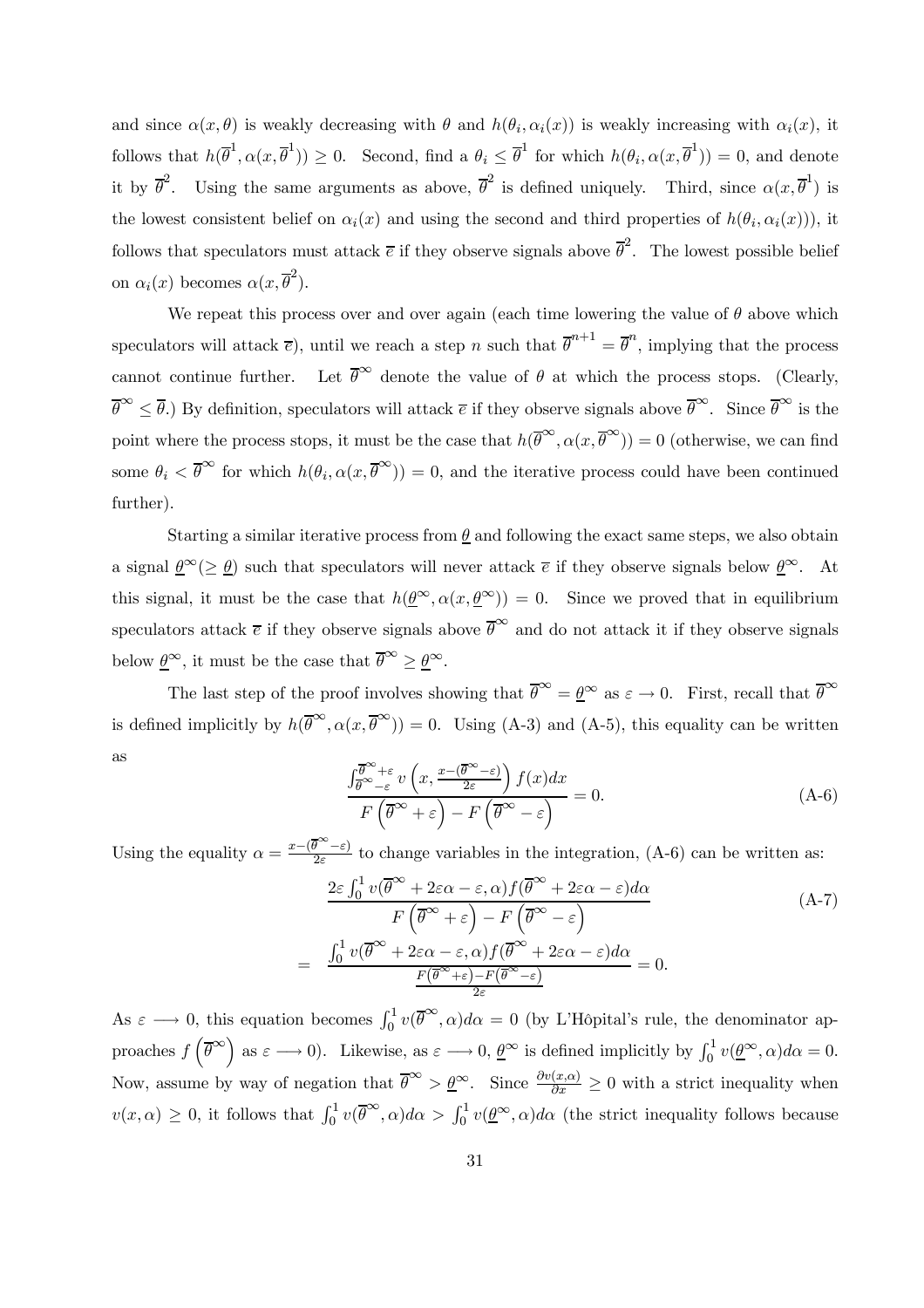$\int_0^1 v(\overline{\theta}^{\infty}, \alpha) d\alpha = 0$  implies that  $v(\overline{\theta}^{\infty}, \alpha) > 0$  for at least some values of  $\alpha$ ). This inequality contradicts the fact that  $\int_0^1 v(\overline{\theta}^{\infty}, \alpha) d\alpha = 0$  and  $\int_0^1 v(\underline{\theta}^{\infty}, \alpha) d\alpha = 0$ .

Using the notation  $\overline{\theta}^* \equiv \overline{\theta}^{\infty} = \underline{\theta}^{\infty}$ , we proved that as  $\varepsilon \longrightarrow 0$ , there exists a unique threshold signal,  $\overline{\theta}^*$ , such that all speculators will attack  $\overline{e}$  if and only if they observe signals above  $\overline{\theta}^*$ .

(ii) We now characterize  $\overline{\theta}^*$ . The characterization of  $\underline{\theta}^*$  is then completely analogous. Suppose that  $e = \overline{e}$  and suppose that absent intervention, the rate of change in the exchange rate is  $x < \overline{\theta}^* - \varepsilon$ . Recalling that the signals that speculators observe are drawn from the interval  $[x - \varepsilon, x + \varepsilon]$ , it is clear that the highest signal that a speculator can observe in this case is less than  $\overline{\theta}^*$ . Hence, no speculator will attack the band so  $\alpha = 0$ . On the other hand, if  $x > \overline{\theta}^* + \varepsilon$ , then the lowest signal that a speculator can observe is above  $\overline{\theta}^*$ . Hence, all speculators will attack  $\overline{e}$  and  $\alpha = 1$ . In intermediate cases where  $\overline{\theta}^* - \varepsilon \le x \le \overline{\theta}^* + \varepsilon$ , some speculators will observe signals above  $\overline{\theta}^*$  and will attack  $\overline{e}$  while others will observe signals below  $\overline{\theta}^*$  and will not attack  $\overline{e}$ . Given that  $\varepsilon_i \sim U\left[-\varepsilon, \varepsilon\right]$ , the density of speculators who observe signals above  $\overline{\theta}^*$  and attack  $\overline{e}$  is  $\frac{x-(\overline{\theta}^*-\varepsilon)}{2\varepsilon}$ . In sum, given x and given  $\overline{\theta}^*$ , the measure of speculators who choose to attack  $\overline{e}$  is:

$$
\alpha(x,\overline{\theta}^*) = \begin{cases}\n0, & x < \overline{\theta}^* - \varepsilon, \\
\frac{x - (\overline{\theta}^* - \varepsilon)}{2\varepsilon}, & \overline{\theta}^* - \varepsilon \le x \le \overline{\theta}^* + \varepsilon, \\
1, & x > \overline{\theta}^* + \varepsilon.\n\end{cases} (A-8)
$$

Now, recall from above that the policymaker exits the band if  $x > \overline{\pi} - \alpha + \delta$ . Given  $\alpha(x, \overline{\theta}^*)$ , a realignment takes place if and only if  $x > \overline{\pi} - \alpha(x, \overline{\theta}^*) + \delta$ . Since  $\alpha(x, \overline{\theta}^*)$  is weakly increasing in x, a realignment takes place if and only if x is above some threshold  $\overline{x}(\overline{\theta}^*)$ . Note that in a perfect Bayesian equilibrium, we cannot have  $\overline{x}(\overline{\theta}^*) < \overline{\theta}^* - \varepsilon$ , because then, the measure of speculators who attack the band at  $x = \overline{x}(\overline{\theta}^*)$  is zero, and the policymaker should strictly prefer not to exit the band (unless  $\overline{x}(\overline{\theta}^*) \geq \overline{\pi} + \delta$ , but this means that  $\overline{\theta}^*$  is above  $\overline{\pi} + \delta + \varepsilon$ , which contradicts the fact that speculators have a dominant strategy to attack the band when they observe signals above  $\overline{\pi} + \delta + \varepsilon$ ). Similarly, one can show that we cannot have  $\overline{x}(\overline{\theta}^*) > \overline{\theta}^* + \varepsilon$ . Hence, in equilibrium we must have  $\overline{\theta}^* - \varepsilon \leq \overline{x}(\overline{\theta}^*) \leq \overline{\theta}^* + \varepsilon$ , so (A-8) implies that  $\alpha(x, \overline{\theta}^*) = \frac{x - (\overline{\theta}^* - \varepsilon)}{2\varepsilon}$ . Substituting into the inequality,  $x > \overline{\pi} - \alpha(x, \overline{\theta}^*) + \delta$ , it follows that a realignment will take place if and only if

$$
x > \overline{x}(\overline{\theta}^*) \equiv \frac{\varepsilon(2\overline{\pi} + 2\delta - 1) + \overline{\theta}^*}{2\varepsilon + 1}.
$$
 (A-9)

Next, consider the decision problem that speculator i faces after observing the signal  $\theta_i$ . Given that  $\theta_i$  is drawn from the interval  $[x - \varepsilon, x + \varepsilon]$ , speculator i realizes that x is distributed on the interval  $[\theta_i - \varepsilon, \theta_i + \varepsilon]$ , and its conditional density is given by (2.4). But, since speculator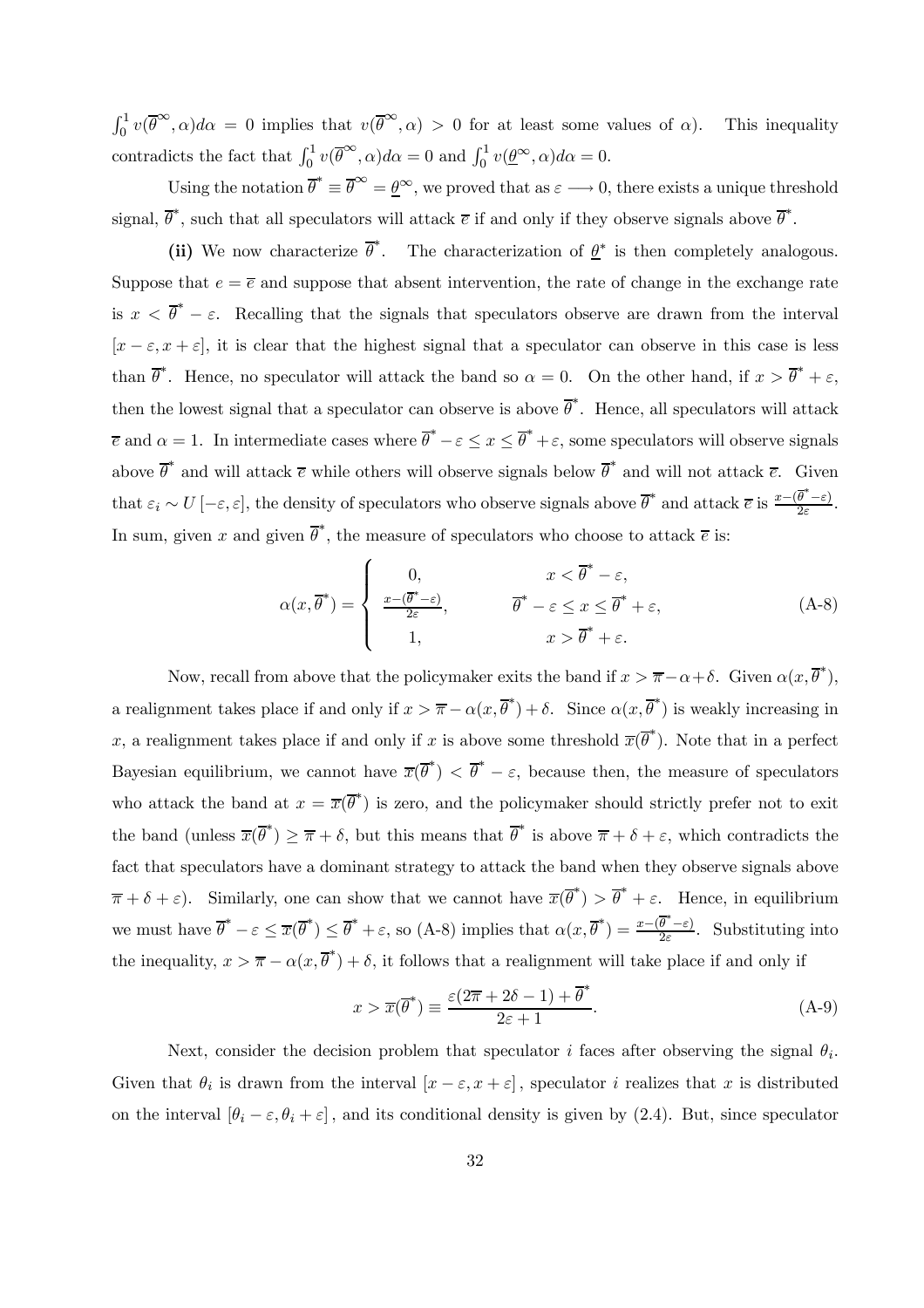*i* anticipates that the policymaker will defend  $\bar{e}$  whenever  $x < \bar{x}(\bar{\theta}^*)$ , he expects a net payoff of  $(x - \overline{\pi})e_{-1} - t$  if  $x > \overline{x}(\overline{\theta}^*)$  and  $-t$  if  $x < \overline{x}(\overline{\theta}^*)$ . Part (i) of the lemma implies that, in equilibrium, speculators attack  $\bar{e}$  if and only if they observe signals above  $\bar{\theta}^*$ . A speculator that observes exactly  $\overline{\theta}^*$  is indifferent between attacking and not attacking. Using this indifference condition, we get,

$$
\int_{\overline{x}(\overline{\theta}^*)}^{\overline{\theta}^*+\varepsilon} (x-\overline{\pi})e_{-1}f(x|\overline{\theta}^*)dx - t = 0.
$$
 (A-10)

Substituting for  $f(x \mid \cdot)$  from (2.4) into (A-10) and letting  $\varepsilon \to 0$ , yields:<sup>28</sup>

$$
\lim_{\varepsilon \to 0} \frac{\int_{\overline{x}(\overline{\theta}^*)}^{\overline{\theta}^* + \varepsilon} (x - \overline{x}) e_{-1} f(x) dx}{F\left(\overline{\theta}^* + \varepsilon\right) - F\left(\overline{\theta}^* - \varepsilon\right)} = t.
$$
\n(A-11)

Substituting for  $\overline{x}(\overline{\theta}^*)$  from (A-9), using L'Hôpital's rule, and recalling from (A-9) that  $\overline{x}(\overline{\theta}^*) \to \overline{\theta}^*$ as  $\varepsilon \to 0$ , we obtain:

$$
(\overline{\theta}^* - \overline{\pi}) \left[ 1 - \delta + (\overline{\theta}^* - \overline{\pi}) \right] = \frac{t}{e_{-1}}.
$$
 (A-12)

Solving this equation for  $\bar{\theta}^*$  yields the expression in the statement of the proposition.

(iii) Suppose that  $\varepsilon \to 0$ . Then, (A-9) shows that  $\overline{x}(\overline{\theta}^*) \to \overline{\theta}^*$  and (A-5) shows that  $\alpha = 0$ if  $x \leq \overline{\theta}^*$  and  $\alpha = 1$  if  $x > \overline{\theta}^*$ . Applying the same logic to the lower bound of the band, it follows that  $\underline{x}(\overline{\theta}^*) \to \underline{\theta}^*$  and  $\alpha = 0$  if  $x \ge \underline{\theta}^*$  and  $\alpha = 1$  if  $x < \underline{\theta}^*$ . Q.E.D.

Proof of Lemma 2: First, note that

$$
E\pi = \int_{-\infty}^{\pi-r} x dF(x) + \int_{\pi-r}^{\pi} \underline{\pi} dF(x) + \int_{\pi}^{\pi} x dF(x) + \int_{\pi}^{\pi+r} \overline{\pi} dF(x) + \int_{\pi+r}^{\infty} x dF(x).
$$
 (A-13)

Moreover, note that by Assumption 1,  $\frac{\partial E\pi}{\partial \overline{n}} = \int_{\overline{\pi}}^{\overline{\pi}+r} (f(x) - f(\overline{\pi} + r)) dx > 0$ .

Next, note that sufficient conditions for a free float to be optimal is that  $\frac{\partial V(\pi,\overline{\pi})}{\partial \overline{\pi}} > 0$  for all  $\overline{\pi} > 0$  and  $\frac{\partial V(\pi,\overline{\pi})}{\partial \pi} < 0$  for all  $\pi < 0$ . Now, suppose by way of negation that a free float is not optimal and yet  $E\pi > \overline{\pi} + r$ . Then, the expected payoff of the policymaker, given  $\underline{\pi}$  and  $\overline{\pi}$ , is

$$
V(\underline{\pi}, \overline{\pi}) = -A \left[ -\int_{-\infty}^{\underline{\pi} - r} (x - E\pi) dF(x) - \int_{\underline{\pi} - r}^{\underline{\pi}} (\underline{\pi} - E\pi) dF(x) - \int_{\underline{\pi}}^{\overline{\pi}} (x - E\pi) dF(x) \right]
$$

$$
- \int_{\overline{\pi}}^{\overline{\pi} + r} (\overline{\pi} - E\pi) dF(x) - \int_{\overline{\pi} + r}^{E\pi} (x - E\pi) dF(x) + \int_{E\pi}^{\infty} (x - E\pi) dF(x) \right] (A-14)
$$

$$
- \int_{-\infty}^{\underline{\pi} - r} \delta dF(x) - \int_{\underline{\pi} - r}^{\underline{\pi}} (\underline{\pi} - x) dF(x) - \int_{\overline{\pi}}^{\overline{\pi} + r} (x - \overline{\pi}) dF(x) - \int_{\overline{\pi} + r}^{\infty} \delta dF(x).
$$

<sup>28</sup>Note that when  $\varepsilon$  tends to zero both numerator and denominator in equation (3.5) go to zero.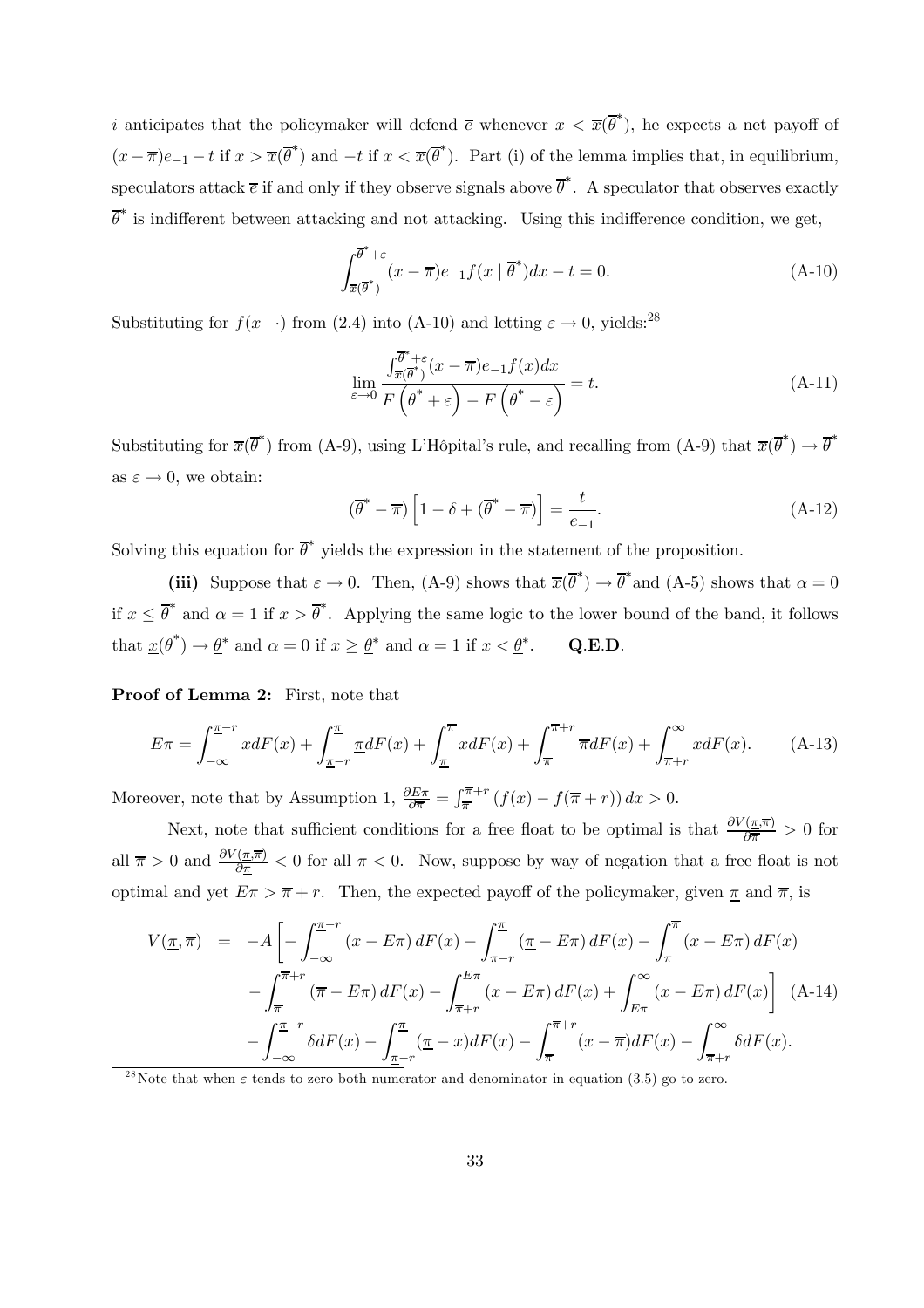Differentiating with respect to  $\bar{\pi}$  yields:

$$
\frac{\partial V(\pi,\overline{\pi})}{\partial \overline{\pi}} = -A \left[ (2F(E\pi) - 1) \frac{\partial E\pi}{\partial \overline{\pi}} - \int_{\overline{\pi}}^{\overline{\pi}+r} (f(x) - f(\overline{\pi} + r)) dx \right] \n+ \int_{\overline{\pi}}^{\overline{\pi}+r} (f(x) - f(\overline{\pi} + r)) dx + \delta f(\overline{\pi} + r) \n= (2A(1 - F(E\pi)) + 1) \frac{\partial E\pi}{\partial \overline{\pi}} + \delta f(\overline{\pi} + r) > 0,
$$
\n(A-15)

where we used the fact that, due to Assumption 1,  $\frac{\partial E \pi}{\partial \overline{n}} > 0$ . Hence  $\frac{\partial V(\pi, \overline{\pi})}{\partial \overline{n}} > 0$  for all  $\overline{\pi} > 0$ , thus contradicting the assumption that a free float is not optimal.

Next, suppose by way of negation that a free float is not optimal and yet  $E\pi \in [\overline{\pi}, \overline{\pi} + r]$ . Then, the expected payoff of the policymaker, given  $\pi$  and  $\overline{\pi}$ , is

$$
V(\underline{\pi}, \overline{\pi}) = -A \left[ -\int_{-\infty}^{\underline{\pi} - r} (x - E\pi) dF(x) - \int_{\underline{\pi} - r}^{\underline{\pi}} (\underline{\pi} - E\pi) dF(x) - \int_{\underline{\pi}}^{\overline{\pi}} (x - E\pi) dF(x) \right]
$$

$$
- \int_{\overline{\pi}}^{\overline{\pi} + r} (\overline{\pi} - E\pi) dF(x) + \int_{\overline{\pi} + r}^{\infty} (x - E\pi) dF(x) \right]
$$
(A-16)
$$
- \int_{-\infty}^{\underline{\pi} - r} \delta dF(x) - \int_{\underline{\pi} - r}^{\underline{\pi}} (\underline{\pi} - x) dF(x) - \int_{\overline{\pi}}^{\overline{\pi} + r} (x - \overline{\pi}) dF(x) - \int_{\overline{\pi} + r}^{\infty} \delta dF(x).
$$

Using again the fact that  $\frac{\partial E\pi}{\partial \overline{n}} > 0$ , we get:

$$
\frac{\partial V(\pi,\overline{\pi})}{\partial \overline{\pi}} = -A \left[ (2F(\overline{\pi}+r)-1) \frac{\partial E\pi}{\partial \overline{\pi}} + 2(E\pi - \overline{\pi}) f(\overline{\pi}+r) - rf(\overline{\pi}+r) - \int_{\overline{\pi}}^{\overline{\pi}+r} dF(x) \right]
$$

$$
+ \int_{\overline{\pi}}^{\overline{\pi}+r} (f(x) - f(\overline{\pi}+r)) dx + \delta f(\overline{\pi}+r)
$$

$$
\geq -A \left[ \frac{\partial E\pi}{\partial \overline{\pi}} + rf(\overline{\pi}+r) - \int_{\overline{\pi}}^{\overline{\pi}+r} f(x) dx \right] + \frac{\partial E\pi}{\partial \overline{\pi}} + \delta f(\overline{\pi}+r) \tag{A-17}
$$

$$
= -A \left[ \frac{\partial E\pi}{\partial \overline{\pi}} - \int_{\overline{\pi}}^{\overline{\pi}+r} (f(x) - f(\overline{\pi}+r)) dx \right] + \frac{\partial E\pi}{\partial \overline{\pi}} + \delta f(\overline{\pi}+r)
$$

$$
= \frac{\partial E\pi}{\partial \overline{\pi}} + \delta f(\overline{\pi}+r) > 0,
$$

where the inequality follows because (i)  $F(\overline{\pi}+r) < 1$  and (ii)  $E\pi \in [\overline{\pi}, \overline{\pi}+r]$  implies that  $E\pi - \overline{\pi} < r$ . Hence once again  $\frac{\partial V(\pi,\overline{\pi})}{\partial \overline{\pi}} > 0$  for all  $\overline{\pi} > 0$ , thus contradicting the assumption that a free float is not optimal.

The proofs that whenever  $E\pi < \underline{\pi} - r$  or  $E\pi \in [\underline{\pi} - r, \underline{\pi}]$ , a free float must be optimal are analogous. Q.E.D.

**Lemma A1:** Jointly sufficient conditions for  $V(\underline{\pi}, \overline{\pi})$  to be globally concave are

$$
A > Max\left\{\frac{1}{2(1 - F(E\overline{\pi}))}, \frac{1}{2F(E\overline{\pi})}\right\}
$$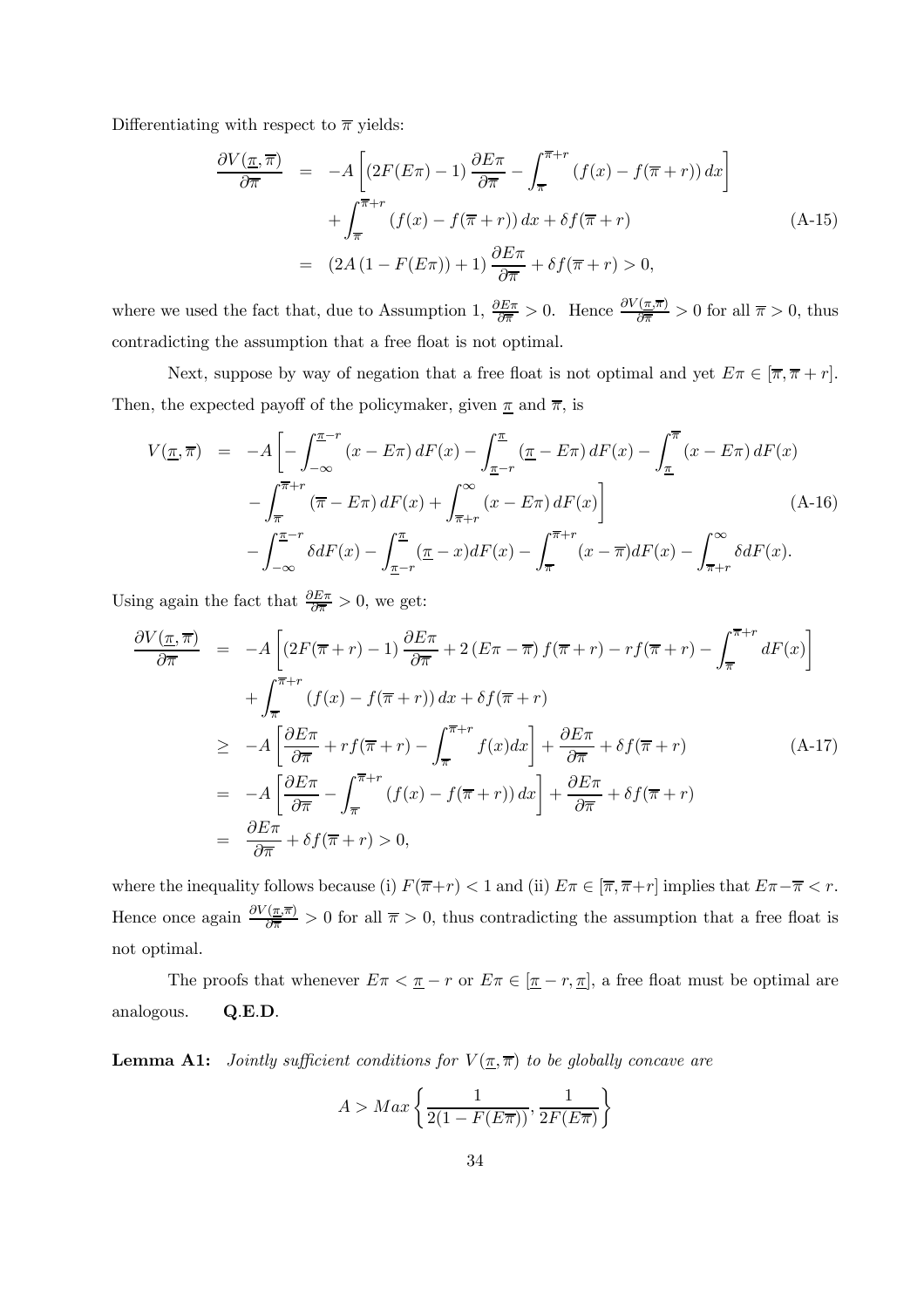and  $f''(\cdot) \leq 0$  for all x.

Proof of Lemma A1: Using  $(3.4)$ ,

$$
\frac{\partial^2 V(\pi, \overline{\pi})}{\partial \overline{\pi}^2} = -2Af(E\pi) \left(\frac{\partial E\pi}{\partial \overline{\pi}}\right)^2 + (1 - 2AF(E\pi)) \frac{\partial^2 E\pi}{\partial \overline{\pi}^2} + \delta f'(\overline{\pi} + r),\tag{A-18}
$$

where given that  $f''(\cdot) \leq 0$ , it follows from (A-13) that

$$
\frac{\partial^2 E \pi}{\partial \overline{\pi}^2} = f(\overline{\pi} + r) - f(\overline{\pi}) - rf'(\overline{\pi} + r) \le 0.
$$
 (A-19)

Together with  $A > \frac{1}{2F(E\pi)}$ , (A-19) implies that the second term in (A-18) is nonpositive. By Assumption 1,  $f'(\overline{\pi} + r) < 0$ . Hence,  $\frac{\partial^2 V(\overline{\pi}, \overline{\pi})}{\partial \overline{\pi}^2} < 0$ . The proof that  $\frac{\partial^2 V(\overline{\pi}, \overline{\pi})}{\partial \overline{\pi}^2} < 0$  is analogous.

Using (3.4), the cross partial derivative of  $V({\underline{\pi}},{\overline{\pi}})$  is

$$
\frac{\partial^2 V(\pi, \overline{\pi})}{\partial \pi \partial \overline{\pi}} = -2A \left[ f(E\pi) \frac{\partial E\pi}{\partial \overline{\pi}} \frac{\partial E\pi}{\partial \underline{\pi}} + F(E\pi) \frac{\partial^2 E\pi}{\partial \underline{\pi} \partial \overline{\pi}} \right] + \frac{\partial^2 E\pi}{\partial \underline{\pi} \partial \overline{\pi}} \n= -2Af(E\pi) \frac{\partial E\pi}{\partial \overline{\pi}} \frac{\partial E\pi}{\partial \underline{\pi}} \n(A-20)
$$

where the second equality follows because  $\frac{\partial^2 E\pi}{\partial \pi \partial \overline{\pi}} = 0$ . The determinant of the Hessian matrix is given by

$$
H(\cdot) \equiv \frac{\partial^2 V(\underline{\pi}, \overline{\pi})}{\partial \underline{\pi}^2} \frac{\partial^2 V(\underline{\pi}, \overline{\pi})}{\partial \overline{\pi}^2} - \left(\frac{\partial^2 V(\underline{\pi}, \overline{\pi})}{\partial \underline{\pi} \partial \overline{\pi}}\right)^2 = -\frac{\partial^2 E \pi}{\partial \overline{\pi}^2} (1 - 2AF(E\pi)) \left[2Af(E\pi) \left(\frac{\partial E \pi}{\partial \underline{\pi}}\right)^2 + \delta f'(\overline{\pi} - r)\right] + \frac{\partial^2 E \pi}{\partial \underline{\pi}^2} (1 - 2A(1 - F(E\pi))) \left[2Af(E\pi) \left(\frac{\partial E \pi}{\partial \overline{\pi}}\right)^2 - \delta f'(\overline{\pi} + r)\right] \qquad (A-21) - \frac{\partial^2 E \pi}{\partial \overline{\pi}^2} \frac{\partial^2 E \pi}{\partial \underline{\pi}^2} ((1 - 2AF(E\pi)))(1 - 2A(1 - F(E\pi))) - \delta^2 f'(\overline{\pi} + r) f'(\overline{\pi} - r) + 2A\delta f(E\pi) \left[\left(\frac{\partial E \pi}{\partial \overline{\pi}}\right)^2 f'(\overline{\pi} - r) - \left(\frac{\partial E \pi}{\partial \underline{\pi}}\right)^2 f'(\overline{\pi} + r)\right].
$$

By Assumption 1,  $f'(\overline{\pi} - r) > 0 > f'(\overline{\pi} + r)$ . The condition  $A > Max\left\{\frac{1}{2(1 - F(E\pi))}, \frac{1}{2F(E\pi)}\right\}$  $\mathcal{L}$ implies that  $1 - 2AF(E\pi) < 0$  and  $1 - 2A(1 - F(E\pi) < 0$ , and  $f''(.) \le 0$  for all x implies that  $\frac{\partial^2 E \pi}{\partial \overline{\pi}^2} \ge 0$  and  $\frac{\partial^2 E \pi}{\partial \overline{\pi}^2} \le 0$ . Hence, under these conditions,  $H(\cdot) > 0$ , implying that  $V(\underline{\pi}, \overline{\pi})$  is globally concave. Q.E.D.

Proof of Lemma 3: We begin by showing that if the policymaker's problem has internal solutions, then at least one of them must be symmetric. Specifically, we will show that if  $(\underline{\pi}^*, -\underline{\pi}^*)$  satisfies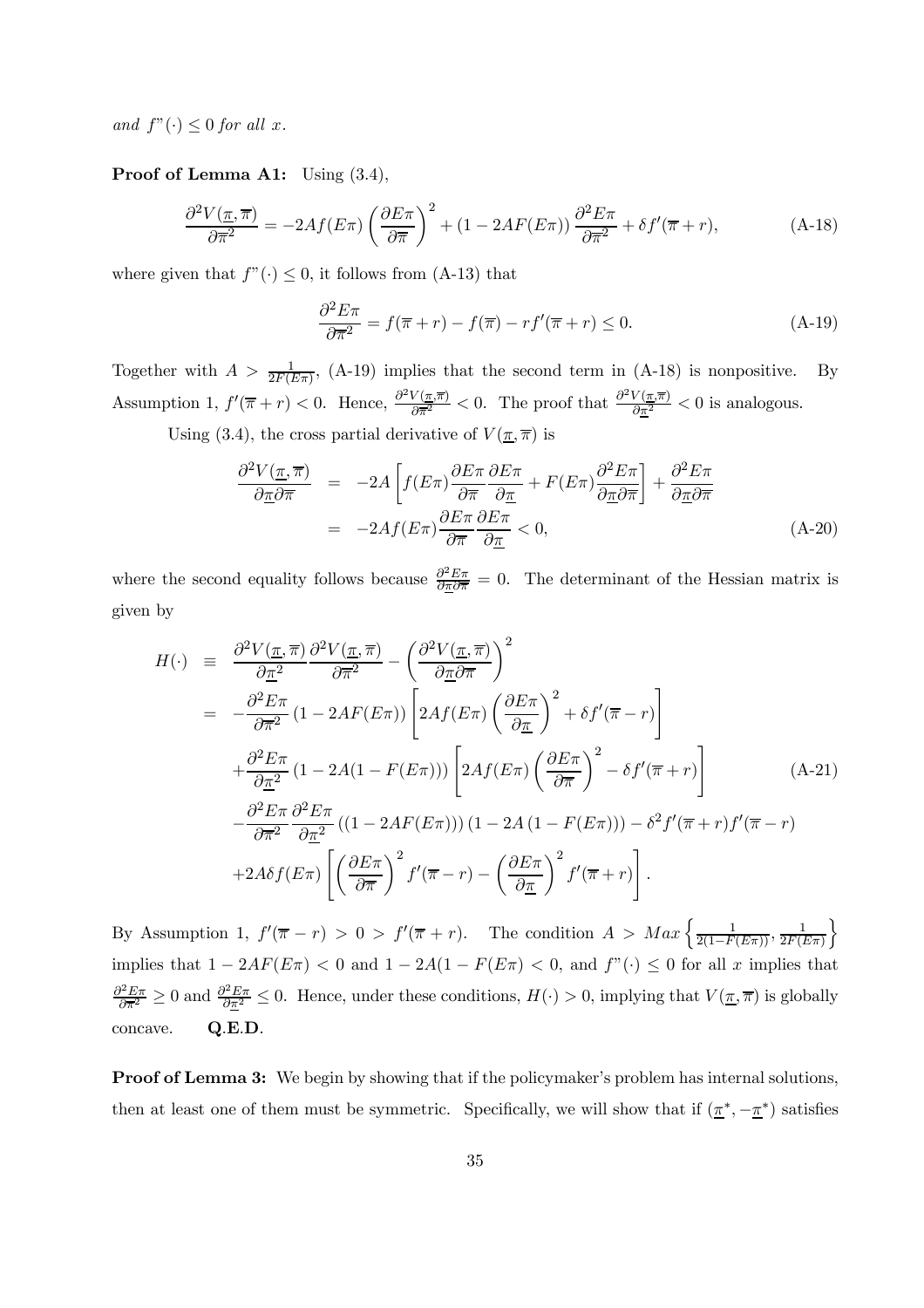$\frac{\partial V(\pi^*, -\pi^*)}{\partial \pi} = 0$ , then it also satisfies  $\frac{\partial V(\pi^*, -\pi^*)}{\partial \pi} = 0$ . To this end, note that since  $f(x)$  is symmetric around 0, then for  $0 < a < b$ ,

$$
f(x) = f(-x)
$$
, and  $\int_{-b}^{-a} f(x)dx = \int_{a}^{b} f(x)dx$ .

Since  $\overline{\pi}^* = -\underline{\pi}^*$  and since  $f(x)$  is symmetric around 0, then  $E\pi = 0$  and  $F(E\pi) = 1/2$ . Using these facts in equation (3.4) we obtain

$$
\frac{\partial V(\underline{\pi}^*, -\underline{\pi}^*)}{\partial \overline{\pi}} = (1 - A) \int_{-\underline{\pi}^*}^{-\underline{\pi}^* + r} (f(x) - f(-\underline{\pi}^* + r)) dx + \delta f(-\underline{\pi}^* + r)
$$
  

$$
= (1 - A) \int_{\underline{\pi}^* - r}^{\underline{\pi}^*} (f(x) - f(\underline{\pi}^* - r)) dx + \delta f(\underline{\pi}^* - r), \qquad (A-22)
$$

where the second equality follows from the relations immediately preceding  $(A-22)$ . But the last line in equation (A-22) vanishes because the first order condition for an interior solution for  $\pi$ implies that whenever  $\bar{\pi} = -\underline{\pi}^*$  (so that  $E\pi = 0$  and  $F(E\pi) = 1/2$ ),

$$
\frac{\partial V(\underline{\pi}, \overline{\pi})}{\partial \underline{\pi}} = -(1 - A) \int_{\underline{\pi}^* - r}^{\underline{\pi}^*} (f(x) - f(\underline{\pi}^* - r)) dx - \delta f(\underline{\pi}^* - r) = 0.
$$
 (A-23)

Hence,  $\frac{\partial V(\pi^*, -\pi^*)}{\partial \overline{\pi}} = 0$  as required.

We now show that there are no asymmetric solutions to the policymaker's problem. To this end, pick an internal symmetric solution,  $(-\overline{\pi}^*, \overline{\pi}^*)$ , so that

$$
\frac{\partial V(-\overline{\pi}^*, \overline{\pi}^*)}{\partial \overline{\pi}} = 0, \quad \text{and} \quad \frac{\partial V(-\overline{\pi}^*, \overline{\pi}^*)}{\partial \underline{\pi}} = 0. \quad (A-24)
$$

Now, fix the upper bound at  $\overline{\pi}^*$  and lower the lower bound below  $-\overline{\pi}^*$ . Due to the symmetry of  $f(x)$ ,  $E\pi = 0$  at  $(-\overline{\pi}^*, \overline{\pi}^*)$  and  $E\pi < 0$  at  $(\underline{\pi}, \overline{\pi}^*)$ . Hence,  $F(E\pi) < \frac{1}{2}$  at  $(\underline{\pi}, \overline{\pi}^*)$ , so by  $(3.4)$ ,

$$
\frac{\partial V(\underline{\pi}, \overline{\pi}^*)}{\partial \overline{\pi}} = (1 - 2AF(E\pi)) \int_{\overline{\pi}^*}^{\overline{\pi}^*+r} (f(x) - f(\overline{\pi}^* + r)) dx + \delta f(\overline{\pi}^* + r)
$$
  
> 
$$
(1 - A) \int_{\overline{\pi}^*}^{\overline{\pi}^*+r} (f(x) - f(\overline{\pi}^* + r)) dx + \delta f(\overline{\pi}^* + r)
$$
  
= 
$$
\frac{\partial V(-\overline{\pi}^*, \overline{\pi}^*)}{\partial \overline{\pi}} = 0,
$$
 (A-25)

where the last two equalities follow by using the fact that  $E\pi = 0$  at  $(-\overline{\pi}^*, \overline{\pi}^*)$  in equation (3.4). Since  $\frac{\partial V(\pi,\overline{\pi})}{\partial \overline{\pi}} \neq 0$ ,  $(\pi,\overline{\pi})$  is not an internal maximum. The proof for the case  $\pi > -\overline{\pi}^*$  is analogous.

Since both  $f(x)$  and the band are symmetric,  $E\pi = 0$ , so that appreciations and depreciations are equally likely. Q.E.D.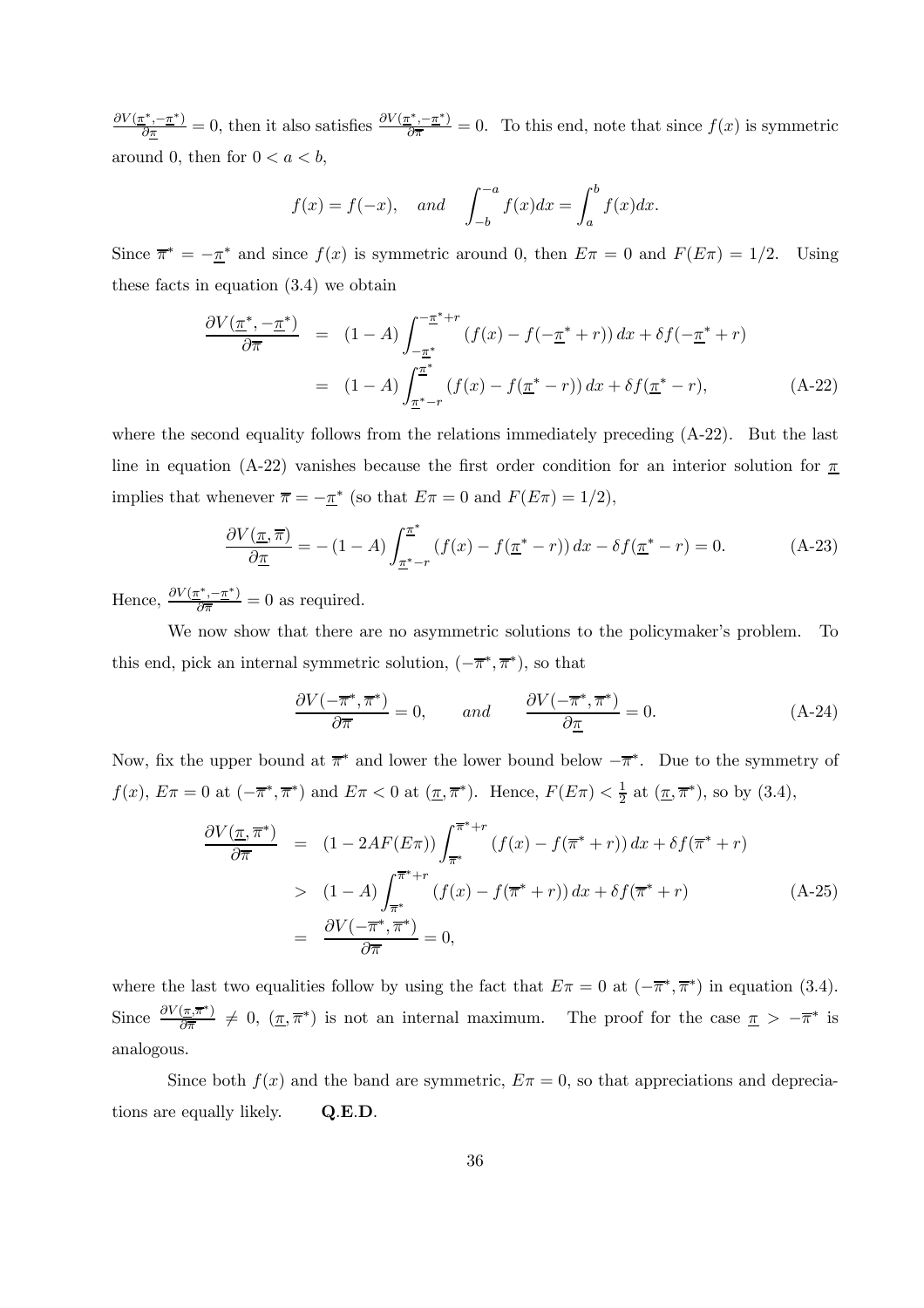**Proof of Proposition 2:** Since both the band and  $f(x)$  are symmetric around 0,  $E\pi = 0$ . Hence, equations (3.3) and (3.4) become:

$$
\frac{\partial V(\underline{\pi}, \overline{\pi})}{\partial \underline{\pi}} = -(1 - A) \int_{\underline{\pi} - r}^{\underline{\pi}} (f(x) - f(\underline{\pi} - r)) dx - \delta f(\underline{\pi} - r) = 0,
$$
\n(3.3a)

and

$$
\frac{\partial V(\pi,\overline{\pi})}{\partial \overline{\pi}} = (1-A) \int_{\overline{\pi}}^{\overline{\pi}+r} (f(x) - f(\overline{\pi}+r)) dx + \delta f(\overline{\pi}+r) = 0.
$$
 (3.4a)

Note that since  $E\pi = 0$  and since  $f(x)$  is symmetric,  $F(E\pi) = \frac{1}{2}$ , the condition  $A > Max\left\{\frac{1}{2(1 - F(E\pi))}, \frac{1}{2F(E\pi)}\right\}$ reduces to  $A > 1$ . Hence,  $A > 1$ , along with the assumption that  $f''(x) \leq 0$  for all x and with Assumption 1, are sufficient (but not necessary) conditions for  $V(\overline{x}, \overline{\pi})$ 

to be globally concave, in which case (3.3a) and (3.4a) are sufficient for a unique maximum. (i) Assumption 1 implies that  $f(x) > f(\overline{x} - r)$  for all  $x \in [\overline{x} - r, \overline{x}]$ . Hence, if  $A \leq 1$ , then  $\frac{\partial V(\bar{\pi},\bar{\pi})}{\partial \bar{\pi}}$  < 0 for all  $\bar{\pi}$  < 0, implying that the policymaker will push  $\bar{\pi}$  all the way to  $-\infty$ . Likewise, Assumption 1 implies that  $f(x) > f(\overline{\pi} + r)$  for all  $x \in [\overline{\pi}, \overline{\pi} + r]$ ; if  $A \leq 1$ , then  $\frac{\partial V(\overline{\pi}, \overline{\pi})}{\partial \overline{\pi}} > 0$  for all  $\overline{\pi} > 0$ , implying that the policymaker will push  $\overline{\pi}$  all the way to  $\infty$ .

(ii) To establish that  $\pi < 0$ , it is sufficient to show that evaluated at  $\pi = 0$ ,  $\frac{\partial V(\pi,\overline{\pi})}{\partial \pi} < 0$  (the policymaker will not push  $\pi$  all the way up to 0). Using (3.3a) we obtain that

$$
\frac{\partial V(\underline{\pi}, \overline{\pi})}{\partial \underline{\pi}}\Big|_{\underline{\pi}=0} = -\delta f(-r) + (A-1) \int_{-r}^{0} [f(x) - f(-r)] dx
$$

$$
= -\int_{-r}^{0} [f(x) - f(-r)] dx \left[ \frac{\delta}{\int_{-r}^{0} \left[ \frac{f(x)}{f(-r)} - 1 \right] dx} + 1 - A \right]. \tag{A-26}
$$

By Assumption 1, the integral term outside the square brackets in the second line of (A-26) is negative. By the symmetry of  $f(x)$ ,  $\int_{-}^{0}$  $-r$  $\left[\frac{f(x)}{f(-r)}-1\right]dx = \int_0^r$  $\left[\frac{f(x)}{f(r)}-1\right]dx$ . Hence, if  $A < \overline{A}(r)$ , the square bracketed term is positive, so it is optimal to set  $\pi < 0$ . To show that  $\pi > 0$ , it is sufficient to show that evaluated at  $\overline{\pi} = 0$ ,  $\frac{\partial V(\overline{x}, \overline{\pi})}{\partial \overline{\pi}} > 0$  (the policymaker will increases  $\overline{\pi}$  above 0). Using (3.4a) we obtain that,

$$
\frac{\partial V(\underline{\pi}, \overline{\pi})}{\partial \overline{\pi}}\Big|_{\overline{\pi}=0} = \delta f(r) + (1 - A) \int_0^r \left[ f(x) - f(r) \right] dx
$$

$$
= \int_0^r \left[ f(x) - f(r) \right] dx \left[ \frac{\delta}{\int_0^r \left[ \frac{f(x)}{f(r)} - 1 \right] dx} + 1 - A \right]. \tag{A-27}
$$

By Assumption 1, the integral term outside the square brackets in the second line of (A-27) is positive. Since  $A < \overline{A}(r)$ , the square bracketed term is positive too. Hence, it is optimal to set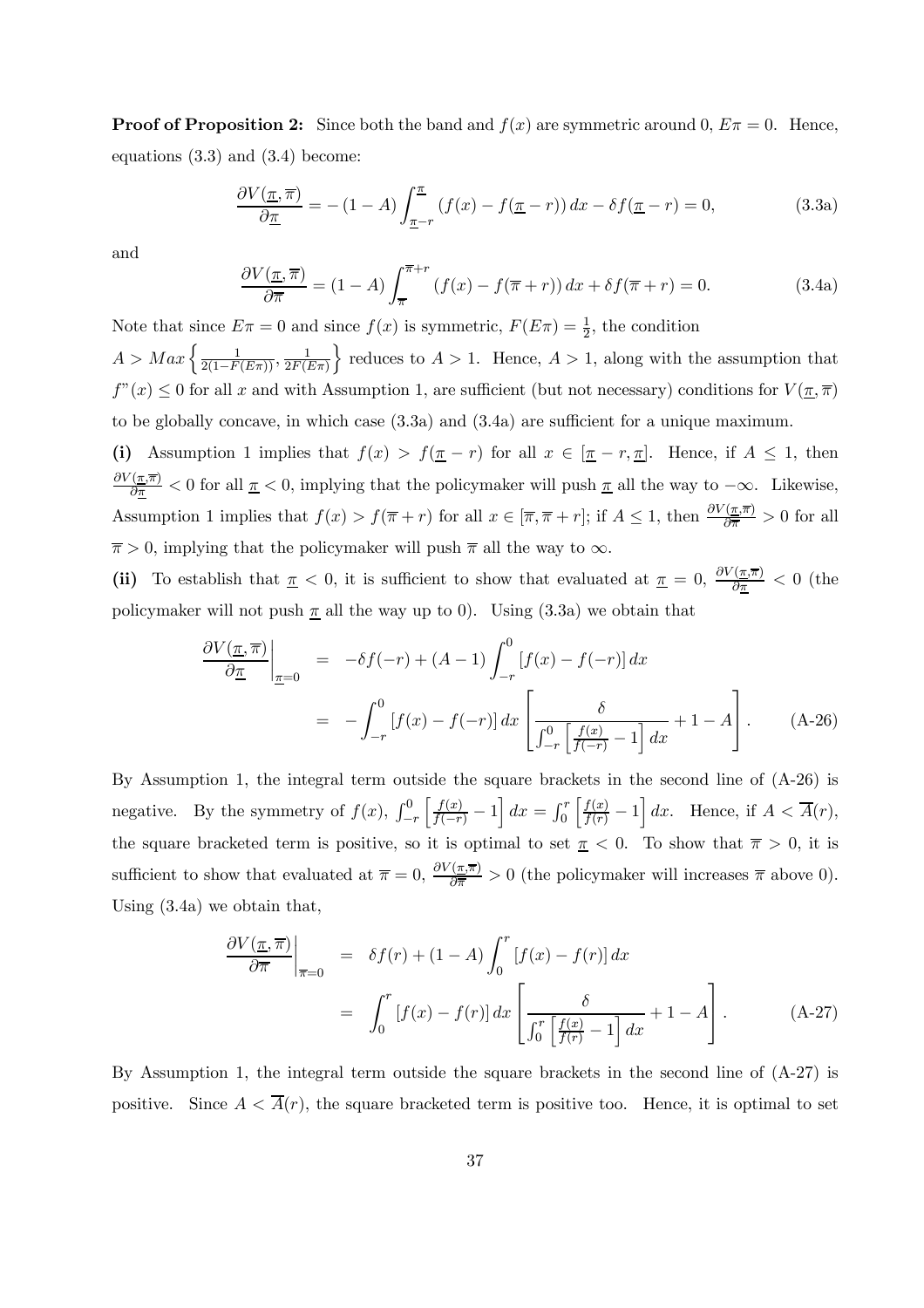$\overline{\pi} > 0$ . Since  $A > 1$ , it follows from part (i) that the exchange rate regime is not a free float. Hence,  $-\infty < \underline{\pi} < 0 < \overline{\pi} < \infty$ .

(iii) Since  $f''(x) \leq 0$  and  $A > 1$ ,  $V(\underline{\pi}, \overline{\pi})$  is concave in both  $\underline{\pi}$  and  $\overline{\pi}$ . It follows that a sufficient condition for  $\pi = 0$  is that, evaluated at  $\pi = 0$ ,  $\frac{\partial V(\pi,\overline{\pi})}{\partial \pi} \ge 0$  (the policymaker would like to push  $\pi$ all the way up to 0). From part (ii) of the proposition it is obvious that this occurs when  $A > \overline{A}(r)$ . Likewise, since  $V(\underline{\pi}, \overline{\pi})$  is concave in  $\overline{\pi}$ , then a sufficient condition for  $\overline{\pi} = 0$  is that, evaluated at  $\bar{\pi} = 0$ ,  $\frac{\partial V(\bar{\pi}, \bar{\pi})}{\partial \bar{\pi}} \leq 0$  (the policymaker would not like to increase  $\bar{\pi}$  above 0). From part (ii) of the proposition it is obvious that this is the case when  $A > \overline{A}(r)$ . Q.E.D.

**Proof of Proposition 3:** (i) Proposition 1 implies that r decreases when t decreases. Straightforward differentiation of (3.3a) and (3.4a) and use of Assumption 1 show that  $\pi$  decreases and  $\pi$ increases when r decreases. Hence a decrease in t leads to a decrease in  $\frac{\pi}{2}$  and to an increase in  $\bar{\pi}$ .

By Lemma 1, the probability of a speculative attack is  $P = F(\underline{\pi}-r) + (1-F(\overline{\pi}+r))$ . Now,

$$
\frac{\partial P}{\partial t} = f(\underline{\pi} - r) \left[ \frac{\partial \underline{\pi}}{\partial r} \frac{\partial r}{\partial t} - \frac{\partial r}{\partial t} \right] - f(\overline{\pi} + r) \left[ \frac{\partial \overline{\pi}}{\partial r} \frac{\partial r}{\partial t} + \frac{\partial r}{\partial t} \right]
$$

$$
= \left[ f(\underline{\pi} - r) \left[ \frac{\partial \underline{\pi}}{\partial r} - 1 \right] - f(\overline{\pi} + r) \left[ \frac{\partial \overline{\pi}}{\partial r} + 1 \right] \right] \frac{\partial r}{\partial t}.
$$
(A-28)

By Proposition 1,  $\frac{\partial r}{\partial t} > 0$ . Hence it is sufficient to establish that  $\frac{\partial \pi}{\partial r} > 1$  and  $\frac{\partial \pi}{\partial r} < -1$ . Using (3.3a), it follows that

$$
\frac{\partial \underline{\pi}}{\partial r} = \frac{\frac{\partial^2 V(\underline{\pi}, \overline{\pi})}{\partial r \partial \underline{\pi}}}{\frac{\partial^2 V(\underline{\pi}, \overline{\pi})}{\partial \underline{\pi}^2}} = \frac{-((A-1) \, r + \delta) \, f'(\underline{\pi} - r)}{-\left[r(A-1) + \delta\right] f'(\underline{\pi} - r) + (A-1) \left[f(\underline{\pi}) - f(\underline{\pi} - r)\right]},\tag{A-29}
$$

which exceeds 1 because of Assumption 1 and because  $A > 1$ . Likewise, using (3.4a), it follows that,

$$
\frac{\partial \overline{\pi}}{\partial r} = \frac{\frac{\partial^2 V}{\partial r \partial \overline{\pi}}}{\frac{\partial^2 V}{\partial \overline{\pi}^2}} = \frac{-((A-1) \, r + \delta) \, f'(\overline{\pi} + r)}{-((A-1) \, r + \delta) \, f'(\overline{\pi} + r) + (A-1) \left(f(\overline{\pi} + r) - f(\overline{\pi})\right)},\tag{A-30}
$$

which is less than  $-1$  due to Assumption 1 and because  $A > 1$ .

(ii) Differentiating  $\overline{A}(r)$  with respect to t yields:

$$
\frac{\partial \overline{A}(r)}{\partial t} = \frac{\delta f'(r) \int_0^r \frac{f(x)}{f(r)^2} dx}{\left(\int_0^r \left[1 - \frac{f(x)}{f(r)}\right] dx\right)^2} \frac{\partial r}{\partial t} < 0,
$$

where the inequality follow because  $\frac{\partial r}{\partial t} > 0$  by Proposition 1, and  $f'(r) < 0$  by Assumption 1. Part (iii) of Proposition 2 implies that the policymaker prefers to set a peg when  $A > \overline{A}(r)$ . Since  $\overline{A}(r)$ falls with  $t$ , this condition is more likely to hold when  $t$  is larger.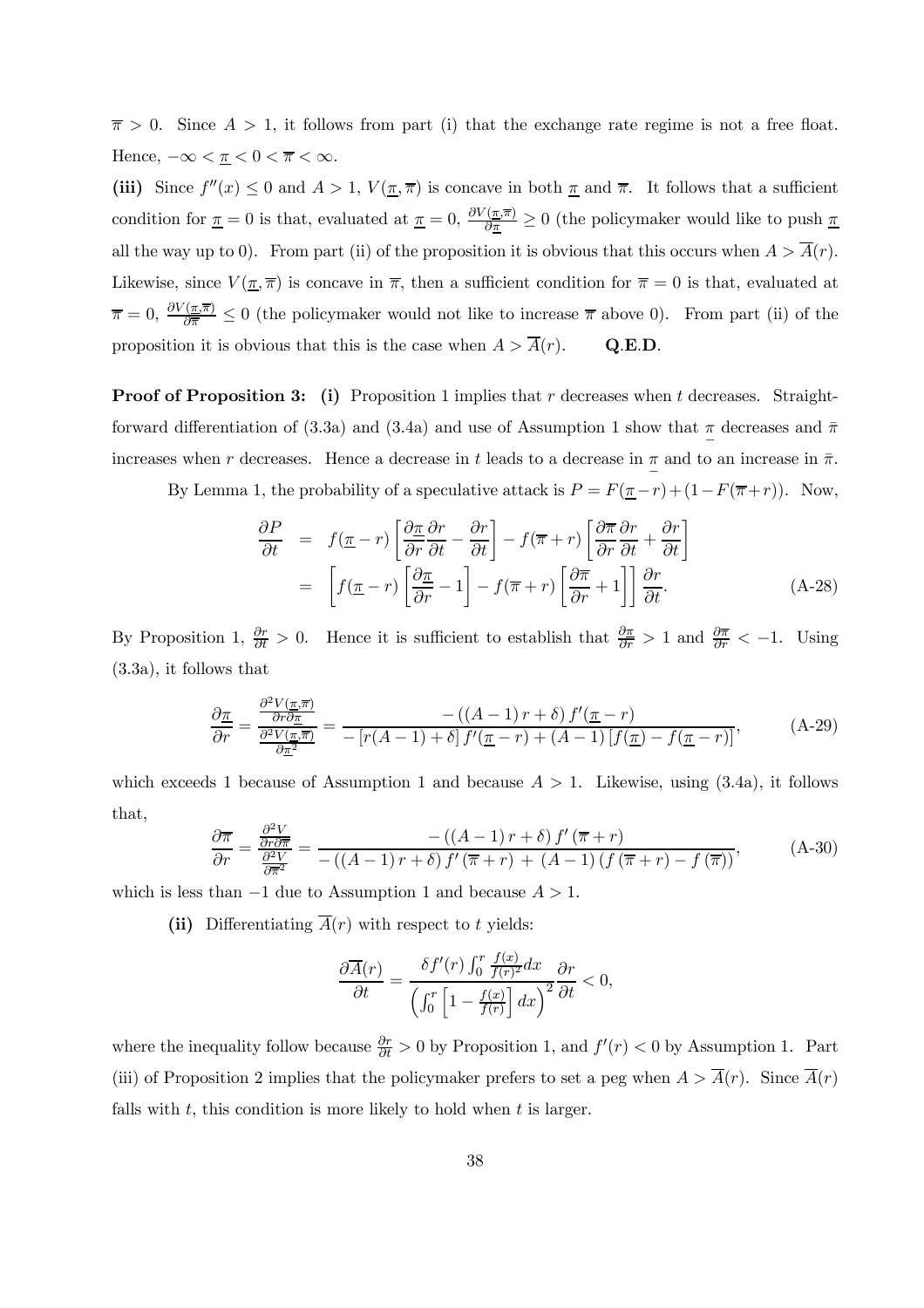(iii) Using (3.2) for the case  $E\pi = 0$  and the envelope theorem it follows that:

$$
\frac{\partial V(\underline{\pi}, \overline{\pi})}{\partial t} = (r(A-1) + \delta) \left[ f(\underline{\pi} - r) + f(\overline{\pi} + r) \right] \frac{\partial r}{\partial t} > 0,
$$
\n(A-31)

where the inequality follows from the restriction  $A > 1$  and because by Proposition 1,  $\frac{\partial r}{\partial t} > 0$ . Q.E.D

Proof of Proposition 4: (i) The proof follows by straightforward differentiation of  $(3.3a)$  and (3.4a) and by using Assumption 1.

(ii) By Lemma 1, the probability of a speculative attack is  $P = F(\pi - r) + (1 - F(\overline{\pi} + r))$ . Straightforward differentiation of  $P$  with respect to  $A$  along with part (i) of the proposition establish the result. Q.E.D.

**Proof of Proposition 5:** Let  $\pi^f$  and  $\bar{\pi}^f$  be the solutions to the policymaker's maximization problem when the density function is  $f(x)$  and let  $\pi<sup>g</sup>$  and  $\bar{\pi}^g$  be the corresponding solutions when the density function is  $g(x)$ .  $\pi^g$  is defined by (3.3a) with  $g(x)$  replacing  $f(x)$ . Now, let's evaluate  $\frac{\partial V(\pi,\overline{\pi})}{\partial \pi}$  when the density is  $g(x)$  at  $\underline{\pi}^f$ :

$$
\frac{\partial V(\underline{\pi}, \overline{\pi})}{\partial \underline{\pi}}\Big|_{\underline{\pi}=\underline{\pi}^f} = -\delta g(\underline{\pi}^f - r) + (A - 1) \int_{\underline{\pi}^f - r}^{\underline{\pi}^f} \left[ g(x) - g(\underline{\pi}^f - r) \right] dx
$$

$$
= -\delta f(\underline{\pi}^f - r) + (A - 1) \int_{\underline{\pi}^f - r}^{\underline{\pi}^f} \left[ g(x) - f(\underline{\pi}^f - r) \right] dx \qquad (A-32)
$$

$$
< -\delta f(\underline{\pi}^f - r) + (A - 1) \int_{\underline{\pi}^f - r}^{\underline{\pi}^f} \left[ f(x) - f(\underline{\pi}^f - r) \right] dx = 0,
$$

where the first equality follows because by assumption,  $g(\pi^f - r) = f(\pi^f - r)$ . The inequality follows because  $f(x)$  lies above  $g(x)$  whenever  $x > \frac{\pi}{2} - r$ , and the second equality follows from (3.3a). Since  $\frac{\partial V(\pi,\overline{\pi})}{\partial \pi}$  $\left|\frac{\pi}{\pi} < 0\right|$ , it follows that  $\pi^f > \pi^g$ . The proof that  $\pi^f < \pi^g$  is analogous. Hence,  $\overline{\pi}^g < \overline{\pi}^f < \overline{\pi}^g$ , so the band becomes wider under  $g(x)$ . Q.E.D.

**Proof of Lemma 4: (i)** Suppose the exchange rate reaches the upper bound of the band. Given x, a dependable policymaker will defend the upper bound of the band if and only if  $\alpha < \alpha^*(x)$ , where  $\alpha^*(x)$  is given by (A-1). Hence, the net payoff from attacking the upper bound of the band is:

$$
v^{\beta}(x,\alpha) = \begin{cases} (x-\overline{\pi})e_{-1} - t, & if \alpha \ge \alpha^*(x), \\ (1-\beta)(x-\overline{\pi})e_{-1} - t, & if \alpha < \alpha^*(x). \end{cases}
$$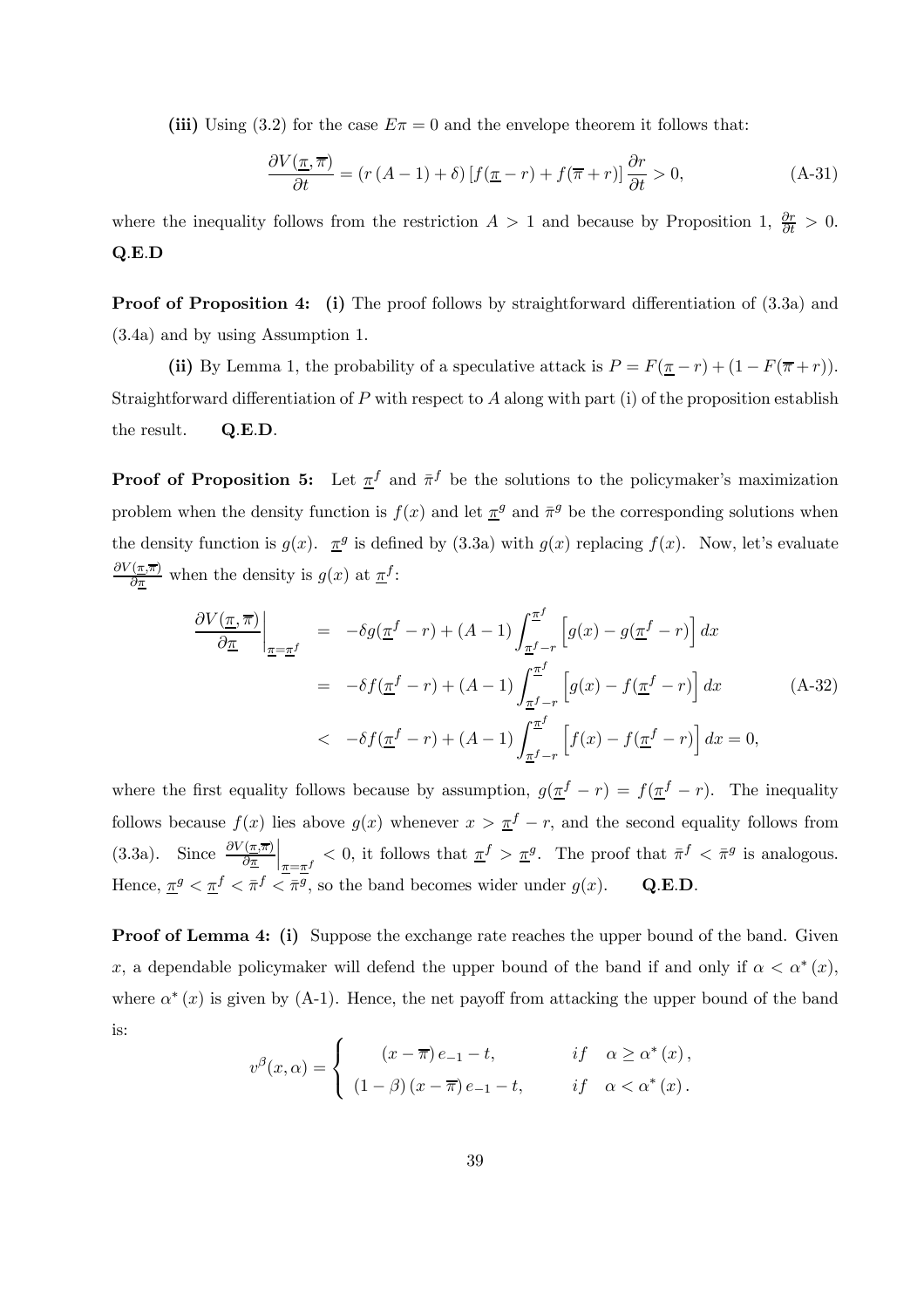Since  $v^{\beta}(x,\alpha)$  has the same properties as  $v(x,\alpha)$  defined by (A-2), the equilibrium analysis here is exactly as in the proof of part (i) of Lemma 1. Hence, once again we have a unique equilibrium in which speculators attack the upper bound of the band if and only if they observe a signal above a unique threshold,  $\overline{\theta}_{\beta}^*$ .

We turn next to a characterization of the behavior of the dependable policymaker in equilibrium. Since in equilibrium,  $\alpha(x)$  is increasing in  $x(\alpha(x))$  is given by (A-8), where  $\overline{\theta}_{\beta}^{*}$  replaces  $\overline{\theta}^*$ ), and since  $C(x, \alpha(x))$  is increasing in both x and  $\alpha(x)$ , then the dependable policymaker will exit the band if and only if x is above some threshold level,  $\overline{x}_{\beta}(\overline{\theta}_{\beta}^{*})$ .

In order to establish that  $\overline{x}_{\beta}(\overline{\theta}_{\beta}^*) \to \overline{\theta}_{\beta}^*$  as  $\varepsilon \to 0$ , we now show that  $\overline{x}_{\beta}(\overline{\theta}_{\beta}^*)$  must be in the interval  $\left[\overline{\theta}_{\beta}^{*}-\varepsilon,\overline{\theta}_{\beta}^{*}+\varepsilon\right]$ . In order to see this, suppose by way of negation that  $\overline{x}_{\beta}(\overline{\theta}_{\beta}^{*}) > \overline{\theta}_{\beta}^{*}+\varepsilon$ . Then, speculators who observe  $\overline{\theta}_{\beta}^{*}$  know that a dependable policymaker will defend the band. Thus, the payoff they expect to get from attacking the band is lower than  $(1 - \beta) \left( \overline{\theta}_{\beta}^{*} + \varepsilon - \overline{\pi} \right) e_{-1} - t$ . By equilibrium conditions and continuity, we know that speculators who observe  $\overline{\theta}_{\beta}^{*}$  must be indifferent between attacking the band and not attacking it. This means that  $(1 - \beta) \left( \overline{\theta}_{\beta}^{*} + \varepsilon - \overline{\pi} \right) e_{-1} - t > 0$ . However, using Assumption 4, this condition will hold only if  $\overline{\theta}_{\beta}^* + \varepsilon > \overline{\pi} + \delta$ . Since by assumption,  $\overline{x}_{\beta}(\overline{\theta}_{\beta}^{*}) > \overline{\theta}_{\beta}^{*} + \varepsilon$ , this implies in turn that  $\overline{x}_{\beta}(\overline{\theta}_{\beta}^{*}) > \overline{\pi} + \delta$ , thereby contradicting the fact that a dependable policymaker always exits the band when  $x > \overline{\pi} + \delta$ . Thus,  $\overline{x}_{\beta}(\overline{\theta}_{\beta}^{*})$  cannot be above  $\overline{\theta}_{\beta}^* + \varepsilon$ . Next, suppose by way of negation that  $\overline{x}_{\beta}(\overline{\theta}_{\beta}^*) < \overline{\theta}_{\beta}^* - \varepsilon$ . Then, at  $\overline{x}_{\beta}(\overline{\theta}_{\beta}^*)$ , a dependable policymaker knows that no speculator attacks the band. By equilibrium conditions and continuity, at  $\overline{x}_{\beta}(\overline{\theta}_{\beta}^{*})$ , a dependable policymaker must be indifferent between existing the band and maintaining it, that is,  $\overline{x}_{\beta}(\overline{\theta}_{\beta}^{*}) = \overline{\pi} + \delta$ . Since by assumption,  $\overline{x}_{\beta}(\overline{\theta}_{\beta}^{*}) < \overline{\theta}_{\beta}^{*} - \varepsilon$ , this means that  $\overline{\theta}_{\beta}^{*} > \overline{\pi} + \delta + \varepsilon$ , which contradicts the fact that speculators have a dominant strategy to attack the band when they observe signals above  $\overline{\pi} + \delta + \varepsilon$ . Thus,  $\overline{x}_{\beta}(\overline{\theta}_{\beta}^{*})$  cannot be below  $\overline{\theta}_{\beta}^{*} - \varepsilon$ 

Given the fact that  $\overline{x}_{\beta}(\overline{\theta}_{\beta}^{*})$  is in the interval  $\left[\overline{\theta}_{\beta}^{*}-\varepsilon,\overline{\theta}_{\beta}^{*}+\varepsilon\right]$  and using (A-8), it follows that:

$$
\overline{x}_{\beta}(\overline{\theta}_{\beta}^{*}) = \frac{\varepsilon(2\overline{\pi} + 2\delta - 1) + \overline{\theta}_{\beta}^{*}}{2\varepsilon + 1}.
$$
\n(A-33)

Since a speculator that observes  $\overline{\theta}_{\beta}^{*}$  is indifferent between attacking the band and not attacking it, the equation that defines  $\overline{\theta}_{\beta}^*$  is given by:

$$
\beta \int_{\overline{x}_{\beta}(\overline{\theta}_{\beta}^*)}^{\overline{\theta}_{\beta}^*+\varepsilon} (x-\overline{\pi})e_{-1}f(x|\overline{\theta}_{\beta}^*)dx + (1-\beta) \int_{\overline{\theta}_{\beta}^*-\varepsilon}^{\overline{\theta}_{\beta}^*+\varepsilon} (x-\overline{\pi})e_{-1}f(x|\overline{\theta}_{\beta}^*)dx = t,
$$
\n(A-34)

where  $f(x | \cdot)$  is defined by (2.4). This equation coincides with equation (A-10) if  $\beta = 1$ . Substi-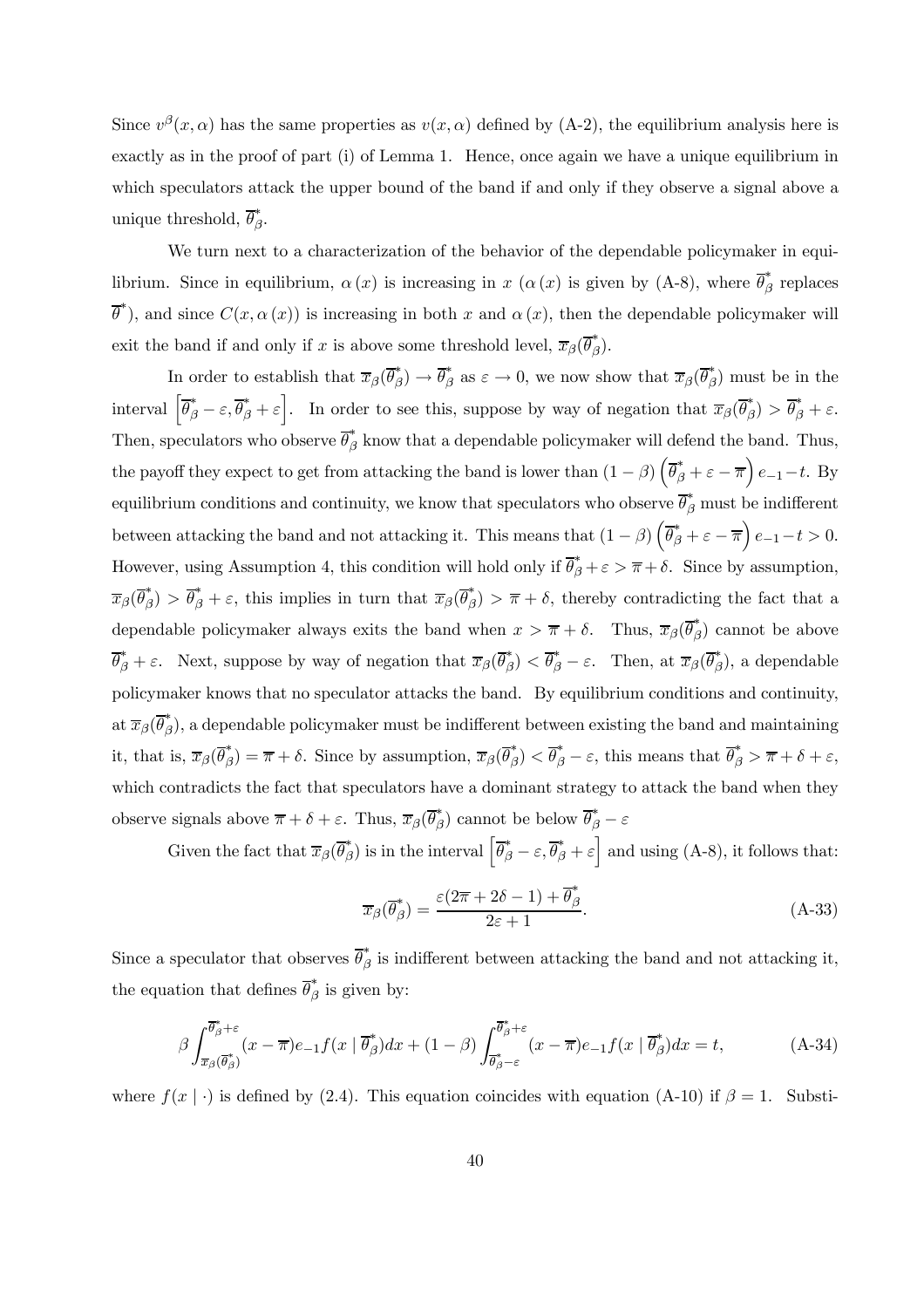tuting from (2.4) for  $f(x | \cdot)$  into (A-34), and taking the limit as  $\varepsilon \to 0$ , yields:

$$
\lim_{\varepsilon \to 0} \frac{\beta \int_{\overline{x}_{\beta}}^{\overline{\theta}_{\beta}^* + \varepsilon} (x - \overline{\pi}) e_{-1} f(x) dx + (1 - \beta) \int_{\overline{\theta}_{\beta}^* - \varepsilon}^{\overline{\theta}_{\beta}^* + \varepsilon} (x - \overline{\pi}) e_{-1} f(x) dx}{F\left(\overline{\theta}_{\beta}^* + \varepsilon\right) - F(\overline{\theta}_{\beta}^* - \varepsilon)} = t.
$$
\n(A-35)

Using L'Hôpital's rule, and the expression for  $\overline{x}_{\beta}(\overline{\theta}_{\beta}^{*})$ , and recalling that  $\overline{x}_{\beta}(\overline{\theta}_{\beta}^{*}) \to \overline{\theta}_{\beta}^{*}$  as  $\varepsilon \to 0$ , we obtain:

$$
(\overline{\theta}_{\beta}^* - \overline{\pi})(1 - \beta \delta + \beta(\overline{\theta}_{\beta}^* - \overline{\pi}))e_{-1} = t.
$$
 (A-36)

Solving this equation for  $\overline{\theta}_{\beta}^*$  reveals that  $\overline{\theta}_{\beta}^* = \overline{\pi} + r^{\beta}$ , where  $r^{\beta}$  is defined by (4.1). Using similar arguments, it follows that  $\underline{\theta}^*_{\beta} = \underline{\pi} - r^{\beta}$ .

(ii) Differentiating  $r^{\beta}$  with respect to  $\beta$  we obtain:

$$
\frac{\partial r^{\beta}}{\partial \beta} = \frac{1}{2\beta^2} \left[ 1 - \frac{\frac{t}{e-1} - \frac{\delta - \frac{1}{\beta}}{2}}{\sqrt{\frac{t}{\beta e-1} + \frac{(\delta - \frac{1}{\beta})^2}{4}}} \right].
$$
\n(A-37)

This derivative is positive if and only if the expression inside the brackets is positive. This is the case, in turn, if and only if

$$
\frac{t}{\beta e_{-1}} + \frac{(\delta - \frac{1}{\beta})^2}{4} > \left[ \frac{t}{e_{-1}} - \frac{\delta - \frac{1}{\beta}}{2} \right]^2.
$$
 (A-38)

Further rearrangement of the last inequality shows that it is equivalent to Assumption 4. Hence,  $r^{\beta}$  increases with  $\beta$ . Q.E.D.

**Proof of Proposition 6:** Since  $f(x)$  is symmetric by Assumption 3, the first order conditions for an interior solution for the problem of a dependable policymaker are:

$$
\frac{\partial V^{\beta}(\underline{\pi}, \overline{\pi})}{\partial \underline{\pi}} = -\left[r^{\beta}(A\beta - 1) + \delta\right]f(\underline{\pi} - r^{\beta}) + (A\beta - 1)\int_{\underline{\pi} - r^{\beta}}^{\underline{\pi}} f(x)dx
$$
\n
$$
= A\beta \int_{\underline{\pi} - r^{\beta}}^{\underline{\pi}} \left[f(x) - f(\underline{\pi} - r^{\beta})\right] dx - \left[\int_{\underline{\pi} - r^{\beta}}^{\underline{\pi}} \left[f(x) - f(\underline{\pi} - r^{\beta})\right] dx + \delta f(\underline{\pi} - r^{\beta})\right] = 0,
$$
\n(A-39)

and,

$$
\frac{\partial V^{\beta}(\underline{\pi}, \overline{\pi})}{\partial \overline{\pi}} = \left[ r^{\beta} (A\beta - 1) + \delta \right] f(\overline{\pi} + r^{\beta}) - (A\beta - 1) \int_{\overline{\pi}}^{\overline{\pi} + r^{\beta}} f(x) dx \tag{A-40}
$$
\n
$$
= -A\beta \int_{\overline{\pi}}^{\overline{\pi} + r^{\beta}} \left[ f(x) - f(\overline{\pi} + r^{\beta}) \right] dx + \left[ \int_{\overline{\pi}}^{\overline{\pi} + r^{\beta}} \left[ f(x) - f(\overline{\pi} + r^{\beta}) \right] dx + \delta f(\overline{\pi} + r^{\beta}) \right] = 0.
$$

As in the case where  $\beta < 1$ , it can be shown that  $f''(x) \leq 0$  for all  $x's$  and  $A\beta > 1$ , along with Assumption 1, are sufficient for  $V^{\beta}((\underline{\pi}, \overline{\pi})$  to be globally concave in  $\underline{\pi}$  and  $\overline{\pi}$  so (A-39) and (A-40) are sufficient for a unique maximum.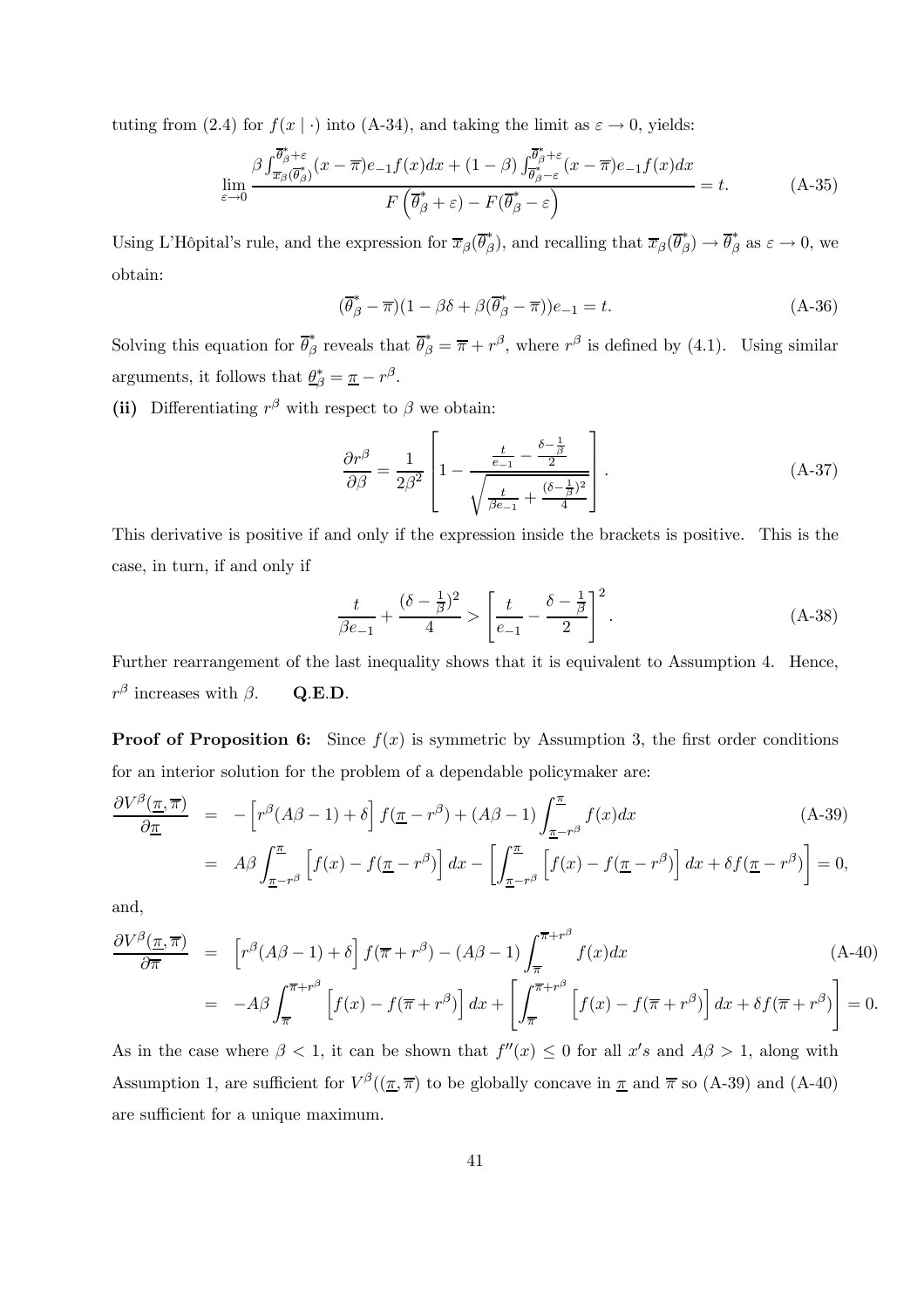(i)-(iii) The proofs follow the corresponding proofs in Proposition 2 with r replaced by  $r^{\beta}$ . (iv) Differentiating  $\frac{\partial V^{\beta}(\pi,\overline{\pi})}{\partial \overline{\pi}}$  with respect to  $\beta$  and  $\overline{\pi}$ , and using the implicit function theorem, yields:

$$
\frac{\partial \overline{\pi}}{\partial \beta} = -\frac{A \int_{\overline{\pi}}^{\overline{\pi}+r^{\beta}} \left[ f(\overline{\pi}+r^{\beta}) - f(x) \right] dx + \left[ r^{\beta} (A\beta - 1) + \delta \right] f'(\overline{\pi}+r^{\beta}) \frac{\partial r^{\beta}}{\partial \beta}}{- (A\beta - 1) \left[ f(\overline{\pi}+r^{\beta}) - f(\overline{\pi}) \right] + \left[ r^{\beta} (A\beta - 1) + \delta \right] f'(\overline{\pi}+r^{\beta})}.
$$
\n(A-41)

Assumption 1 ensures that the integral term in the numerator is negative and it also ensures that  $f'(\overline{\pi} + r^{\beta}) < 0$ . Since by Lemma 4,  $\frac{\partial r^{\beta}}{\partial \beta} > 0$ , it follows that the numerator is negative. By the second order conditions for maximization, the denominator is negative so  $\bar{\pi}$  decreases towards 0. Similarly, it can be shown that as  $\beta$  increases,  $\pi$  increases towards 0. Hence, an increase in  $\beta$  leads to a tighter band.

Finally, the probability of a speculative attack is now  $P^{\beta} = F(\underline{\pi} - r^{\beta}) + (1 - F(\overline{\pi} + r^{\beta}))$ . Differentiating this expression with respect to  $\beta$  yields:

$$
\frac{\partial P^{\beta}}{\partial \beta} = f(\underline{\pi} - r) \left[ \frac{\partial \underline{\pi}}{\partial \beta} - \frac{\partial r^{\beta}}{\partial \beta} \right] - f(\overline{\pi} + r) \left[ \frac{\partial \overline{\pi}}{\partial \beta} + \frac{\partial r^{\beta}}{\partial \beta} \right].
$$

To determine the sign of this expression, note that using (A-41) we obtain

$$
\frac{\partial \overline{\pi}}{\partial \beta} + \frac{\partial r^{\beta}}{\partial \beta} = -\frac{A \int_{\overline{\pi}}^{\overline{\pi} + r^{\beta}} \left[ f(\overline{\pi} + r^{\beta}) - f(x) \right] dx + (A\beta - 1) \left[ f(\overline{\pi} + r^{\beta}) - f(\overline{\pi}) \right] \frac{\partial r^{\beta}}{\partial \beta}}{-(A\beta - 1) \left[ f(\overline{\pi} + r^{\beta}) - f(\overline{\pi}) \right] + \left[ r^{\beta} (A\beta - 1) + \delta \right] f'(\overline{\pi} + r^{\beta})}.
$$
 (A-42)

Assumption 1 ensures that the integral term in the numerator as well as  $f(\overline{\pi} + r^{\beta}) - f(\overline{\pi})$  are both negative. Since by assumption,  $A\beta > 1$  (otherwise there is no interior solution to the policymaker's problem) and since by Lemma 4,  $\frac{\partial r^{\beta}}{\partial \beta} > 0$ , it follows that the numerator is negative. The denominator is also negative by the second order conditions for maximization. Hence,  $\frac{\partial \overline{\pi}}{\partial \beta}$  +  $\frac{\partial r^{\beta}}{\partial \beta} < 0$ . Similar calculations establish that  $\frac{\partial \pi}{\partial \beta} - \frac{\partial r^{\beta}}{\partial \beta} > 0$ . Hence,  $\frac{\partial P^{\beta}}{\partial \beta} > 0$ , implying that as the policymaker's reputation improves, there is a greater likelihood of speculative attacks. Q.E.D.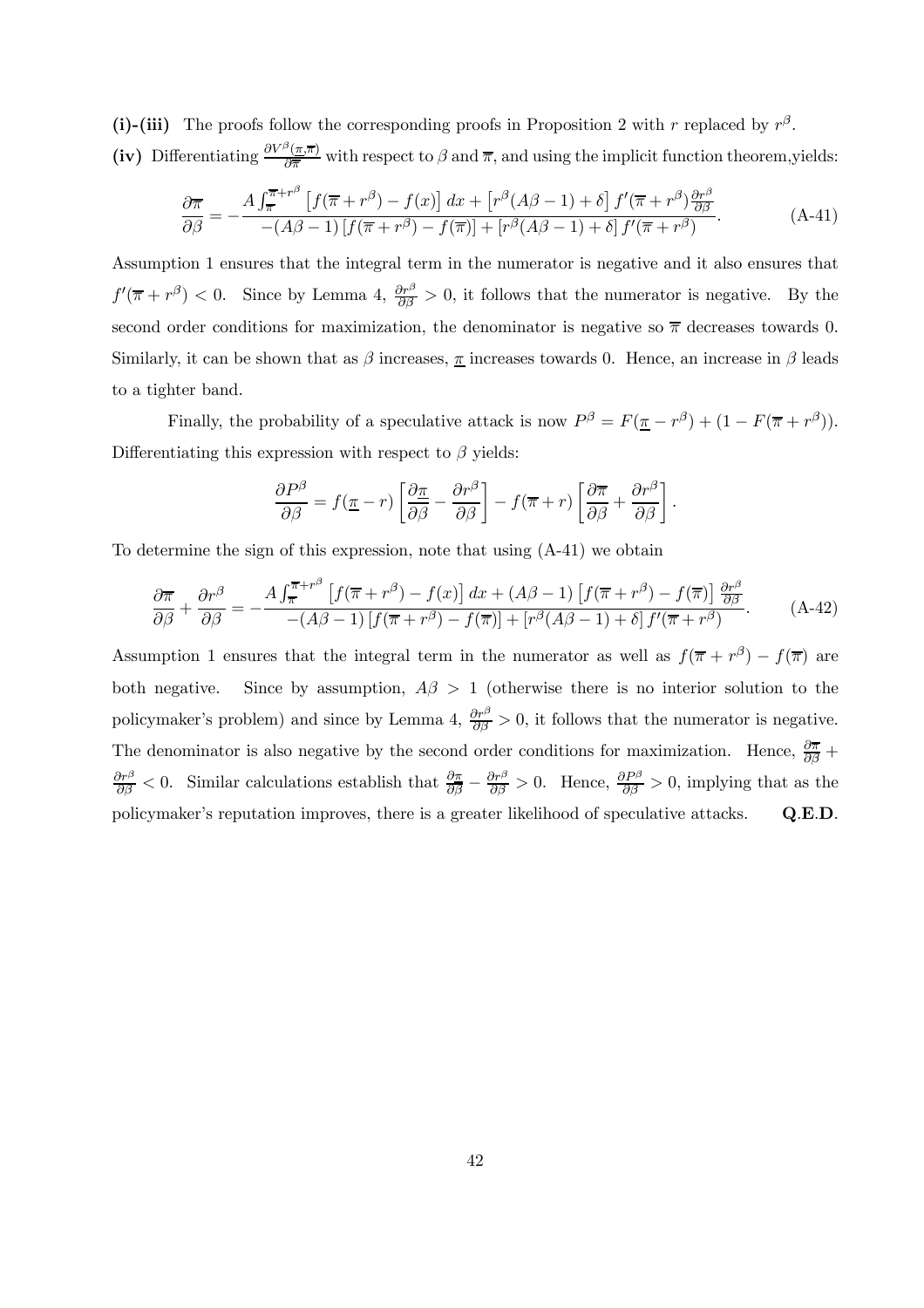# 8 References

Angeletos G. M., C. Hellwig and A. Pavan (2002), "Coordination and Policy Traps in Currency Crises," mimeo, MIT.

Barro R. J. (1986), "Reputation in a Model of Monetary Policy with Incomplete Information," Journal of Monetary Economics, 17, 3-20.

Barro R. J. and D. B. Gordon (1983), "A Positive Theory of Monetary Policy in a Natural Rate Model," Journal of Political Economy, 91, 589-610.

Berglund T., S. Honkapohja, A. Mikkola and A. Suvanto (2001), "Promoting the Stability of International Capital Movements," Research Report 1/2001, Ministry of Finance, Finland.

Bertola G. and R.J. Caballero (1992), "Target Zones and Realignments", American Economic Review, 82, 520-536.

Bertola G. and L. O. Svensson (1993), "Stochastic Devaluations Risk and the Empirical Fit of Target-Zone Models", Review of Economic Studies, 60, 689-712.

Calvo G. A. and C. M. Reinhart (2002), "Fear of Floating," Quarterly Journal of Economics, 117, 379-408.

Carlsson H. and E. van Damme (1993), "Global Games and Equilibrium Selection," Econometrica, 61, 989-1018.

Chan K. and Chiu Y.S (2002), "The Role of (Non-)Transparency in a Currency Crisis Model," European Economic Review, 46, 397-416.

A. Cukierman, M, Kiguel and N. Liviatan (1992), "How Much to Commit to an Exchange Rate Rule? Balancing Credibility and Flexibility", Revista de Analisis Economico, 7, 73- 90, June. Reprinted in P. Siklos (ed.), Varieties of Monetary Reforms, Kluwer Academic Publishers, 1994.

Cukierman A. and N. Liviatan (1991), "Optimal Accomodation by Strong Policymakers Under Incomplete Information," Journal of Monetary Economics, 27, 1, 99-127.

Cukierman A., Spiegel Y. and L. Leiderman (2002), "The Choice of Exchange Rate Bands: Balancing Credibility and Flexibility," Journal of International Economics, forthcoming.

Cukierman A. and P. Wachtel (1982), "Inflationary Expectations - Reply and Further Thoughts on Inflation Uncertainty", American Economic Review, 72, 508-512.

Devereux M. and C. Engel. (1998), "Fixed vs. Floating Exchange Rates: How Price Setting Affects Optimal Choice of Exchange-Rate Regime," NBER Working Paper 6867.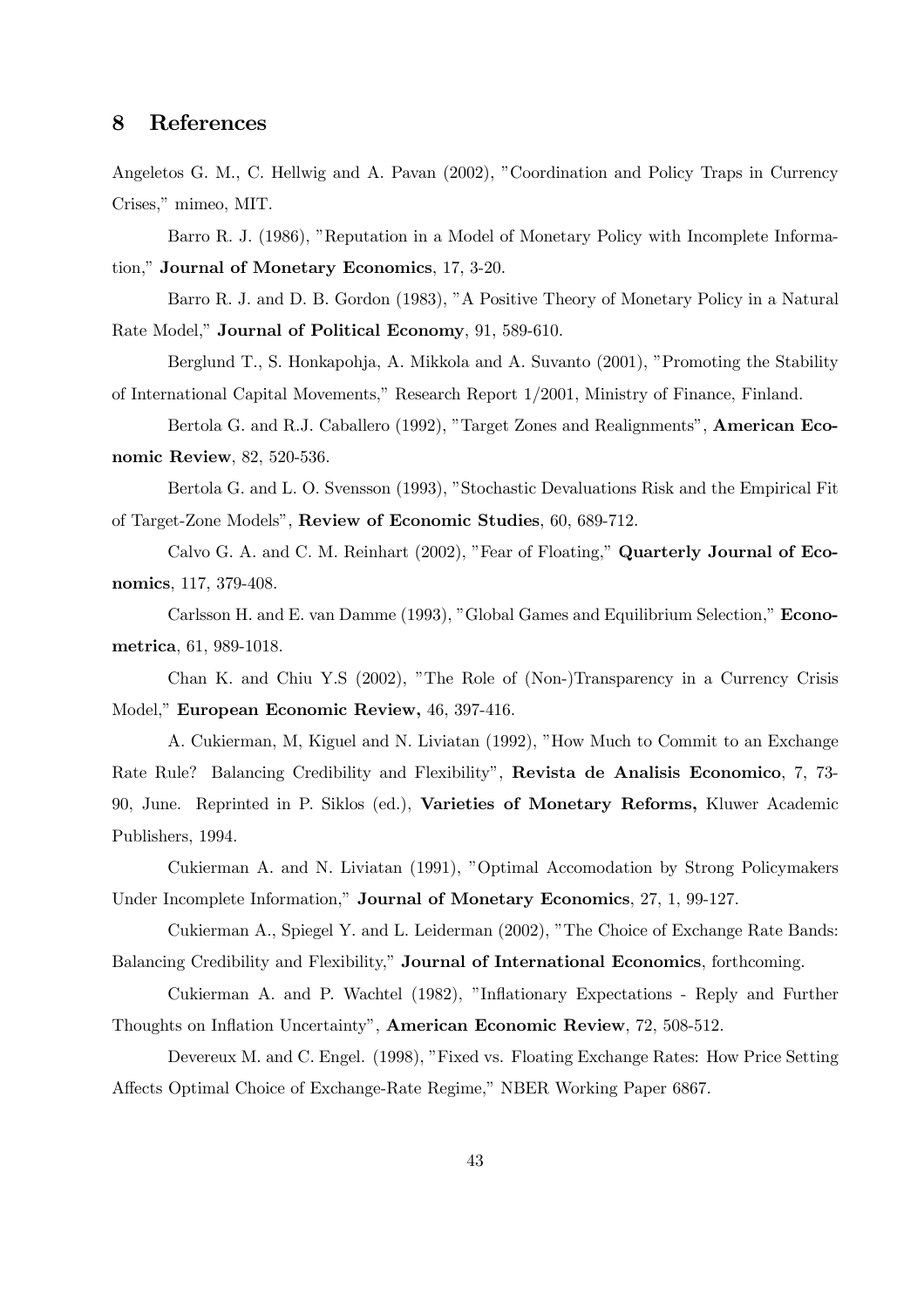Eichengreen B. (1999), Towards a New International Financial Architecture: A

Practical Post - Asia Agenda, Institute for International Economics, Washington, DC.

Eichengreen B., Tobin J. and C. Wyplosz (1995), "Two Cases for Sand in the Wheels of International Finance," Economic Journal, 105, 162-172.

Fischer S. (2001), "Distinguished Lecture on Economics in Government: Exchange Rate Regimes: Is the Bipolar View Correct?" Journal of Economic Perspective, 15, 3-24.

Flood R. and P. Garber (1984), "Collapsing Exchange Rate Regimes, Some Linear Examples," Journal of International Economics, 17, 1-13.

Flood R. and N. Marion (1999), "Perspectives on the Recent Currency Crisis Literature", International Journal of Finance and Economics, 4, 1-26.

Garber P. and L. Svensson (1995), "The Operation and Collapse of Fixed Exchange Rate

Regimes," in G. Grossman and K. Rogoff (eds.), Handook of International Economics, vol. III, Elsevier, Amsterdam.

Goldstein I., and A. Pauzner (2000), "Demand Deposit Contracts and The Probability of Bank Runs," mimeo, available at http://www.fuqua.duke.edu/faculty/alpha/goldstein.htm

Guembel A and O. Sussman (2002), "Optimal Exchange Rates: A Market-Microstructure

Approach," Oxford Financial Research Center WP # 2001-FE-13, available at

http://www.finance.ox.ac.uk/ Papers/FinancialEconomics/2001fe13.pdf

Gylfason T. (2000), "Fix or Flex? Alternative Exchange Rate Regimes in an Era of Global

Capital Mobility," North American Journal of Economics and Finance, 11, 173-189.

Haq M., Kaul I. and I. Grunberg (1996), The Tobin Tax: Coping with Financial Volatility, Oxford University Press, NY and Oxford.

Heinemann F. and G. Illing (2002), "Speculative Attacks: Unique Equilibrium and Transparency", Journal of International Economics, 58, 429-450.

Helpman E. and A. Razin (1982), "A Comparison of Exchange Rate Regimes in the Presence of Imperfect Capital Markets," International Economic Review, 23, 365-388.

Isard P. (1995), Exchange Rate Economics, Cambridge University Press, Cambridge and NY.

Jeanne O. (1996), "Would a Tobin Tax have Saved the EMS?," Scandinavian Journal of Economics, 98, 503-520.

Jeanne O. (2000), "Currency Crises: A Perspective on Recent Theoretical Developments", Special Papers in International Economics, No. 20, International Finance Section, Princeton Uni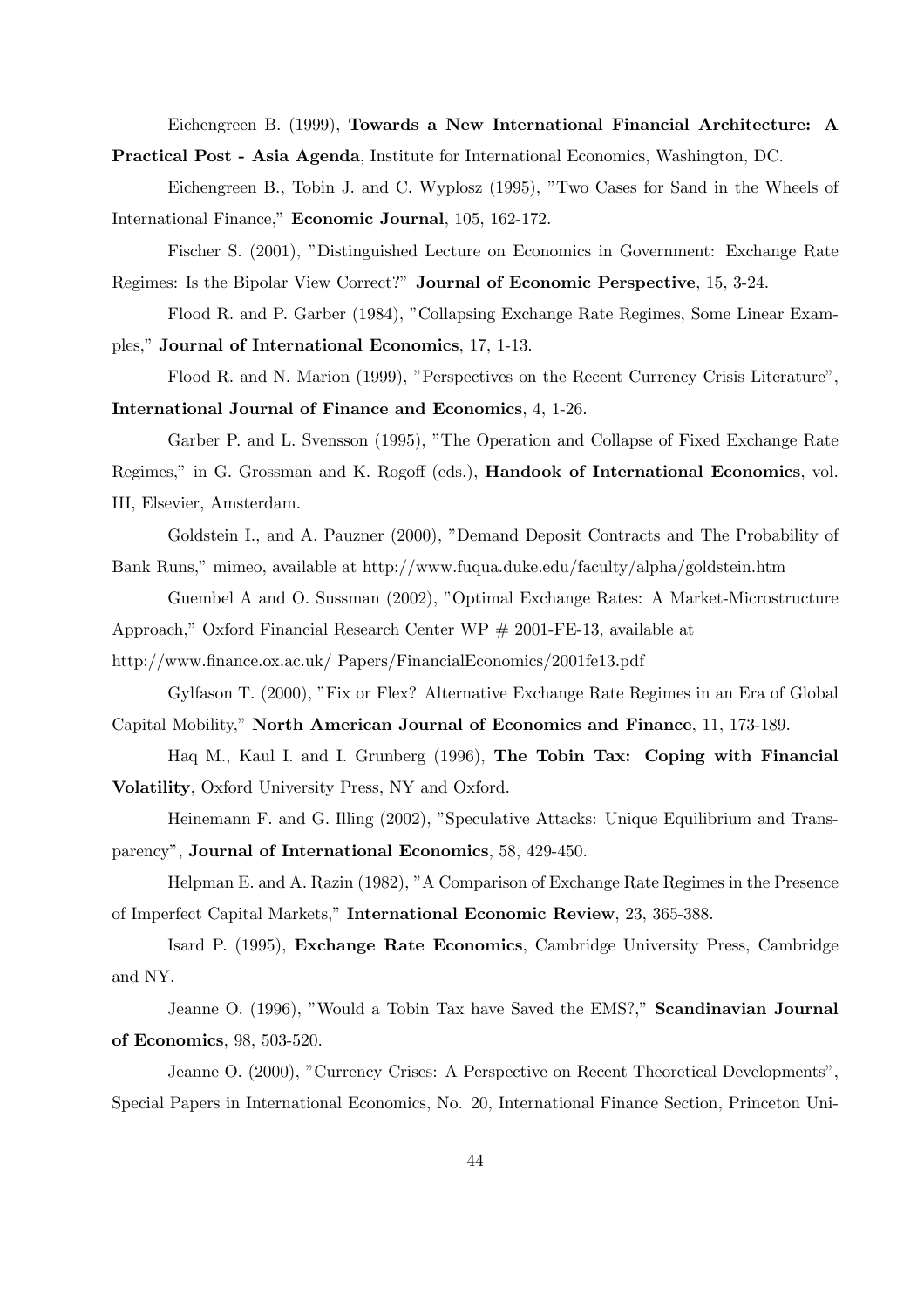versity, March.

Jeanne O. and A. K. Rose (2002), "Noise Trading and Exchange Rate Regimes," Quarterly Journal of Economics, 117, 537-569.

Koren M. (2000), "Implicit Band within the Announced Exchange Rate Band," Rajk Laszlo Szakkolegium WP  $\# 5$ .

Krugman P. (1979), "A Model of Balance-of-Payments Crises," Journal of Money, Credit and Banking, 11, 311-325.

Krugman P. (1991), "Target Zones and Exchange Rate Dynamics," Quarterly Journal of Economics, 106, 699-682.

Kupiec P. H. (1996), "Noise Traders, Excess Volatility, and a Securities Transactions Tax,"

Journal of Financial Services Research, 10, 115-129.

Kydland F. E. and E. C. Prescott (1977), "Rules Rather than Discretion: The Inconsistency of Optimal Plans," Journal of Political Economy, 85, 473-492.

Lohmann S. (1992), Optimal Commitment in Monetary Policy: Credibility Versus Flexibility," American Economic Review, 82, 273-286.

McKinnon R. (1979), Money in International Exchange - The Convertible Currency System, Oxford University Press, New-York and Oxford.

McKinnon R. (2000), "On the Pheriphery of the International Dollar Standard: Canada, Latin America, and East Asia," North American Journal of Economics and Finance, 11, 105-121.

McKinnon R. (2001), "After the Crisis, the East Asian Dollar Standard Resurrected: An Interpretation of High Frequency Exchange Rate Pegging," in Stiglitz J. E. and Yusuf S. (eds.), Rethinking the East Asia Miracle, Oxford University Press and World Bank. (Also appeared as HKIMR Working Paper No. 4/2001).

Miller M. and L. Zhang (1996), "Optimal Target Zones: How an Exchange Rate Mechanism Can Improve Upon Discretion," Journal of Economic Dynamics and Control, 20, 1641-1660.

Morris S. and H. S. Shin (1998), "Unique Equilibrium in a Model of Self-Fulfilling Currency Attacks," American Economic Review, 88, 587-597.

Morris S., and H. S. Shin (2001), "Global Games: Theory and Applications," mimeo, available at http://www.econ.yale.edu/~sm326/seattle.pdf

Obstfeld M. (1994), "The Logic of Currency Crises," Cahiers Economiques et Monetaires, 43, 189-213.